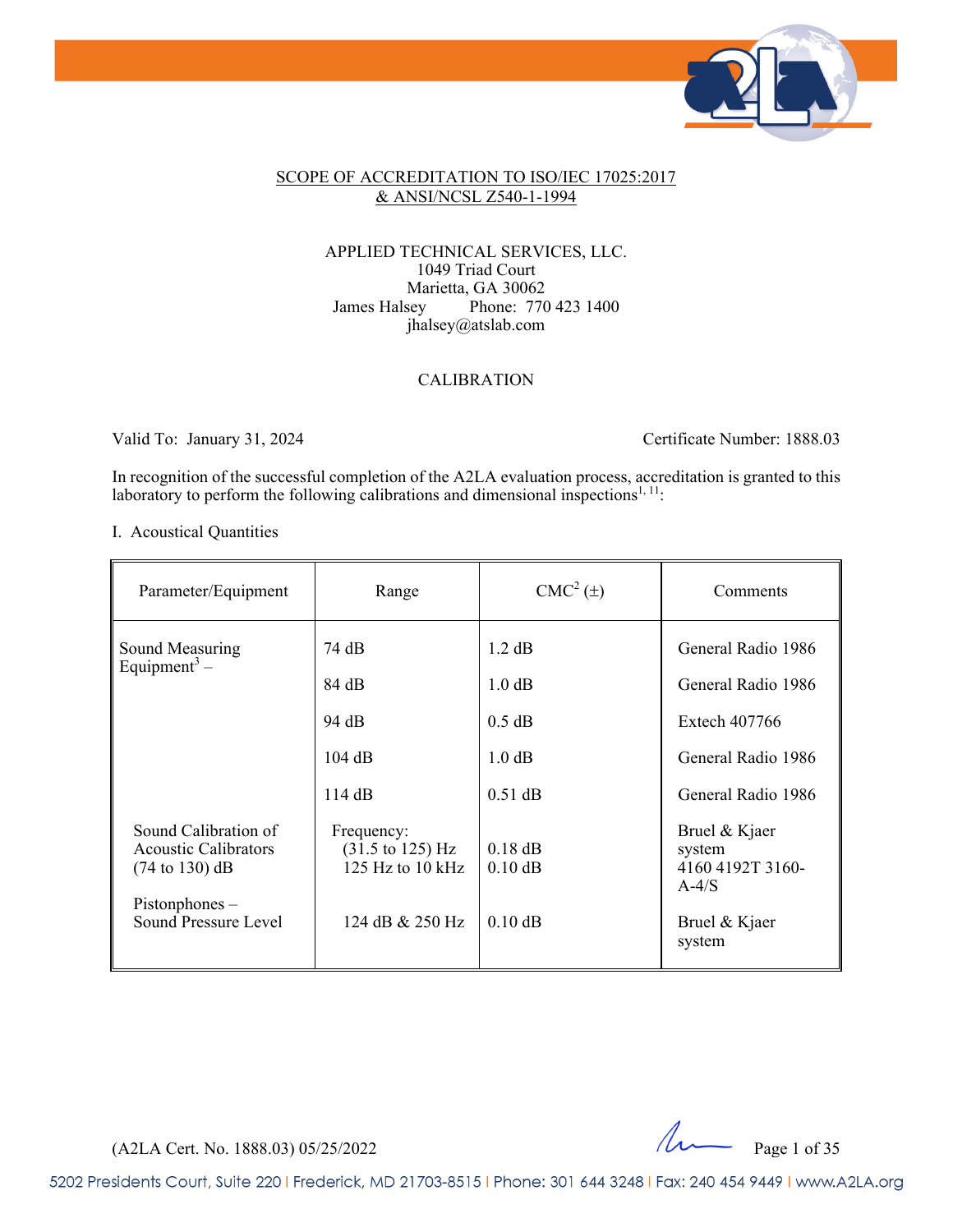#### II. Chemical

| Parameter/Equipment                 | Range                                                                        | $CMC2(\pm)$                                                            | Comments                            |
|-------------------------------------|------------------------------------------------------------------------------|------------------------------------------------------------------------|-------------------------------------|
| pH Measuring Equipment <sup>3</sup> | $(4, 7, 10)$ pH                                                              | $0.02$ pH                                                              | pH buffer solutions                 |
| Conductivity <sup>3</sup> –         |                                                                              |                                                                        |                                     |
| Liquid                              | $10 \mu S$<br>$100 \mu S$<br>$1000 \mu S$<br>$10000 \mu S$<br>$100000 \mu S$ | $0.19 \mu S$<br>$0.87 \mu S$<br>$5 \mu S$<br>$35 \mu S$<br>$350 \mu S$ | Reference conductivity<br>solutions |
| Solid                               |                                                                              |                                                                        |                                     |
| Measuring Equipment                 | Up to $30\%$ IACS<br>$(>30 \text{ to } 48)$ % IACS<br>$($ >48 to 100) % IACS | 1.5 $\%$ of value<br>0.50 % IACS<br>0.85 % IACS                        | Reference standard<br>blocks        |
| <b>Standards</b>                    |                                                                              |                                                                        |                                     |
|                                     | $(6 \text{ to } 60)$ % IACS<br>$(60 \text{ to } 102)$ % IACS                 | $0.54\%$ IACS<br>1.1 % IACS                                            | SigmaScope 350,<br>reference blocks |

### III. Dimensional

| Parameter/Equipment | Range                                                                                                                          | $CMC2, 4(\pm)$                                                                                                                                                               | Comments                                          |
|---------------------|--------------------------------------------------------------------------------------------------------------------------------|------------------------------------------------------------------------------------------------------------------------------------------------------------------------------|---------------------------------------------------|
| Gage Blocks         | Up to $1$ in<br>$2$ in<br>$3$ in<br>$4$ in<br>$5$ in<br>$6$ in<br>$7$ in<br>$8$ in<br>$10$ in<br>$12$ in<br>$16$ in<br>$20$ in | $3.3 \mu$ in<br>$4.2 \mu$ in<br>$5.4 \mu$ in<br>$6.7 \mu$ in<br>8.5<br>$\mu$ in 10<br>$\mu$ in 12<br>$\mu$ in 13<br>$\mu$ in 16<br>$\mu$ in 19<br>$\mu$ in 25<br>$\mu$ in 32 | By mechanical<br>comparison with<br>master blocks |
| Calipers $3$        | Up to 80 in                                                                                                                    | $(200 + 15L) \,\mu \text{in}$                                                                                                                                                | Gage blocks                                       |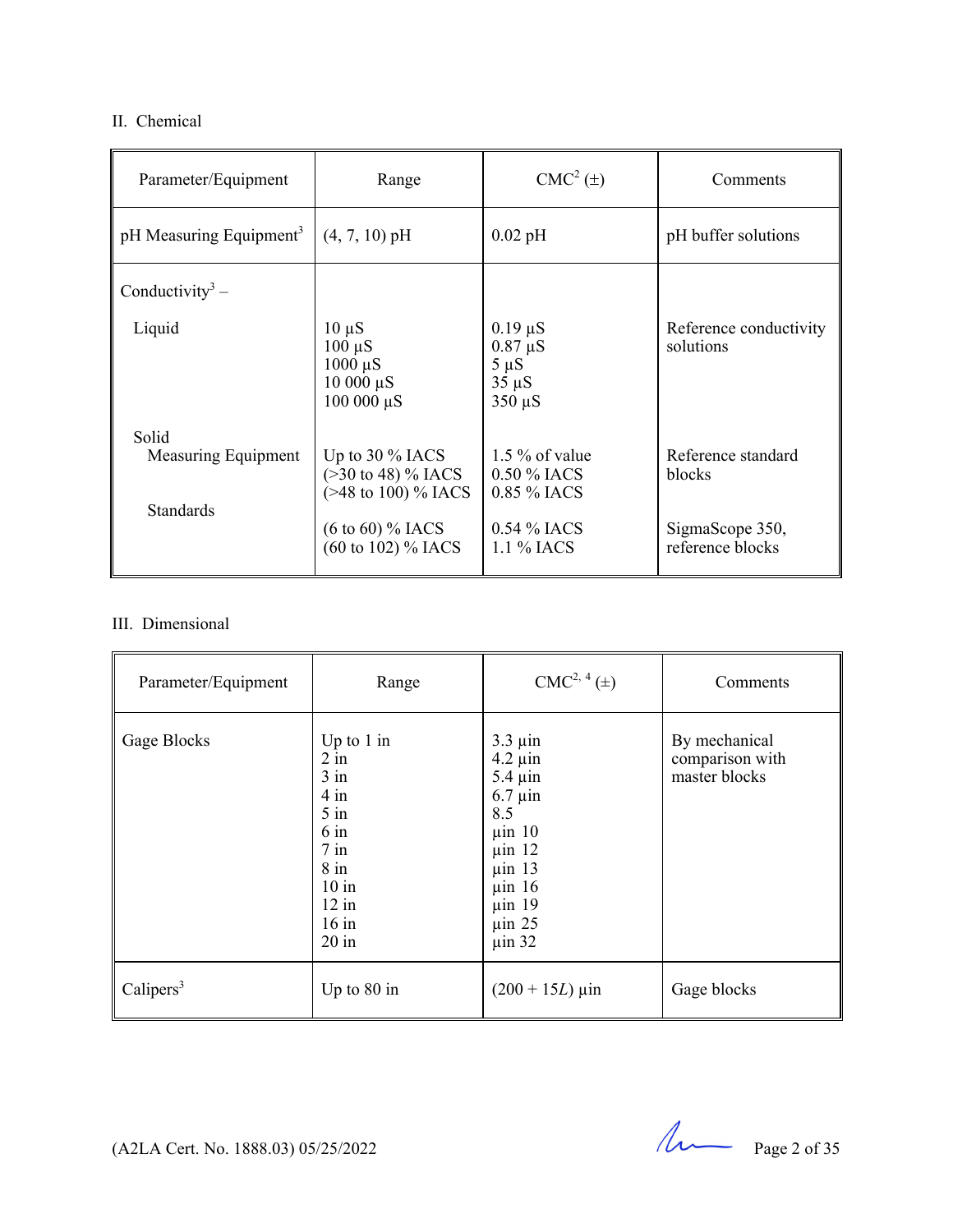| Parameter/Equipment                                             | Range                                   | $CMC2, 4(\pm)$                                                              | Comments                                            |
|-----------------------------------------------------------------|-----------------------------------------|-----------------------------------------------------------------------------|-----------------------------------------------------|
| Micrometers <sup>3</sup> – Length<br>Only                       | Up to $6$ in<br>$(6 \text{ to } 80)$ in | $(20 + 10L)$ µin<br>$(55 + 13L)$ µin                                        | Gage blocks                                         |
| Height Gages <sup>3</sup>                                       | Up to $40$ in                           | $(55 + 9L)$ µin                                                             | Gage blocks                                         |
| Bore Gages <sup>3</sup>                                         | Up to $6$ in                            | $(90 + 12L) \text{ } \mu \text{ in } + 0.58R$                               | Ring gages                                          |
| Length Indicators <sup>3</sup> (Dial,<br>Digital, Test, LVDTs)  | Up to $6$ in<br>$(6 \text{ to } 12)$ in | $(26 + 3L) \,\mu \text{in}$<br>$(26 + 4L) \text{ } \mu \text{ in } + 0.58R$ | Gage blocks, universal<br>length machines<br>(ULMs) |
| <b>Indicator Testers</b>                                        | Up to $1$ in                            | $50 \mu$ in                                                                 | Gage Blocks                                         |
| Rulers and Tapes <sup>3</sup>                                   | Up to $72$ in<br>$(6 to 100)$ feet      | $0.004$ in<br>$0.00066$ in per ft                                           | Digital length scale                                |
| Digital Length Scales <sup>3</sup>                              | Up to $78$ in                           | $(120 + 3L) \,\mu \text{in}$                                                | Gage blocks and<br><b>LVDT</b>                      |
| Coating Thickness Gages <sup>3</sup>                            | Up to 665 mils                          | $(0.035 + 0.01M)$ mils +<br>0.58R                                           | Master foils<br>$M$ =nominal thickness<br>in mils   |
| <b>Ultrasonic Thickness</b><br>Gages <sup>3</sup>               | Up to $10$ in                           | $160 \mu$ in                                                                | Gage blocks                                         |
| Cylindrical Gages $3,10$ -<br>OD (Pins, Plugs, Master<br>Disks) | Up to $12$ in                           | $(6 + 2L) \,\mu$ in                                                         | Universal length<br>machines (ULMs)                 |
| Cylindrical Gages - ID<br>Plain Ring Gages                      | Up to $10$ in                           | $(9 + 1.5L)$ µin                                                            | Universal length<br>machines (ULMs)                 |

 $(122A$  Cert. No. 1888.03) 05/25/2022 Page 3 of 35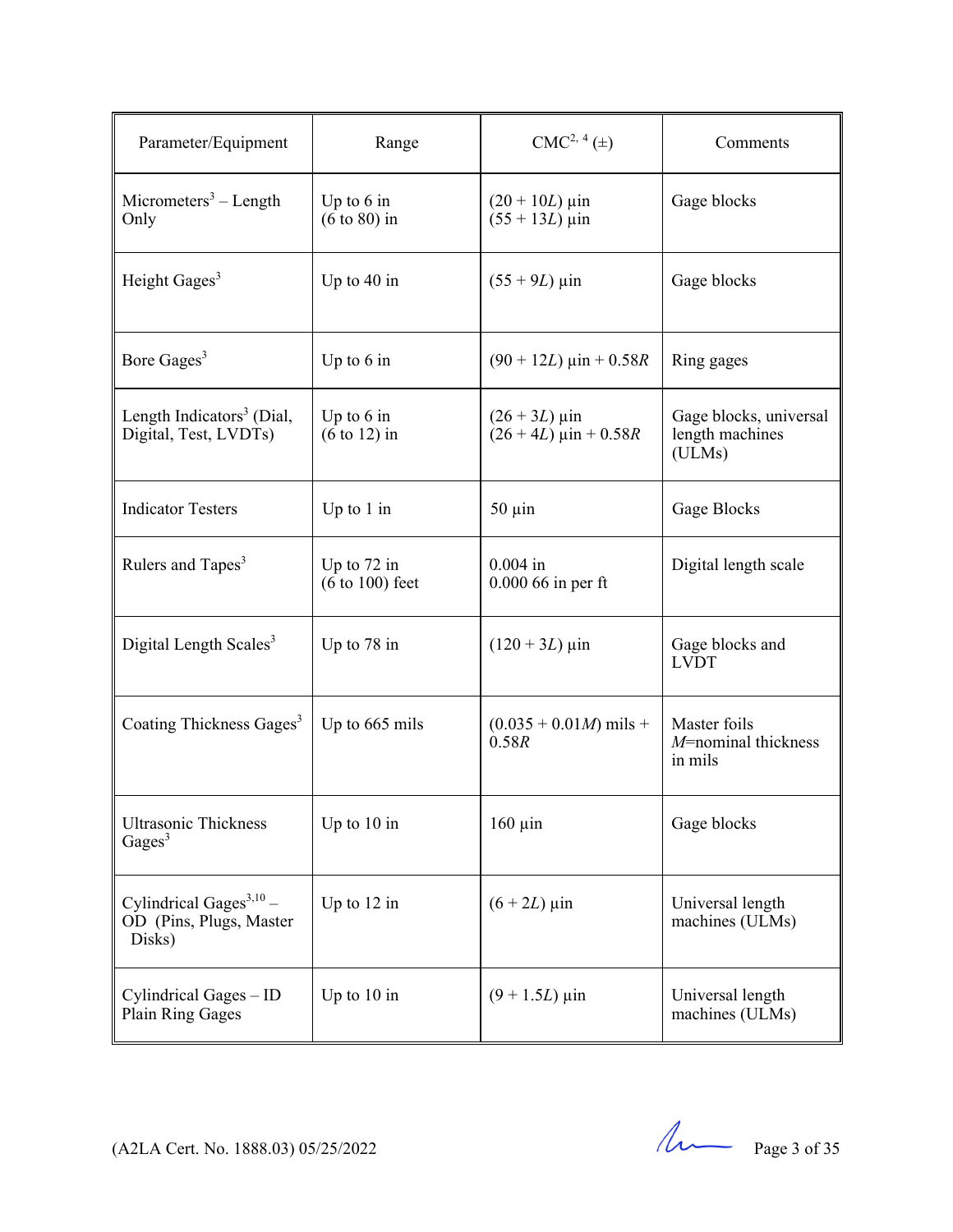| Parameter/Equipment                              | Range                           | $CMC2, 4(\pm)$                   | Comments                            |
|--------------------------------------------------|---------------------------------|----------------------------------|-------------------------------------|
| <b>Thread Wires</b>                              | (2 to 100) TPI                  | $8 \mu$ in                       | Universal length<br>machines (ULMs) |
| Thread Plug Gages $^{3,10}$ –                    |                                 |                                  |                                     |
| <b>Pitch Diameter</b>                            | Up to $10$ in                   | $100 \mu$ in                     | ULM, thread wires                   |
| Major Diameter                                   | Up to $12$ in                   | $(6 + 2L) \,\mu$ in              | <b>ULM</b>                          |
| Thread Ring Gages -                              |                                 |                                  |                                     |
| Adjustable                                       | Up to 6 in                      | Set Plug Tolerance               | Class W thread<br>setting plugs     |
| Fixed<br><b>Pitch Diameter</b><br>Minor Diameter | Up to $6$ in<br>Up to $10$ in   | $120 \mu$ in<br>$(9 + 1.5L)$ µin | <b>ULM</b><br><b>ULM</b>            |
| NPT Tread Plugs-                                 |                                 |                                  |                                     |
| Pitch Diameter                                   | Up to $7.5$ in<br>(4 to 80 TPI) | $100 \mu$ in                     | ULM, thread wires                   |
| Notch Height                                     | Up to $2$ in                    | $300 \mu$ in                     | Height gage                         |
| NPT Thread Rings -                               |                                 |                                  |                                     |
| Stand Off                                        | Up to $2$ in                    | $0.001$ in                       | Height gage,<br>master set plug     |
| Feeler Gages <sup>3</sup>                        | Up to $1$ in                    | $110 \mu$ in                     | OD micrometer                       |
| Radius Gages                                     | Up to $5$ in                    | $250 \mu$ in                     | Vision machine                      |
| <b>Screw Pitch Gages</b>                         | $(3\frac{1}{2}$ to 84) TPI      | 350 µin                          | Vision machine                      |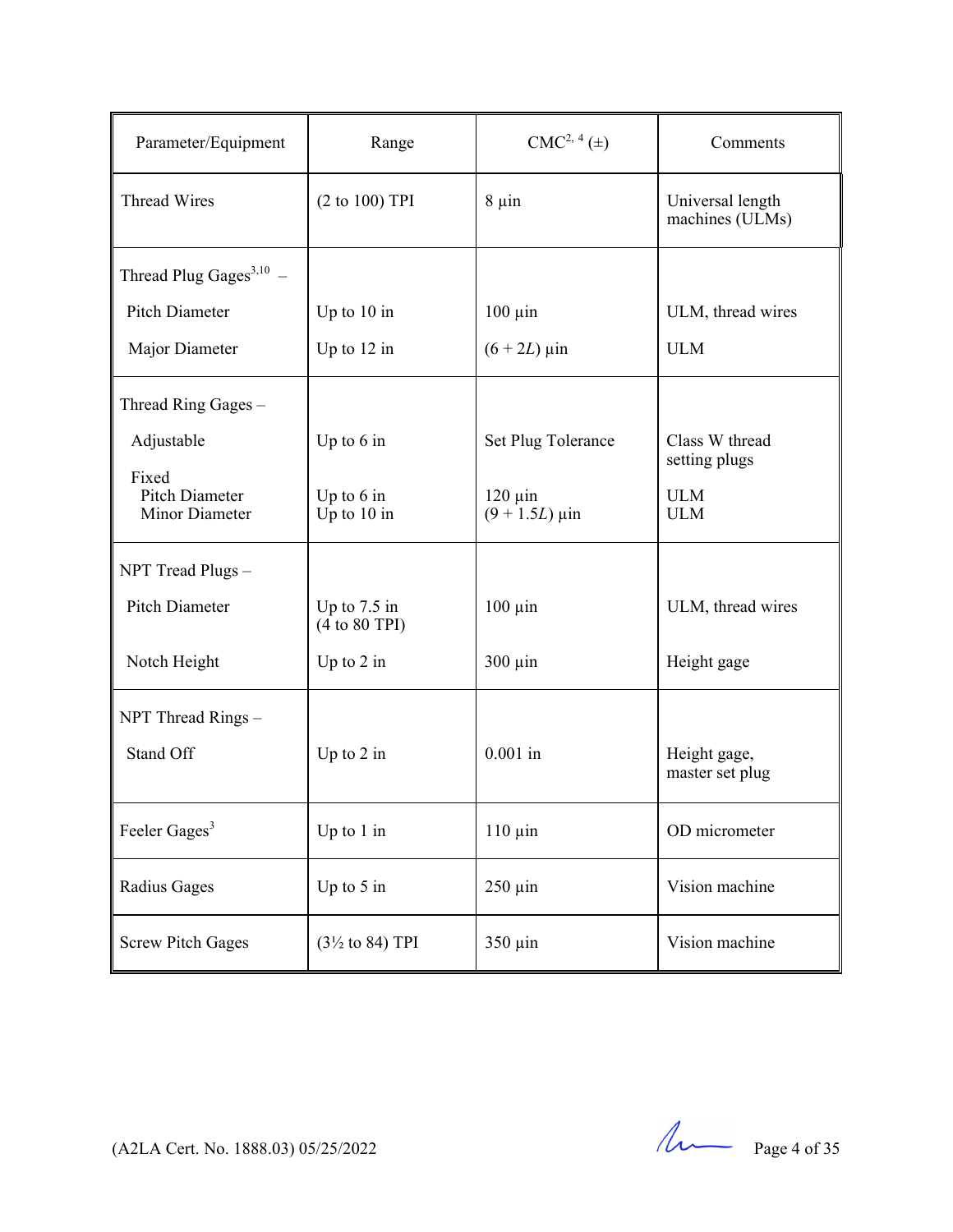| Parameter/Equipment                                                                       | Range                                                               | $CMC2, 4(\pm)$                                                                  | Comments                                            |
|-------------------------------------------------------------------------------------------|---------------------------------------------------------------------|---------------------------------------------------------------------------------|-----------------------------------------------------|
| Depth Micrometer Masters                                                                  | Up to $24$ in                                                       | $(45 + 2.5L) \,\mu\text{in}$                                                    | Linear height gage,<br>gage blocks                  |
| Length Standards (End rods,<br>Micrometer Setting<br>Standards, Caliper Masters)          | Up to $12$ in                                                       | $(27 + 2L) \,\mu m$                                                             | <b>ULM</b>                                          |
| Micrometer Standards                                                                      | Up to $12$ in<br>$(>12 \text{ to } 60)$ in<br>$($ >60 to 100) in    | $(27 + 2L)$ µin<br>$(100 + 4L) \,\mu \text{in}$<br>$(210 + 4L) \,\mu \text{in}$ | <b>ULM</b><br><b>CMM</b><br><b>CMM</b>              |
| <b>Inspection Fixtures</b><br>(V-blocks, 1-2-3 blocks, bar<br>parallels, angle squares) - |                                                                     |                                                                                 |                                                     |
| Angle<br>Flatness<br>Perpendicularity<br>Parallelism                                      | Up to $90^\circ$<br>Up to $36$ in<br>Up to $36$ in<br>Up to $36$ in | $0.0008$ °<br>$160 \mu$ in<br>$(110 + 4L)$ µin<br>$(110 + 4L) \,\mu \text{in}$  | <b>CMM</b>                                          |
| Straight Edges - Flatness                                                                 | Up to $59$ in<br>$($ >59 to 100) in                                 | $(90 + 4L) \,\mu \text{in}$<br>$(200 + 4L) \,\mu \text{in}$                     | <b>CMM</b>                                          |
| <b>Coating Thickness Foils</b>                                                            | Up to $1.5$ in                                                      | $(12 + 500L)$ µin                                                               | <b>ULM</b>                                          |
| Spheres & Balls                                                                           | Up to $6$ in                                                        | $(6 + 2L) \,\mu$ in                                                             | <b>ULM</b>                                          |
| Sine Bars & Plates -                                                                      |                                                                     |                                                                                 |                                                     |
| Flatness<br>Distance between rolls                                                        | Up to $36$ in<br>Up to $36$ in                                      | $100 \mu$ in<br>$(90 + 5L)$ µin                                                 | <b>CMM</b>                                          |
| Glass Scales, Stage<br>Micrometers & Reticules                                            | Up to $12$ in<br>Up to 18 in                                        | $(150 + 8L) \,\mu \text{in}$<br>$(190 + 8L) \,\mu \text{in}$                    | Vision machine<br>12x12x8 Vision<br>machine 18x18x8 |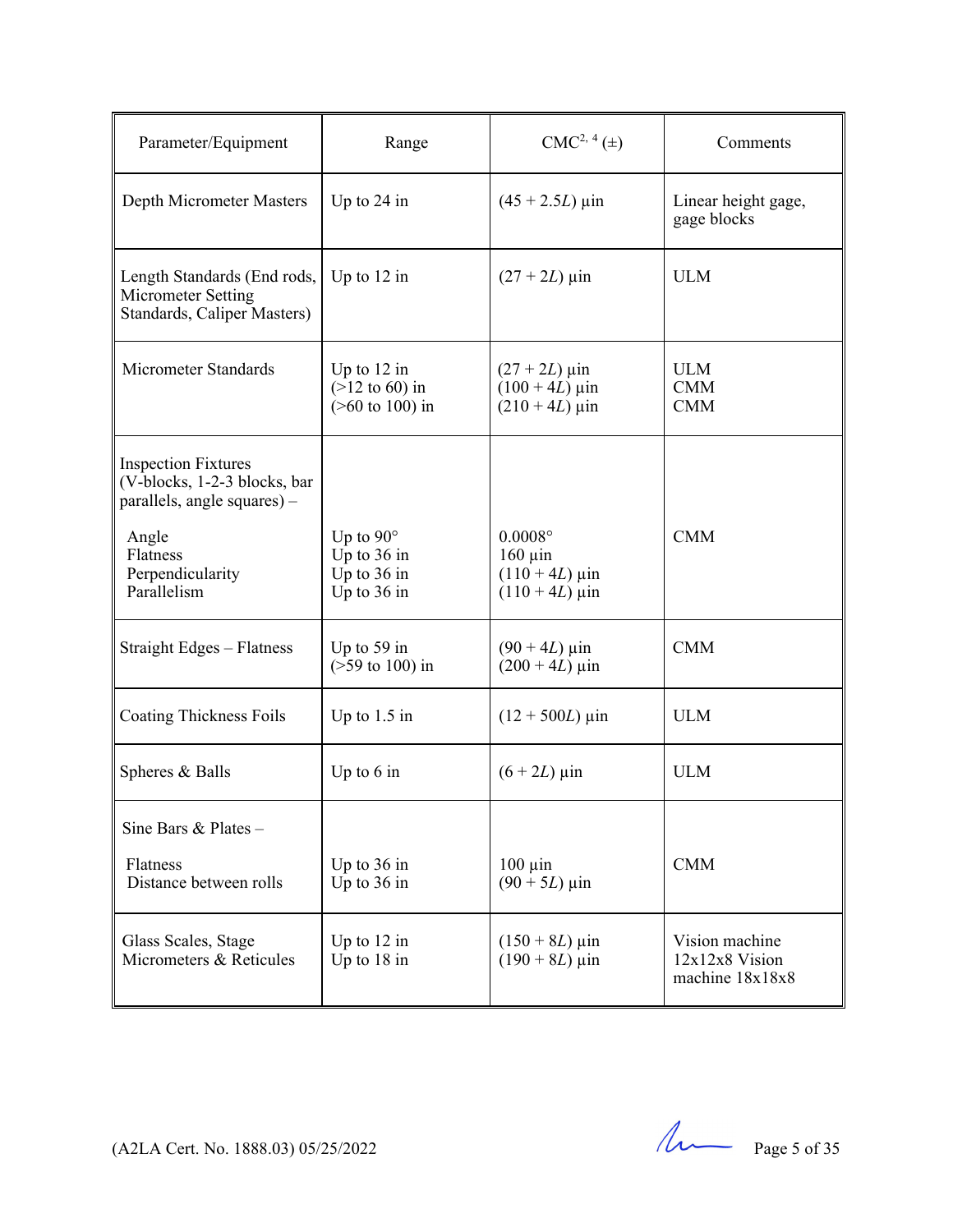| Parameter/Equipment                                                           | Range                                           | $CMC2, 4(\pm)$               | Comments                                                        |
|-------------------------------------------------------------------------------|-------------------------------------------------|------------------------------|-----------------------------------------------------------------|
| Angle Standards                                                               | Up to $360^\circ$                               | $0.0008^\circ$               | <b>CMM</b>                                                      |
| <b>Surface Finish Standards</b><br>$(S$ pecimens $)^3$                        | $(5 \text{ to } 250) \text{ } \mu \text{in}$    | $5.2 \mu$ in                 | Surface analyzer,<br>master surface finish<br>standard          |
| Surface Finish Testers <sup>3</sup>                                           | $(5 \text{ to } 125)$ µin                       | 5.2 $\mu$ in + 0.58R         | Master surface<br>finish standard                               |
| Levels                                                                        | Up to $48$ in                                   | $300 \mu$ in                 | Gage blocks                                                     |
| <b>Testing Sieves</b>                                                         | $(5 \text{ to } 225)$ #                         | $150 \mu$ in                 | Vision machine                                                  |
| Surface Plate <sup>3</sup> –                                                  |                                                 |                              |                                                                 |
| Flatness                                                                      | 12 in $\times$ 12 in to<br>12 ft $\times$ 12 ft | $(20 + 2DL) \,\mu \text{in}$ | Electronic level system<br>$DL$ =diagonal<br>distance Repeat-o- |
| <b>Repeat Reading</b>                                                         | 12 in $\times$ 12 in to<br>12 ft $\times$ 12 ft | $34 \mu$ in                  | meter                                                           |
| Optical Comparator and<br>$\overline{\text{V}}$ ision Machines <sup>3</sup> – |                                                 |                              |                                                                 |
| X-Y Linearity                                                                 | Up to $12$ in                                   | 280 $\mu$ in + 0.58R         | Glass master                                                    |
| Crimp Tools <sup>3</sup>                                                      | Go/No Go                                        | $0.001$ in                   | Pin gages                                                       |
|                                                                               | Crimp Height                                    | $640 \mu$ in                 | Crimp micrometer                                                |
|                                                                               | Pullout                                         | 3.5 lbf                      | Crimp pull tester                                               |
| Protractors <sup>3</sup>                                                      | Up to $90^\circ$                                | $0.044^{\circ}$              | Angle blocks                                                    |
|                                                                               | Up to $65^\circ$                                | $0.030^\circ$                | Sine plate & gage blocks                                        |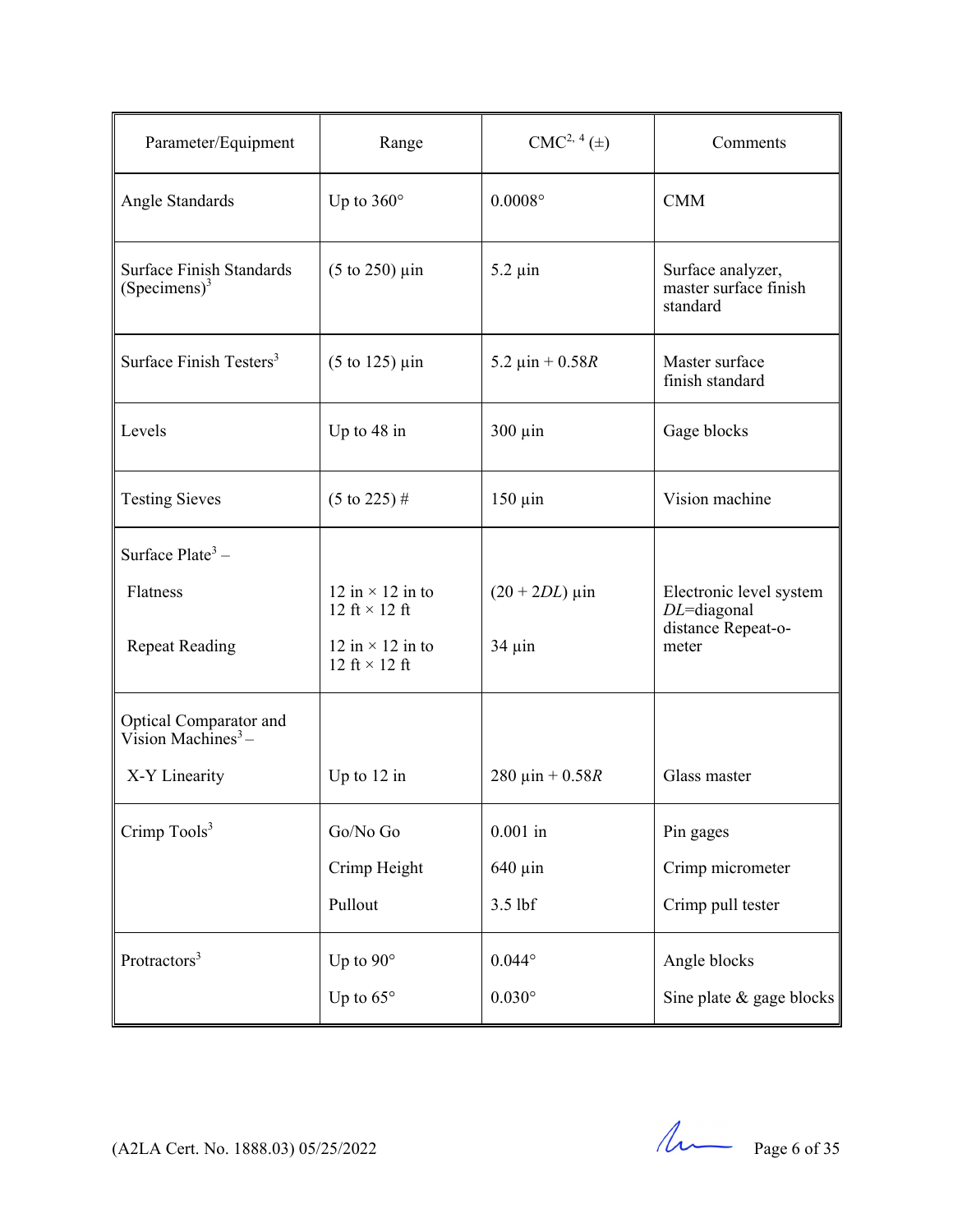# IV. Dimensional Testing<sup>1</sup>

| Parameter                             | Range                                                                             | $CMC2, 4(\pm)$                   | Comments                                           |
|---------------------------------------|-----------------------------------------------------------------------------------|----------------------------------|----------------------------------------------------|
| Geometry<br>Measurements <sup>7</sup> | 27 in $\times$ 39 in $\times$ 27 in<br>Linear<br>Volumetric                       | $90 \mu$ in<br>$130 \mu$ in      | Coordinate measuring machine<br>(CMM), ASME Y 14.5 |
|                                       | 47 in $\times$ 118 in $\times$ 39 in<br>Linear<br>Volumetric                      | $240 \mu$ in<br>$520 \mu$ in     | Coordinate measuring machine<br>(CMM), ASME Y 14.5 |
|                                       | $12 \text{ in} \times 12 \text{ in} \times 8 \text{ in}$<br>Linear<br>Angular     | $230 \mu$ in<br>$0.0014^{\circ}$ | Vision system,<br><b>ASME Y 14.5</b>               |
|                                       | 18 in $\times$ 18 in $\times$ 8 in<br>Linear<br>Angular                           | $230 \mu$ in<br>$0.0017$ °       | Vision system,<br><b>ASME Y 14.5</b>               |
|                                       | $32 \text{ in} \times 54 \text{ in} \times 29 \text{ in}$<br>Linear<br>Volumetric | $100 \mu$ in<br>$170 \mu$ in     | Coordinate measuring machine<br>(CMM), ASME Y 14.5 |
|                                       | Up to $24$ in                                                                     | $(160 + 9L) \,\mu \text{in}$     | Linear height gage                                 |
|                                       | Up to $1$ in                                                                      | $110 \mu$ in                     | O.D. micrometer                                    |
| Surface Finish <sup>6</sup>           | $(5 \text{ to } 125)$ µin                                                         | $5.2 \mu$ in                     | Surface texture tester, surface<br>finish standard |

(A2LA Cert. No. 1888.03) 05/25/2022 Page 7 of 35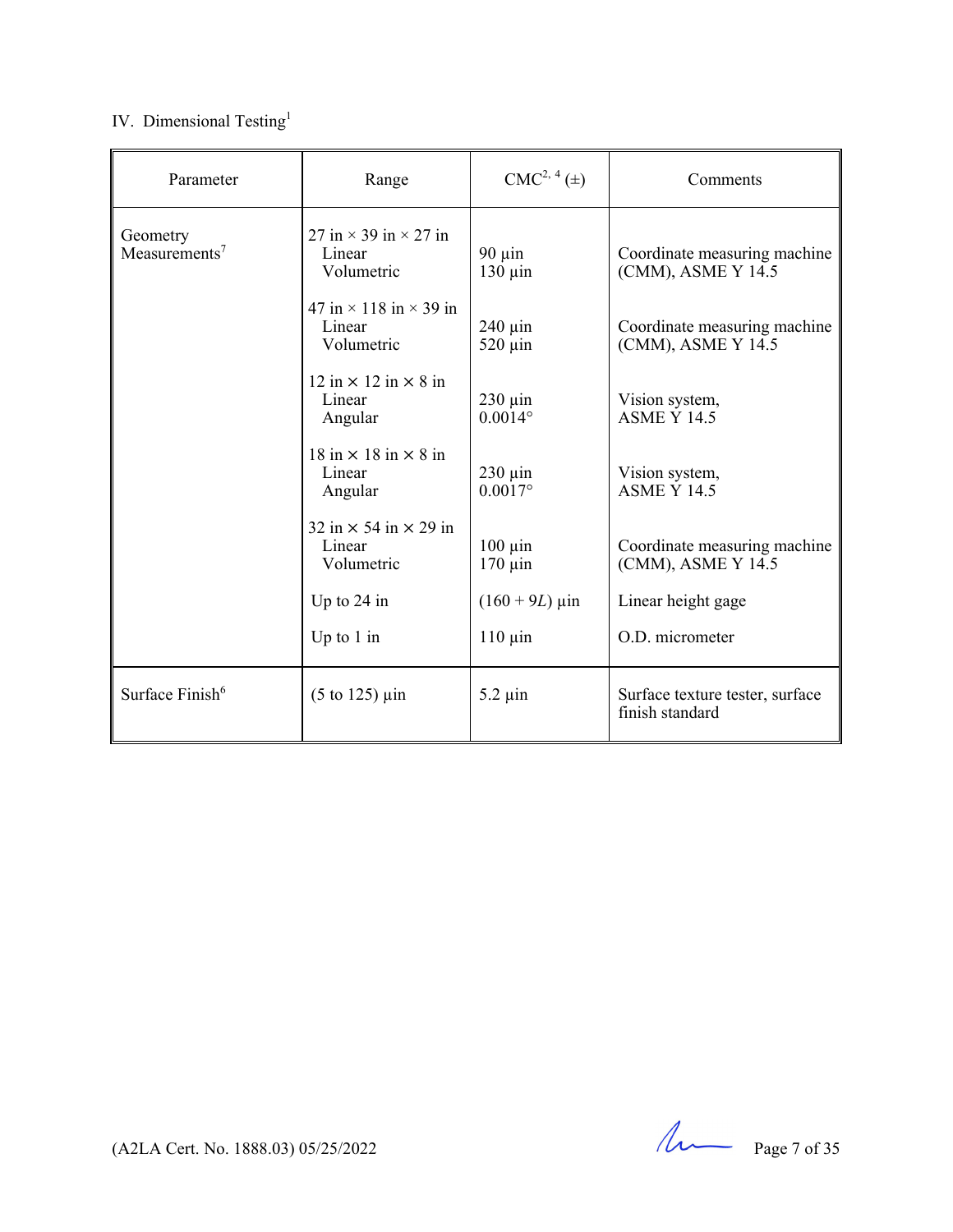# V. Electrical – DC/Low Frequency

| Parameter/Equipment                  | Range                                                                                                                                                                                                                                                                                              | $CMC2, 5, 9(\pm)$                                                                                                                                                                                                                          | Comments                                                           |
|--------------------------------------|----------------------------------------------------------------------------------------------------------------------------------------------------------------------------------------------------------------------------------------------------------------------------------------------------|--------------------------------------------------------------------------------------------------------------------------------------------------------------------------------------------------------------------------------------------|--------------------------------------------------------------------|
| DC Voltage – Generate <sup>3</sup>   | Up to $220 \text{ mV}$<br>220 mV to 2.2 V<br>$(2.2 \text{ to } 11) \text{ V}$<br>$(11 \text{ to } 22) \text{ V}$<br>(22 to 220) V<br>(220 to 1100) V                                                                                                                                               | $8.9 \mu V/V + 0.8 \mu V$<br>$8 \mu V/V + 1.2 \mu V$<br>$8 \mu V/V + 4 \mu V$<br>$8 \mu V/V + 8 \mu V$<br>9 μV/V + 100 μV<br>$11 \mu V/V + 600 \mu V$                                                                                      | Fluke 5700A                                                        |
|                                      | $(1 to 50)$ kV                                                                                                                                                                                                                                                                                     | $0.15 \%$                                                                                                                                                                                                                                  | Ross VD60-2                                                        |
| $DC$ Voltage – Measure <sup>3</sup>  | $(0 \text{ to } 100) \text{ mV}$<br>$100 \text{ mV}$ to $1 \text{ V}$<br>(1 to 10) V<br>$(10 \text{ to } 100)$ V<br>$(100 \text{ to } 1000) \text{ V}$<br>$(1 to 60)$ kV<br>$(60 \text{ to } 240) \text{ kV}$                                                                                      | $10 \mu V/V + 0.3 \mu V$<br>9 μV/V + 0.3 μV<br>$9 \mu V/V + 5 \mu V$<br>$11 \mu V/V + 30 \mu V$<br>$11 \mu V/V + 100 \mu V$<br>$0.15\%$<br>$0.15\%$                                                                                        | Agilent 3458A<br>Ross VD60-2<br>Ross VPM 240                       |
| $DC$ Current – Generate <sup>3</sup> | (0 to 220) $\mu$ A<br>$220 \mu A$ to $2.2 \mu A$<br>$(2.2 \text{ to } 22) \text{ mA}$<br>$(22 \text{ to } 220) \text{ mA}$<br>220 mA to 2.2 A<br>$(2.2 \text{ to } 11) \text{ A}$<br>$(11 \text{ to } 20.5)$ A<br>$(2 \text{ to } 20)$ A<br>$(20 \text{ to } 120)$ A<br>$(120 \text{ to } 3000)$ A | $60 \mu A/A + 10 nA$<br>$60 \mu A/A + 10 nA$<br>$60 \mu A/A + 100 \text{ nA}$<br>$70 \mu A/A + 1 \mu A$<br>95 μA/A + 30 μA<br>$0.036 \% + 480 \mu A$<br>$0.1\% + 750 \mu A$<br>90 μA/A + 0.1 mA<br>$80 \mu A/A + 8 mA$<br>$0.8\% + 0.08$ A | Fluke 5700A<br>Fluke 5522A<br>Fluke 52120A/coil                    |
| $DC$ Current – Measure <sup>3</sup>  | $(10 \text{ to } 100) \mu\text{A}$<br>$100 \mu A$ to $1 \text{ mA}$<br>$(1 to 10)$ mA<br>$(10 \text{ to } 100) \text{ mA}$<br>100 mA to 1 A<br>$(1 \text{ to } 3)$ A<br>$(3 \text{ to } 300)$ A<br>300 A to 2 kA<br>$(2 \text{ to } 10) \text{ kA}$                                                | $22 \mu A/A + 1 nA$<br>$22 \mu A/A + 5 nA$<br>$22 \mu A/A + 50 nA$<br>$37 \mu A/A + 0.5 \text{ nA}$<br>$0.012 \% + 10 \mu A$<br>$0.13 \% + 0.6$ mA<br>$0.013\%$<br>$0.25\%$<br>$1.0\%$                                                     | Agilent 3458A<br>Agilent 34401A<br>Guildline 9211A<br>Empro shunts |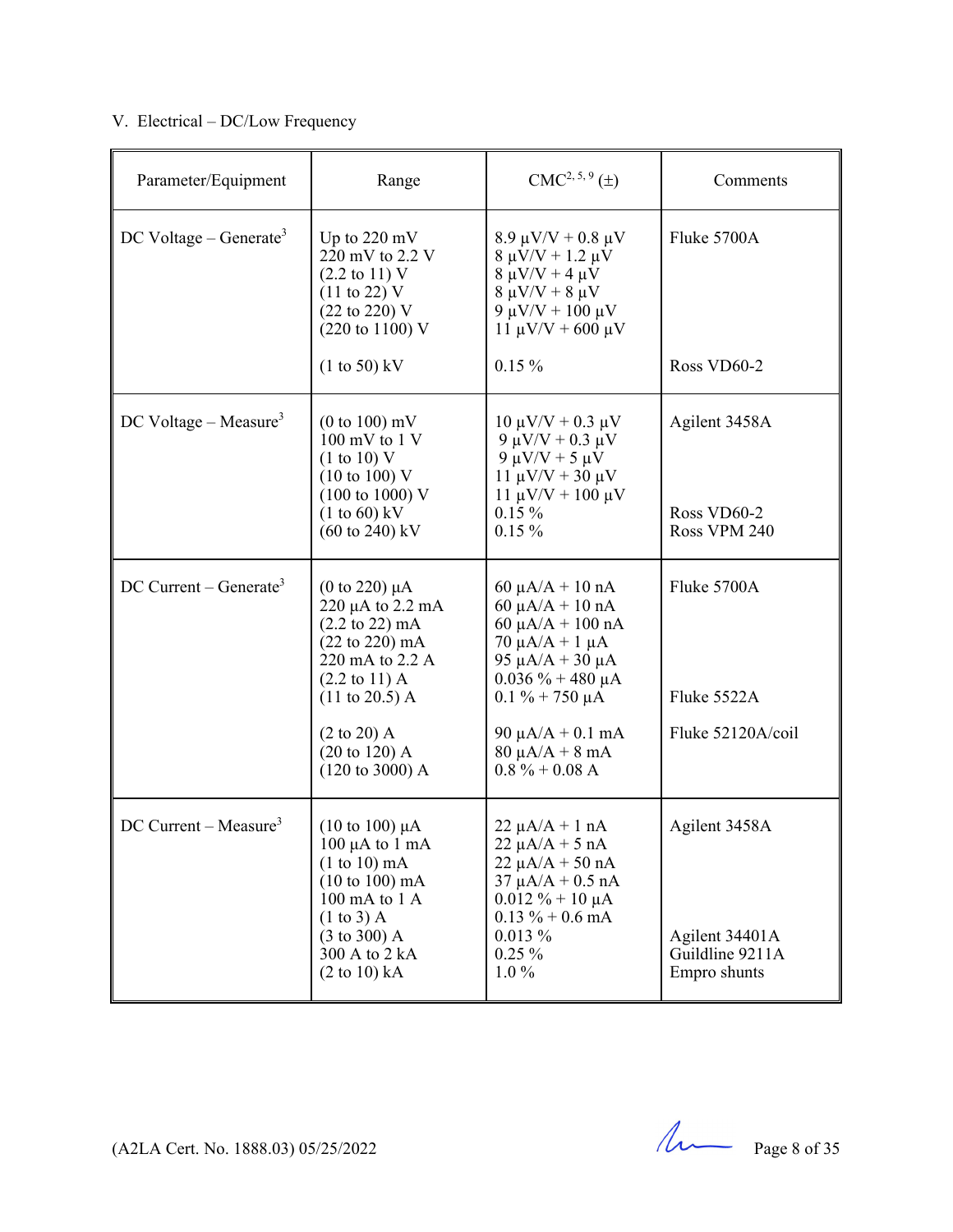| Parameter/Equipment                | Range                                                                                                                                                                                                                                                                                                                                                                                                                                                                                                                                                                     | $CMC2, 5, 9(\pm)$                                                                                                                                                                                                                                                                                                                                                                                                                                                                                    | Comments                                                                                      |
|------------------------------------|---------------------------------------------------------------------------------------------------------------------------------------------------------------------------------------------------------------------------------------------------------------------------------------------------------------------------------------------------------------------------------------------------------------------------------------------------------------------------------------------------------------------------------------------------------------------------|------------------------------------------------------------------------------------------------------------------------------------------------------------------------------------------------------------------------------------------------------------------------------------------------------------------------------------------------------------------------------------------------------------------------------------------------------------------------------------------------------|-----------------------------------------------------------------------------------------------|
| DC Power – Generate <sup>3</sup>   | $(0.01 \text{ to } 2900) \text{ W}$<br>$(>2900 \text{ to } 20500) \text{ W}$                                                                                                                                                                                                                                                                                                                                                                                                                                                                                              | $0.023 \% + 0.083 W$<br>$0.07\% + 0.083$ W                                                                                                                                                                                                                                                                                                                                                                                                                                                           | Fluke 5522A                                                                                   |
| Resistance – Generate <sup>3</sup> | $(0 \text{ to } 11) \Omega$<br>$(11 \text{ to } 33) \Omega$<br>$(33 \text{ to } 110) \Omega$<br>110 $\Omega$ to 1.1 k $\Omega$<br>$(1.1 \text{ to } 11 \text{k}) \Omega$<br>$(11 \text{ to } 110) \text{ k}\Omega$<br>110 k $\Omega$ to 1.1 M $\Omega$<br>$(1.1 \text{ to } 3.3) \text{ M}\Omega$<br>$(3.3 \text{ to } 11) \text{ M}\Omega$<br>$(11 \text{ to } 33) \text{ M}\Omega$<br>$(33 \text{ to } 110) \text{ M}\Omega$<br>$(110 \text{ to } 330) \text{ M}\Omega$<br>$(330 \text{ to } 1100) \text{ M}\Omega$<br>(1 to 10) $G\Omega$<br>$(10 \text{ to } 100)$ GQ | $40 \mu\Omega/\Omega + 1 \text{ m}\Omega$<br>$30 \mu\Omega/\Omega + 1.5 \text{ m}\Omega$<br>$28 \mu\Omega/\Omega + 1.4 \text{ m}\Omega$<br>$28 \mu\Omega/\Omega + 2 m\Omega$<br>$28 \mu\Omega/\Omega + 20 \text{ m}\Omega$<br>$28 \mu\Omega/\Omega + 0.2 \Omega$<br>$32 \mu\Omega/\Omega + 2 \Omega$<br>60 μ $\Omega/\Omega$ + 30 Ω<br>$0.013 \% + 50 \Omega$<br>$0.025 \% + 2.5 k\Omega$<br>$0.05 \% + 3 k\Omega$<br>$0.3 \% + 100 k\Omega$<br>$1.5\% + 500 \text{ k}\Omega$<br>$0.51\%$<br>$1.1\%$ | Fluke 5522A<br>Biddle 72-6345-4<br>Biddle 72-6345-4                                           |
| Fixed Points <sup>3</sup>          | $0.333$ m $\Omega$<br>$1.0 \text{ m}\Omega$<br>$10.0 \text{ m}\Omega$<br>$100.0 \text{ m}\Omega$<br>$1\Omega$<br>$\Omega$<br>$1 \Omega$<br>$1.9 \Omega$<br>$10 \Omega$<br>$19\Omega$<br>$100 \Omega$<br>$190 \Omega$<br>$1 k\Omega$<br>$1.9 \text{ k}\Omega$<br>$10 \text{ k}\Omega$<br>$19 k\Omega$<br>$100 \text{ k}\Omega$<br>$190 k\Omega$<br>$1 M\Omega$<br>$1.9 M\Omega$<br>$10 \text{ M}\Omega$<br>$19 \text{ M}\Omega$<br>$100 \text{ M}\Omega$                                                                                                                   | $0.013\%$<br>50 $\mu\Omega/\Omega$<br>50 $\mu\Omega/\Omega$<br>50 $\mu\Omega/\Omega$<br>50 $\mu\Omega/\Omega$<br>50 $\mu\Omega$<br>0.011%<br>0.011%<br>33 $\mu\Omega/\Omega$<br>$31 \muΩ/Ω$<br>$20 \mu\Omega/\Omega$<br>$20 \mu\Omega/\Omega$<br>$15 \mu\Omega/\Omega$<br>$15 \muΩ/Ω$<br>$14 \mu\Omega/\Omega$<br>$14 \mu\Omega/\Omega$<br>$16 \mu\Omega/\Omega$<br>$16$ μΩ/Ω<br>$23 \mu\Omega/\Omega$<br>$24 \mu\Omega/\Omega$<br>$46 \mu\Omega/\Omega$<br>55 $\mu\Omega/\Omega$<br>$0.013\%$       | Guildline 9211A<br>L&N Resistor<br>L&N Resistor<br>L&N Resistor<br>L&N Resistor<br>Fluke 5700 |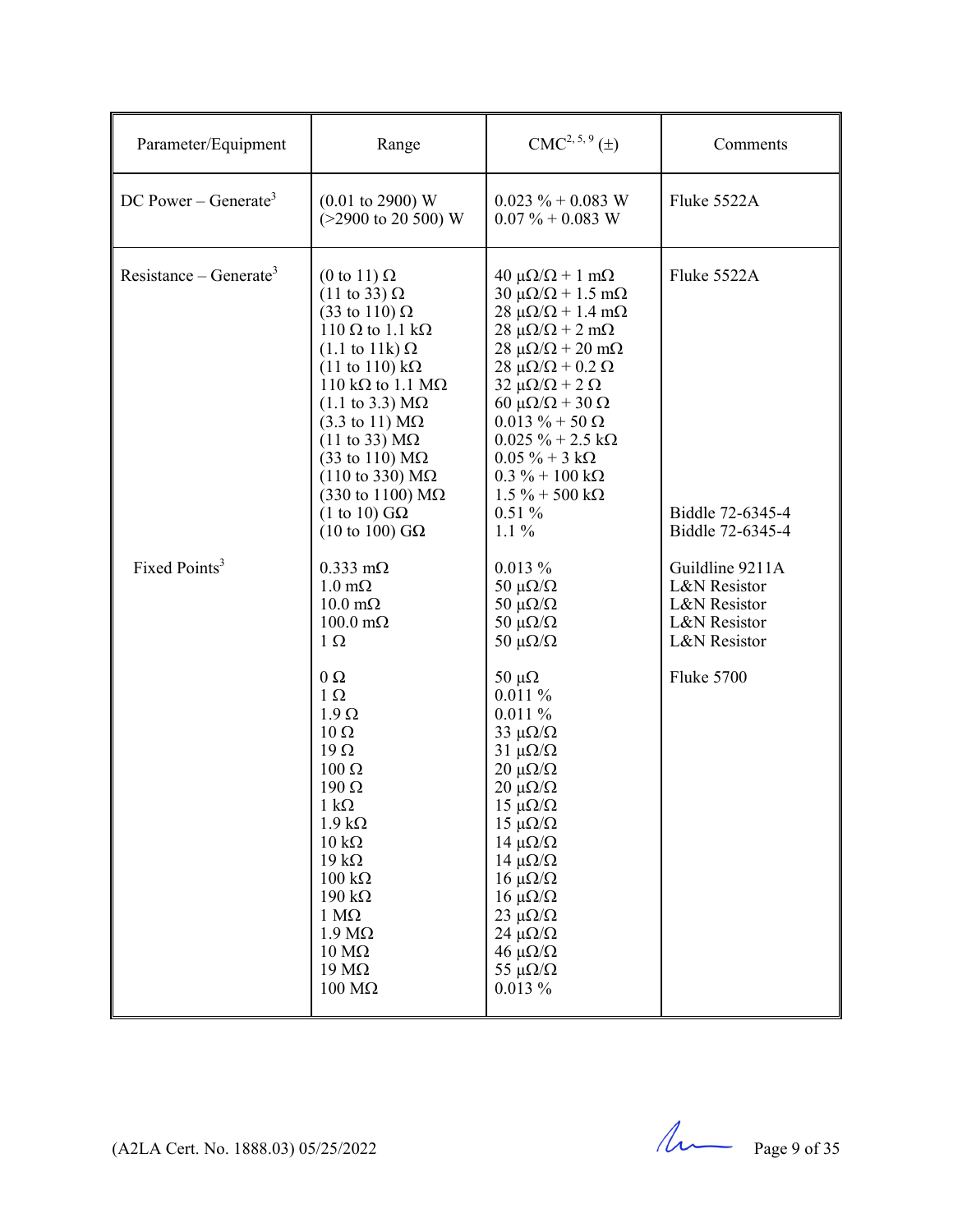| Parameter/Equipment                            | Range                                                                                                                                                                                                                                                               | $CMC2, 5, 9(\pm)$                                                                                                                                                                                                                                | Comments                             |
|------------------------------------------------|---------------------------------------------------------------------------------------------------------------------------------------------------------------------------------------------------------------------------------------------------------------------|--------------------------------------------------------------------------------------------------------------------------------------------------------------------------------------------------------------------------------------------------|--------------------------------------|
| Resistance – Measure <sup>3</sup>              | (0 to 10) $\Omega$<br>$(10 \text{ to } 100) \Omega$<br>100 $\Omega$ to 100 k $\Omega$<br>100 k $\Omega$ to 1 M $\Omega$<br>$(1 \text{ to } 10) \text{ M}\Omega$<br>$(10 \text{ to } 100) \text{ M}\Omega$<br>100 MΩ to 1 GΩ                                         | $20 \mu\Omega/\Omega$ + 50 $\mu\Omega$<br>15 μ $\Omega/\Omega$ + 500 μ $\Omega$<br>13 μ $\Omega/\Omega$ + 500 μ $\Omega$<br>$18 \mu\Omega/\Omega$ + 2 Ω<br>53 $\mu\Omega/\Omega$ + 100 $\Omega$<br>$0.06 \% + 1 k\Omega$<br>$0.5\% + 10 k\Omega$ | Agilent 3458A                        |
| Capacitance – Generate <sup>3</sup>            | $(0.19 \text{ to } 3.3) \text{ nF}$<br>$(3.3 \text{ to } 330) \text{ nF}$<br>330 nF to 3.3 µF<br>$(3.3 \text{ to } 33) \mu F$<br>$(33 \text{ to } 330) \,\mu\text{F}$<br>330 µF to 3.3 mF<br>$(3.3 \text{ to } 33) \text{ mF}$<br>$(33 \text{ to } 110) \text{ mF}$ | $0.5\% + 0.01$ nF<br>$0.25 \% + 0.3 nF$<br>$0.20 \% + 3 nF$<br>$0.40 \% + 30 nF$<br>$0.45 \% + 300$ nF<br>$0.45 \% + 3 \mu F$<br>$0.75 \% + 30 \mu F$<br>$0.66\% + 100 \,\mu F$                                                                  | Fluke 5522A                          |
| Capacitance – Generate <sup>3</sup>            | 1 pF to 1.1 $\mu$ F<br>$(50 \text{ to } 1100) \mu F$                                                                                                                                                                                                                | $0.07\%$<br>1.8%                                                                                                                                                                                                                                 | Quad Tech 1413<br>GR 1422-CB air cap |
| Fixed Points <sup>3</sup>                      | $(0.001, 0.01, 0.1, 1) \mu F$                                                                                                                                                                                                                                       | $0.06\%$                                                                                                                                                                                                                                         | GR 1409 series                       |
| Capacitance – Measure, at<br>$1 \text{ kHz}^3$ | (Up to 10) $pF$<br>$(>10 \text{ to } 100) \text{ pF}$<br>$(>100 \text{ pF to } 1) \mu \text{F}$                                                                                                                                                                     | $6.9 \mu F/F$<br>$6.0 \mu F/F$<br>$7.1 \mu F/F$                                                                                                                                                                                                  | Andeen Hagerling<br>2500A            |
|                                                | $(1 to 1120) \mu F$                                                                                                                                                                                                                                                 | $0.03\%$                                                                                                                                                                                                                                         | GR 1689                              |

| Parameter/Range                    | Frequency | $CMC2, 5, 9(\pm)$ | Comments  |
|------------------------------------|-----------|-------------------|-----------|
| Inductance – Generate <sup>3</sup> |           |                   |           |
| $1.0 \text{ mH}$                   | 400 Hz    | $0.12\%$          | GR 1482-E |
| $1 \text{ mH}$                     | $1$ kHz   | $0.12\%$          |           |
| $10.0 \text{ mH}$                  | 1 kHz     | $0.10 \%$         | GR1482-H  |
| $100 \text{ mH}$                   | $1$ kHz   | $0.10 \%$         | GR1482-L  |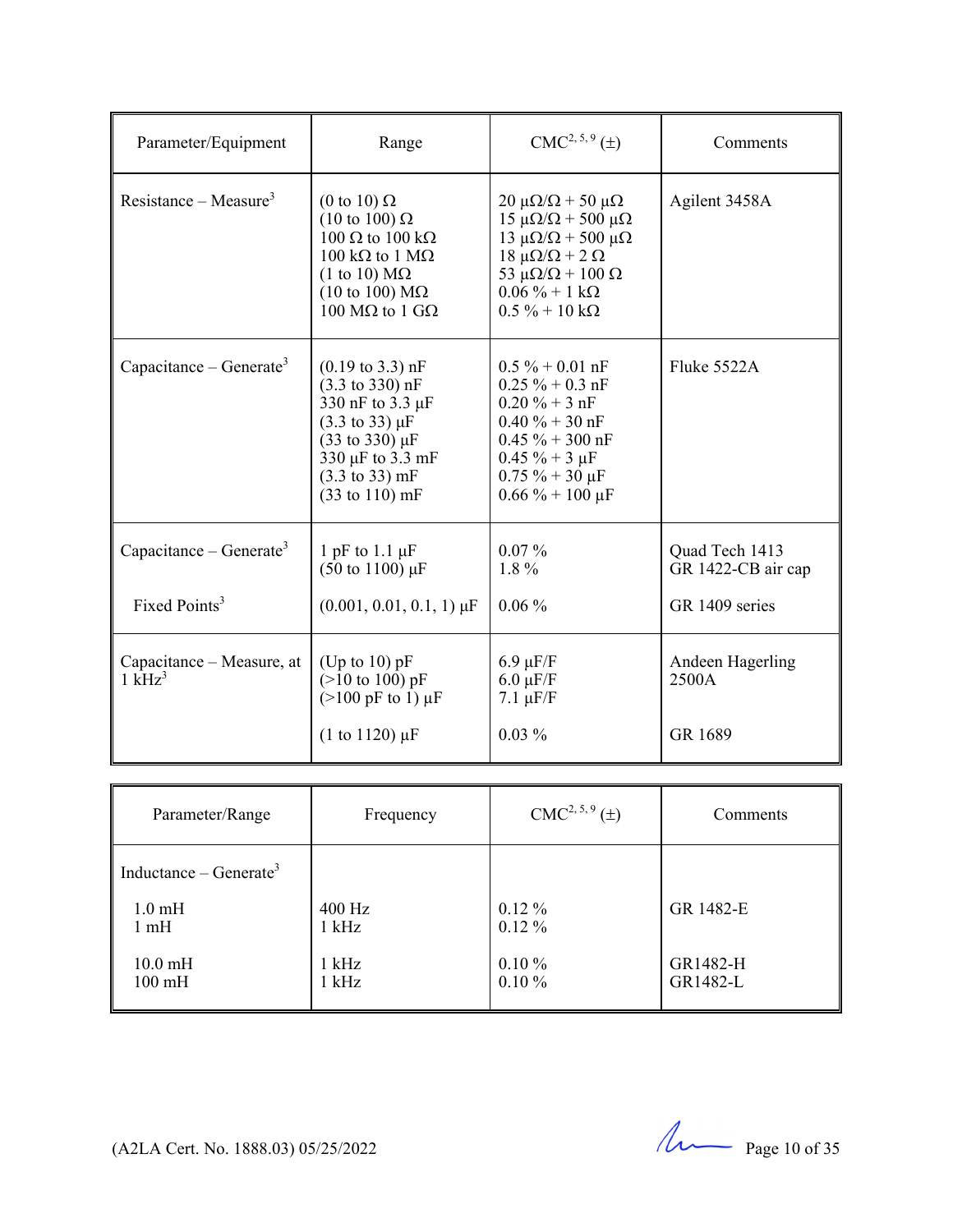| Parameter/Equipment                                                 | Range                                                                                                                                                           | $CMC2, 9(\pm)$                                                | Comments    |
|---------------------------------------------------------------------|-----------------------------------------------------------------------------------------------------------------------------------------------------------------|---------------------------------------------------------------|-------------|
| Inductance – Measure, at 1<br>$kHz^3$                               | 1 $\mu$ H to 100 H                                                                                                                                              | $0.34$ mH/H                                                   | GR 1689     |
| Electrical Calibration of<br>Thermocouple Indicators <sup>3</sup> – |                                                                                                                                                                 |                                                               |             |
| Type B                                                              | $(600 \text{ to } 800)$ °C<br>$(800 \text{ to } 1000)$ °C<br>$(1000 \text{ to } 1550)$ °C<br>$(1550 \text{ to } 1800)$ °C                                       | $0.49$ °C<br>0.40 °C<br>$0.36$ °C<br>$0.31$ °C                | Fluke 5522A |
| Type C                                                              | (0 to 150) $^{\circ}$ C<br>$(150 \text{ to } 650)$ °C<br>$(650 \text{ to } 1000)$ °C<br>$(1000 \text{ to } 1800)$ °C<br>$(1800 \text{ to } 2316)$ °C            | $0.28$ °C<br>$0.23$ °C<br>0.28 °C<br>$0.45$ °C<br>$0.73$ °C   |             |
| Type E                                                              | $(-250 \text{ to } -100)$ °C<br>$(-100 \text{ to } -25)$ °C<br>$(-25 \text{ to } 350)^{\circ}$ C<br>$(350 \text{ to } 650)$ °C<br>$(650 \text{ to } 1000)$ °C   | $0.05$ °C<br>$0.15$ °C<br>$0.13$ °C<br>$0.16$ °C<br>$0.20$ °C |             |
| Type J                                                              | $(-210 \text{ to } -100)$ °C<br>$(-100 \text{ to } -30)$ °C<br>$(-30 \text{ to } 150)$ °C<br>$(150 \text{ to } 760)$ °C<br>$(760 \text{ to } 1200)$ °C          | $0.32$ °C<br>$0.15$ °C<br>$0.13$ °C<br>$0.17$ °C<br>$0.22$ °C |             |
| Type K                                                              | $(-200 \text{ to } -100)$ °C<br>$(-100 \text{ to } -25)$ °C<br>$(-25 \text{ to } 120)^{\circ}$ C<br>$(120 \text{ to } 1000)$ °C<br>$(1000 \text{ to } 1372)$ °C | $0.30$ °C<br>$0.17$ °C<br>$0.15$ °C<br>$0.23$ °C<br>$0.35$ °C |             |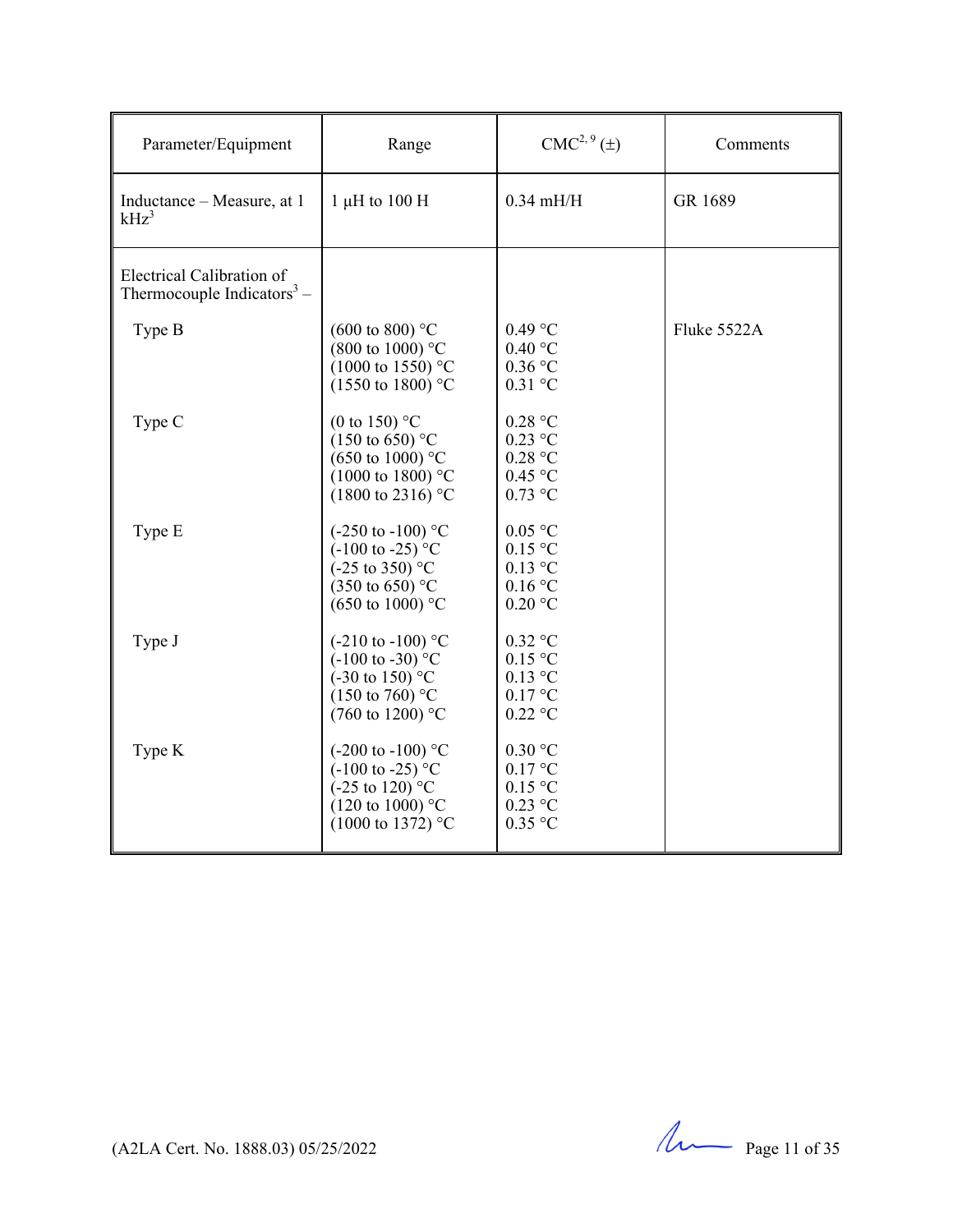| Parameter/Equipment                                                                   | Range                                                                                                                                                  | $CMC2(\pm)$                                                 | Comments    |
|---------------------------------------------------------------------------------------|--------------------------------------------------------------------------------------------------------------------------------------------------------|-------------------------------------------------------------|-------------|
| Electrical Calibration of<br>Thermocouple Indicators <sup>3</sup><br>$-(\text{cont})$ |                                                                                                                                                        |                                                             |             |
| Type L                                                                                | $(-200 \text{ to } -100)$ °C<br>$(-100 \text{ to } 800)$ °C<br>$(800 \text{ to } 900)$ °C                                                              | $0.43$ °C<br>$0.31$ °C<br>$0.20\text{ °C}$                  | Fluke 5522A |
| Type N                                                                                | $(-200 \text{ to } -100)$ °C<br>$(-100 \text{ to } -25)$ °C<br>$(-25 \text{ to } 120)$ °C<br>$(120 \text{ to } 410)$ °C<br>$(410 \text{ to } 1300)$ °C | $0.36$ °C<br>$0.20$ °C<br>0.18 °C<br>$0.17$ °C<br>$0.25$ °C |             |
| Type R                                                                                | (0 to 250) $^{\circ}$ C<br>$(250 \text{ to } 400)$ °C<br>(400 to 1000) $^{\circ}$ C<br>$(1000 \text{ to } 1767)$ °C                                    | $0.56$ °C<br>$0.33$ °C<br>$0.31$ °C<br>$0.36$ °C            |             |
| Type S                                                                                | (0 to 250) $^{\circ}$ C<br>$(250 \text{ to } 1000)$ °C<br>$(1000 \text{ to } 1400)$ °C<br>(1400 to 1767) °C                                            | $0.55$ °C<br>$0.35$ °C<br>$0.33$ °C<br>$0.40\text{ °C}$     |             |
| Type T                                                                                | $(-250 \text{ to } -150)$ °C<br>$(-150 \text{ to } 0)$ °C<br>(0 to 120) $^{\circ}$ C<br>$(120 \text{ to } 400)$ °C                                     | 0.56 °C<br>$0.22$ °C<br>0.15 °C<br>$0.13$ °C                |             |
| Type U                                                                                | $(-200 \text{ to } 0)$ °C<br>(0 to 600) $^{\circ}$ C                                                                                                   | $0.65$ °C<br>$0.32$ °C                                      |             |

 $(122A$  Cert. No. 1888.03) 05/25/2022 Page 12 of 35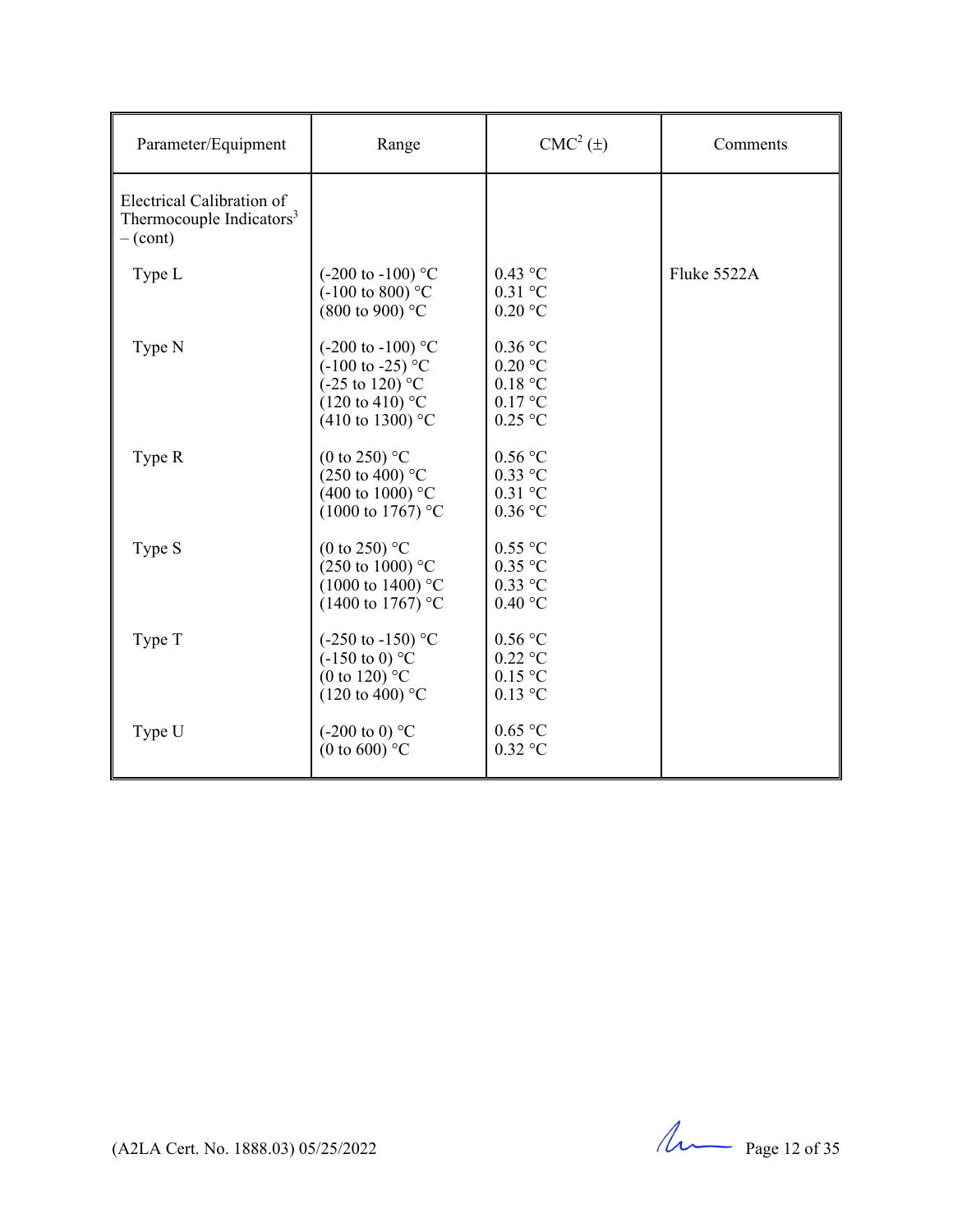| Parameter/Equipment                     | Range                                                                                                                                            | $CMC2(\pm)$                                                                          | Comments    |
|-----------------------------------------|--------------------------------------------------------------------------------------------------------------------------------------------------|--------------------------------------------------------------------------------------|-------------|
| Electrical Calibration of<br>$RTDs^3$ – |                                                                                                                                                  |                                                                                      |             |
| Pt 385, 100 $\Omega$                    | $(-200 \text{ to } 0)$ °C<br>(0 to 100) $^{\circ}$ C<br>$(100 \text{ to } 300)$ °C<br>$(300 \text{ to } 630)$ °C<br>$(630 \text{ to } 800)$ °C   | $0.063$ °C<br>$0.083$ °C<br>$0.1 \text{ }^{\circ}C$<br>$0.12$ °C<br>$0.25$ °C        | Fluke 5522A |
| Pt 3926, 100 $\Omega$                   | $(-200 \text{ to } 0)$ °C<br>(0 to 300) $^{\circ}$ C<br>$(300 \text{ to } 630)$ °C                                                               | $0.06$ °C<br>$0.1 \text{ }^{\circ}C$<br>$0.12$ °C                                    |             |
| Pt 3916, 100 Ω                          | $(-200 \text{ to } -190)$ °C<br>$(-190 \text{ to } 0)$ °C<br>(0 to 260) $^{\circ}$ C<br>$(260 \text{ to } 600)$ °C<br>$(600 \text{ to } 630)$ °C | $0.29$ °C<br>$0.07$ °C<br>$0.08\ ^{\circ}\textrm{C}$<br>$0.1 \degree C$<br>$0.27$ °C |             |
| Pt 385, 200 $\Omega$                    | $(-200 \text{ to } 260)$ °C<br>260 °C to 630 °C                                                                                                  | 0.06 °C<br>$0.17$ °C                                                                 |             |
| Pt 385, 500 $\Omega$                    | $(-200 \text{ to } 260)$ °C<br>$(260 \text{ to } 400)$ °C<br>$(400 \text{ to } 630)$ °C                                                          | 0.06 °C<br>$0.09$ °C<br>$0.11\text{ °C}$                                             |             |
| Pt 385, 1000 $\Omega$                   | $(-200 \text{ to } 260)$ °C<br>$(260 \text{ to } 600)^{\circ}$ C<br>$(600 \text{ to } 630)$ °C                                                   | $0.05$ °C<br>0.08 °C<br>$0.26$ °C                                                    |             |
| Ni 120, 120 $\Omega$                    | $(-80 \text{ to } 100)$ °C<br>$(100 \text{ to } 260)$ °C                                                                                         | $0.09\ ^{\circ}\textrm{C}$<br>$0.16$ °C                                              |             |
| Cu 427 10 $\Omega$                      | $(-100 \text{ to } 260)$ °C                                                                                                                      | $0.35$ °C                                                                            |             |

(A2LA Cert. No. 1888.03) 05/25/2022 Page 13 of 35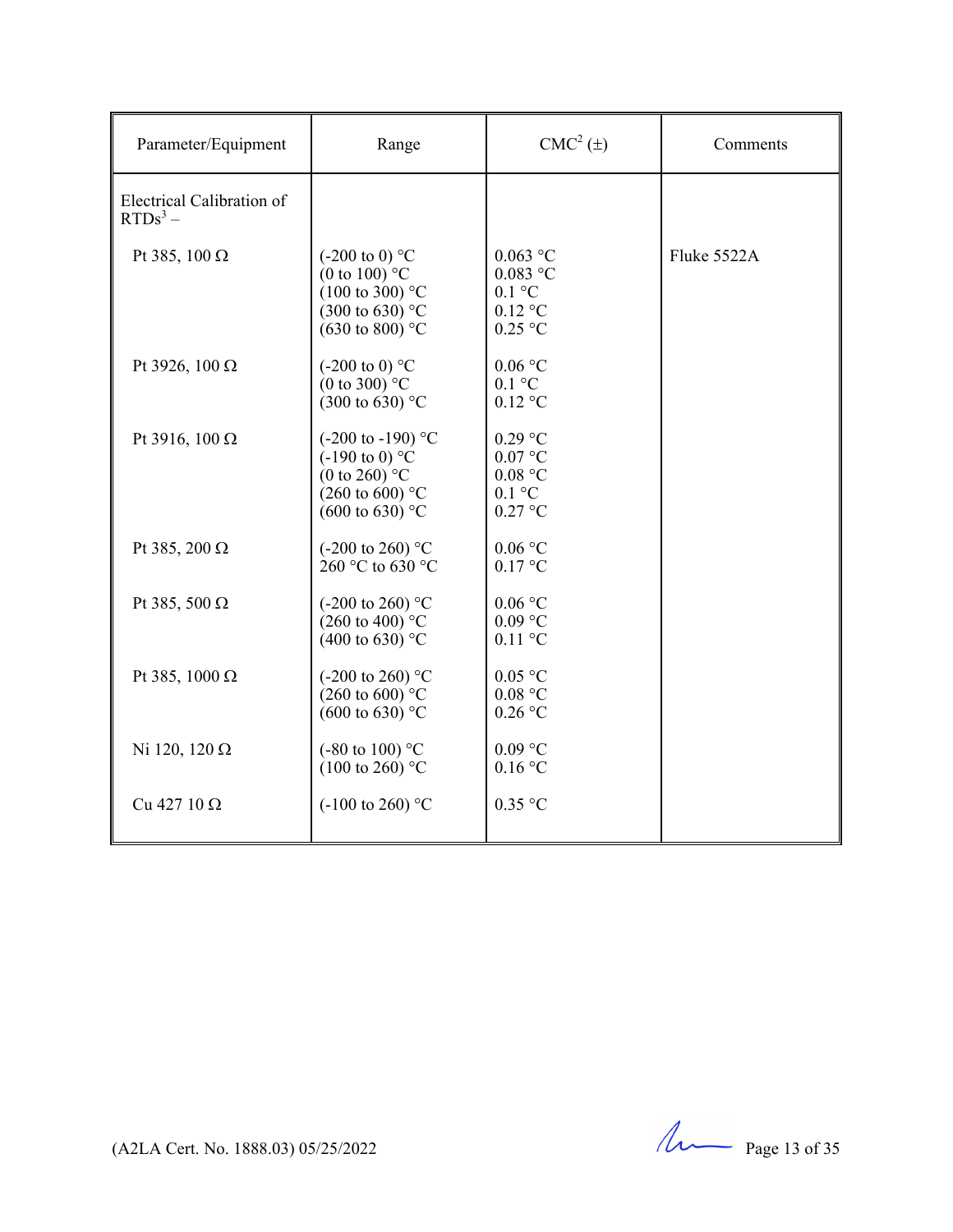| Parameter/Range                      | Frequency                                                                                                                                                                                                                                                             | $CMC2, 5, 9(\pm)$                                                                                                                                                                                              | Comments    |
|--------------------------------------|-----------------------------------------------------------------------------------------------------------------------------------------------------------------------------------------------------------------------------------------------------------------------|----------------------------------------------------------------------------------------------------------------------------------------------------------------------------------------------------------------|-------------|
| $AC$ Voltage – Generate <sup>3</sup> |                                                                                                                                                                                                                                                                       |                                                                                                                                                                                                                |             |
| $(0.3 \text{ to } 2.2) \text{ mV}$   | $(10 \text{ to } 20)$ Hz<br>$(20 \text{ to } 40) \text{ Hz}$<br>40 Hz to 20 kHz<br>$(20 \text{ to } 50) \text{ kHz}$<br>$(50 \text{ to } 100) \text{ kHz}$<br>$(100 \text{ to } 300) \text{ kHz}$<br>(300 to 500) kHz<br>$(0.5 \text{ to } 1) \text{ MHz}$            | $0.06\% + 5 \mu V$<br>$0.024 \% + 5 \mu V$<br>$0.012 \% + 5 \mu V$<br>$0.041 \% + 5 \mu V$<br>$0.095 \% + 8 \mu V$<br>$0.13 \% + 15 \mu V$<br>$0.18 \% + 30 \mu V$<br>$0.36 \% + 30 \mu V$                     | Fluke 5700A |
| $(2.2 \text{ to } 22) \text{ mV}$    | $(10 \text{ to } 20)$ Hz<br>$(20 \text{ to } 40) \text{ Hz}$<br>40 Hz to 20 kHz<br>$(20 \text{ to } 50)$ kHz<br>$(50 \text{ to } 100) \text{ kHz}$<br>$(100 \text{ to } 300) \text{ kHz}$<br>(300 to 500) kHz<br>$(0.5 \text{ to } 1) \text{ MHz}$                    | $0.06\% + 6 \mu V$<br>$0.024 \% + 6 \mu V$<br>$0.012 \% + 6 \mu V$<br>$0.041 \% + 6 \mu V$<br>$0.095\% + 8 \mu V$<br>$0.13 \% + 15 \mu V$<br>$0.18 \% + 30 \mu V$<br>$0.36\% + 30 \,\mu\text{V}$               |             |
| $(22 \text{ to } 220) \text{ mV}$    | $(10 \text{ to } 20)$ Hz<br>$(20 \text{ to } 40) \text{ Hz}$<br>40 Hz to 20 kHz<br>$(20 \text{ to } 50)$ kHz<br>$(50 \text{ to } 100) \text{ kHz}$<br>$(100 \text{ to } 300) \text{ kHz}$<br>$(300 \text{ to } 500) \text{ kHz}$<br>$(0.5 \text{ to } 1) \text{ MHz}$ | $0.06\% + 16 \,\mu\text{V}$<br>$0.024 \% + 10 \mu V$<br>$0.011 \% + 10 \mu V$<br>$0.036\% + 10 \mu V$<br>$0.090\% + 30 \mu V$<br>$0.11 \% + 30 \mu V$<br>$0.18 \% + 40 \mu V$<br>$0.36 \% + 100 \mu V$         |             |
| $(0.22 \text{ to } 2.2) \text{ V}$   | $(10 \text{ to } 20)$ Hz<br>$(20 \text{ to } 40) \text{ Hz}$<br>40 Hz to 20 kHz<br>$(20 \text{ to } 50)$ kHz<br>$(50 \text{ to } 100) \text{ kHz}$<br>(100 to 300) kHz<br>(300 to 500) kHz<br>$(0.5 \text{ to } 1) \text{ MHz}$                                       | $0.06\% + 100 \,\mu\text{V}$<br>$0.018 \% + 30 \mu V$<br>$0.0085 \% + 7 \mu V$<br>$0.014\% + 20 \,\mu\text{V}$<br>$0.028 \% + 80 \mu V$<br>$0.048 \% + 150 \mu V$<br>$0.12 \% + 400 \mu V$<br>$0.24 \% + 1 mV$ |             |
| $(2.2 \text{ to } 22) \text{ V}$     | $(10 \text{ to } 20)$ Hz<br>$(20 \text{ to } 40) \text{ Hz}$<br>40 Hz to 20 kHz<br>$(20 \text{ to } 50)$ kHz<br>$(50 \text{ to } 100) \text{ kHz}$<br>(100 to 300) kHz<br>(300 to 500) kHz<br>$(0.5 \text{ to } 1) \text{ MHz}$                                       | $0.06\% + 1.0$ mV<br>$0.018 \% + 0.3$ mV<br>$0.0085 \% + 0.07$ mV<br>$0.014 \% + 0.2$ mV<br>$0.028 \% + 0.4$ mV<br>$0.06\% + 1.7$ mV<br>$0.14\% + 5$ mV<br>$0.30\% + 9$ mV                                     |             |

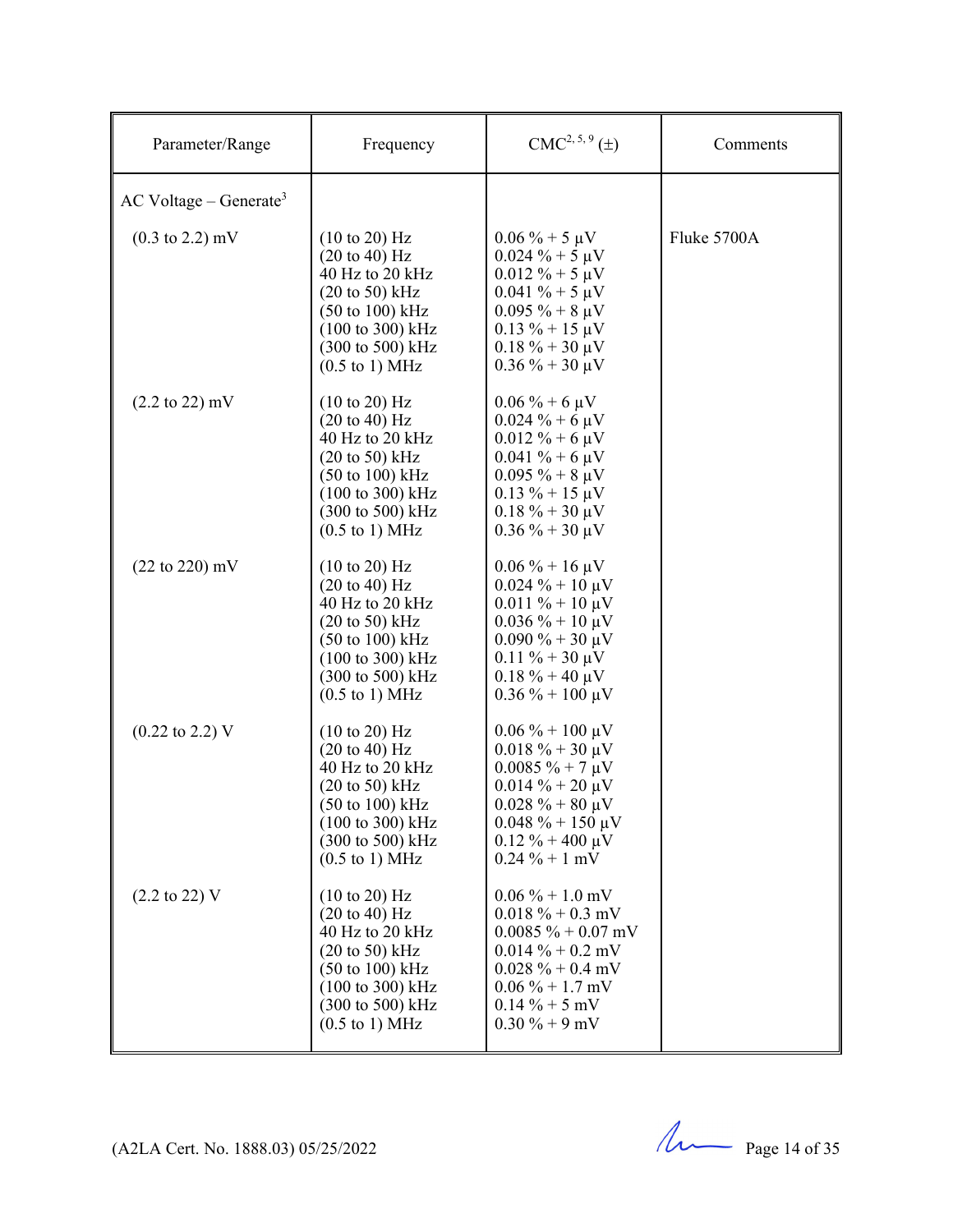| Frequency                                                                                                                                                                                                                                                                                                                                                                                                                          | CMC <sup>2, 5, 9</sup> (±)                                                                                                                                                                                                                                                                                                                                                                                                                                                                                                                             | Comments                        |
|------------------------------------------------------------------------------------------------------------------------------------------------------------------------------------------------------------------------------------------------------------------------------------------------------------------------------------------------------------------------------------------------------------------------------------|--------------------------------------------------------------------------------------------------------------------------------------------------------------------------------------------------------------------------------------------------------------------------------------------------------------------------------------------------------------------------------------------------------------------------------------------------------------------------------------------------------------------------------------------------------|---------------------------------|
|                                                                                                                                                                                                                                                                                                                                                                                                                                    |                                                                                                                                                                                                                                                                                                                                                                                                                                                                                                                                                        |                                 |
| $(10 \text{ to } 20)$ Hz<br>$(20 \text{ to } 40)$ Hz<br>40 Hz to 20 kHz<br>$(20 \text{ to } 50) \text{ kHz}$<br>$(50 \text{ to } 100) \text{ kHz}$<br>$(100 \text{ to } 300) \text{ kHz}$<br>(300 to 500) kHz<br>(500 to 1000) kHz                                                                                                                                                                                                 | $0.06\% + 10\,\text{mV}$<br>$0.018 \% + 3 mV$<br>$0.009\% + 1$ mV<br>$0.025 \% + 4 mV$<br>$0.06\% + 10\,\text{mV}$<br>$0.16\% + 110$ mV<br>$0.54\% + 110\,\text{mV}$<br>$1.3\% + 220$ mV                                                                                                                                                                                                                                                                                                                                                               | Fluke 5700A<br>w/5725A          |
| 40 Hz to 1 kHz<br>$(1 to 20)$ kHz<br>$(20 \text{ to } 30)$ kHz<br>$(20 \text{ to } 50)$ kHz<br>$(50 \text{ to } 100) \text{ kHz}$                                                                                                                                                                                                                                                                                                  | $0.009\% + 4 mV$<br>$0.017\% + 6$ mV<br>$0.060\% + 11 \text{ mV}$<br>$0.060\% + 11 \text{ mV}$<br>$0.23 \% + 45$ mV                                                                                                                                                                                                                                                                                                                                                                                                                                    | Ross VD60-2                     |
| 60 Hz                                                                                                                                                                                                                                                                                                                                                                                                                              | $0.58 \%$                                                                                                                                                                                                                                                                                                                                                                                                                                                                                                                                              | Ross VPM240                     |
|                                                                                                                                                                                                                                                                                                                                                                                                                                    |                                                                                                                                                                                                                                                                                                                                                                                                                                                                                                                                                        |                                 |
| (1 to 10) Hz<br>$(10 \text{ to } 20)$ Hz<br>$(20 \text{ to } 40)$ Hz<br>40 Hz to 20 kHz<br>$(20 \text{ to } 50)$ kHz<br>(50 to 100) kHz<br>(100 to 300) kHz<br>(300 to 500) kHz<br>$(0.5 \text{ to } 1) \text{ MHz}$<br>(1 to 10) Hz<br>$(10 \text{ to } 20)$ Hz<br>$(20 \text{ to } 40) \text{ Hz}$<br>40 Hz to 20 kHz<br>$(20 \text{ to } 50)$ kHz<br>$(50 \text{ to } 100) \text{ kHz}$<br>(100 to 300) kHz<br>(300 to 500) kHz | $0.38$ mV/V + 3.5 $\mu$ V<br>$1.3 \text{ mV/V} + 1.0 \text{ }\mu\text{V}$<br>$0.61$ mV/V + $1.0 \mu$ V<br>$0.38$ mV/V + 1.0 $\mu$ V<br>$0.66$ mV/V + 1.6 $\mu$ V<br>$0.96$ mV/V + 1.9 $\mu$ V<br>$1.8 \text{ mV/V} + 3.1 \text{ }\mu\text{V}$<br>$1.9$ mV/V + 6.2 $\mu$ V<br>$3$ mV/V + 6.2 $\mu$ V<br>$0.38$ mV/V + 3.5 $\mu$ V<br>$0.66$ mV/V + $1.0 \mu$ V<br>$0.30$ mV/V + 1.0 $\mu$ V<br>$0.18$ mV/V + 1.0 $\mu$ V<br>$0.32$ mV/V + 1.6 $\mu$ V<br>$0.47$ mV/V + 1.9 $\mu$ V<br>$0.95$ mV/V + 3.1 $\mu$ V<br>$1 \text{ mV/V} + 6.2 \text{ \mu V}$ | Agilent 3458A<br>Or Fluke 5790B |
|                                                                                                                                                                                                                                                                                                                                                                                                                                    | $(0.5 \text{ to } 1) \text{ MHz}$                                                                                                                                                                                                                                                                                                                                                                                                                                                                                                                      | $1.6$ mV/V + 6.2 mV             |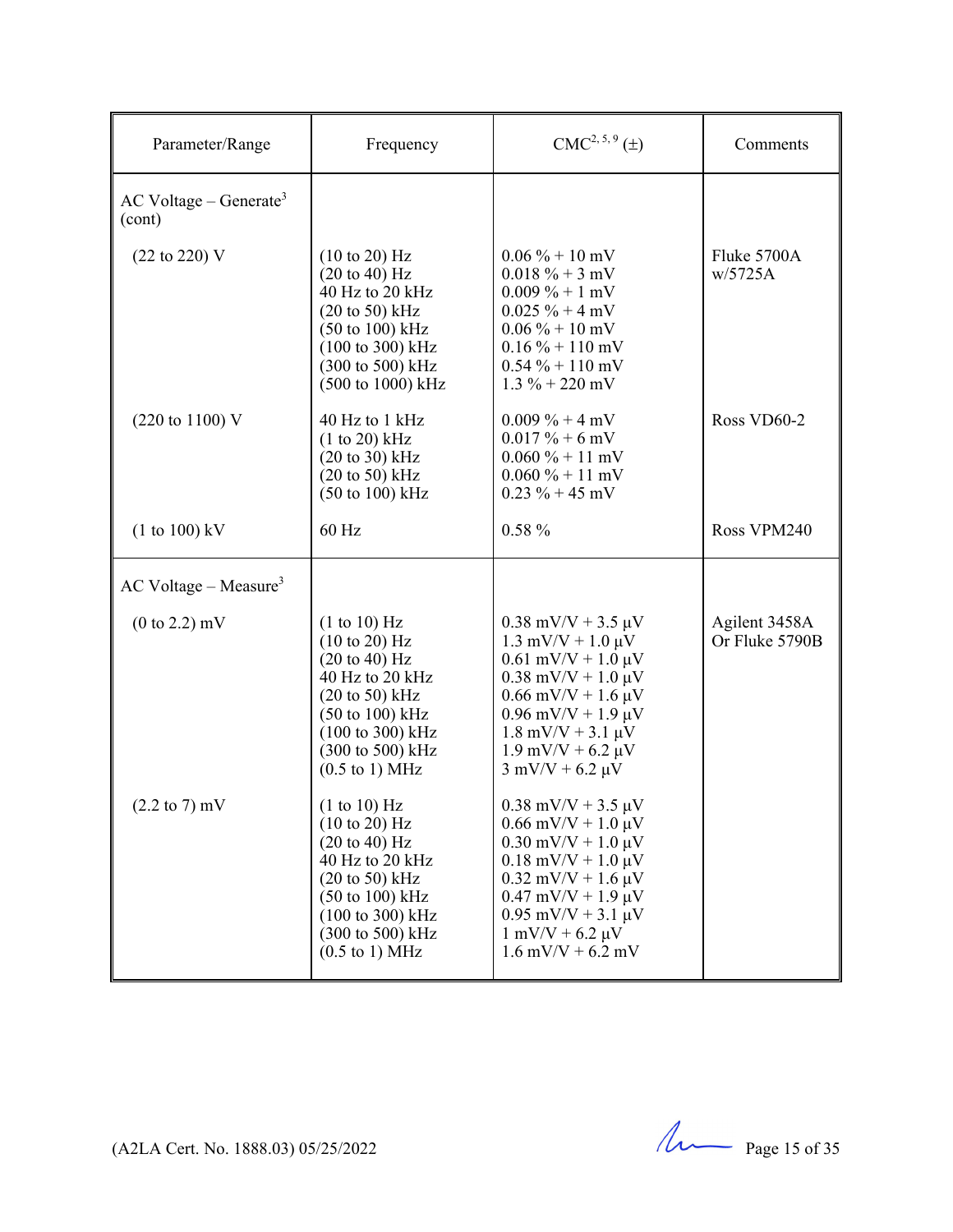| Parameter/Range                               | Frequency                                                                                                                                                                                                                                                            | CMC <sup>2, 9</sup> (±)                                                                                                                                                                                                                                       | Comments                        |
|-----------------------------------------------|----------------------------------------------------------------------------------------------------------------------------------------------------------------------------------------------------------------------------------------------------------------------|---------------------------------------------------------------------------------------------------------------------------------------------------------------------------------------------------------------------------------------------------------------|---------------------------------|
| $AC$ Voltage – Measure <sup>3</sup><br>(cont) |                                                                                                                                                                                                                                                                      |                                                                                                                                                                                                                                                               |                                 |
| $(7 \text{ to } 22)$ mV                       | (1 to 10) Hz<br>$(10 \text{ to } 20)$ Hz<br>$(20 \text{ to } 40) \text{ Hz}$<br>$(40 \text{ Hz}$ to $20 \text{ kHz}$<br>$(20 \text{ to } 50)$ kHz<br>$(50 \text{ to } 100) \text{ kHz}$<br>(100 to 300) kHz<br>(300 to 500) kHz<br>$(0.5 \text{ to } 1) \text{ MHz}$ | $0.16$ mV/V + 4.6 $\mu$ V<br>$0.24$ mV/V + 1.0 $\mu$ V<br>$0.16$ mV/V + $1.0 \mu$ V<br>94 $\mu$ V/V + 1.0 $\mu$ V<br>$0.17$ mV/V + 1.6 $\mu$ V<br>$0.25$ mV/V + 1.9 $\mu$ V<br>$0.66$ mV/V + 3.1 $\mu$ V<br>$0.73$ mV/V + 6.2 µV<br>$1.4$ mV/V + 6.2 $\mu$ V  | Agilent 3458A<br>Or Fluke 5790B |
| $(22 \text{ to } 70) \text{ mV}$              | (1 to 10) Hz<br>(10 to 20) Hz<br>$(20 \text{ to } 40) \text{ Hz}$<br>40 Hz to 20 kHz<br>$(20 \text{ to } 50)$ kHz<br>$(50 \text{ to } 100) \text{ kHz}$<br>(100 to 300) kHz<br>(300 to 500) kHz<br>$(0.5 \text{ to } 1) \text{ MHz}$                                 | $0.16$ mV/V + 4.6 $\mu$ V<br>$0.15$ mV/V + 5.0 $\mu$ V<br>$0.11$ mV/V + 1.2 $\mu$ V<br>73 $\mu$ V/V + 1.2 $\mu$ V<br>$0.12$ mV/V + 1.6 $\mu$ V<br>$0.25$ mV/V + 1.9 $\mu$ V<br>$0.48$ mV/V + 3.1 µV<br>$0.63$ mV/V + 6.2 $\mu$ V<br>$0.95$ mV/V + 6.2 $\mu$ V |                                 |
| $(70 \text{ to } 200) \text{ mV}$             | (1 to 10) Hz<br>$(10 \text{ to } 20)$ Hz<br>$(20 \text{ to } 40)$ Hz<br>40 Hz to 20 kHz<br>$(20 \text{ to } 50)$ kHz<br>$(50 \text{ to } 100) \text{ kHz}$<br>$(100 \text{ to } 300) \text{ kHz}$<br>(300 to 500) kHz<br>$(0.5 \text{ to } 1) \text{ MHz}$           | $0.10$ mV/V + 46 $\mu$ V<br>$0.15$ mV/V + 5.0 $\mu$ V<br>$70 \mu V/V + 1.2 \mu V$<br>$35 \mu V/V + 1.2 \mu V$<br>$67 \mu V/V + 1.6 \mu V$<br>$0.15$ mV/V + 1.9 $\mu$ V<br>$0.23$ mV/V + 3.1 $\mu$ V<br>$0.32$ mV/V + 6.2 $\mu$ V<br>$0.81$ mV/V + 6.2 $\mu$ V |                                 |
| $(200 \text{ to } 700) \text{ mV}$            | (1 to 10) Hz<br>$(10 \text{ to } 20)$ Hz<br>$(20 \text{ to } 40) \text{ Hz}$<br>40 Hz to 20 kHz<br>$(20 \text{ to } 50)$ kHz<br>$(50 \text{ to } 100) \text{ kHz}$<br>(100 to 300) kHz<br>(300 to 500) kHz<br>$(0.5 \text{ to } 1) \text{ MHz}$                      | $0.10$ mV/V + 46 $\mu$ V<br>$0.11$ mV/V + 24 $\mu$ V<br>69 μV/V + 1.2 μV<br>$28 \mu V/V + 1.2 \mu V$<br>$45 \mu V/V + 1.6 \mu V$<br>$65 \mu V/V + 1.9 \mu V$<br>$0.17$ mV/V + 3.1 µV<br>$0.24$ mV/V + 6.2 µV<br>$0.76$ mV/V + 6.2 µV                          |                                 |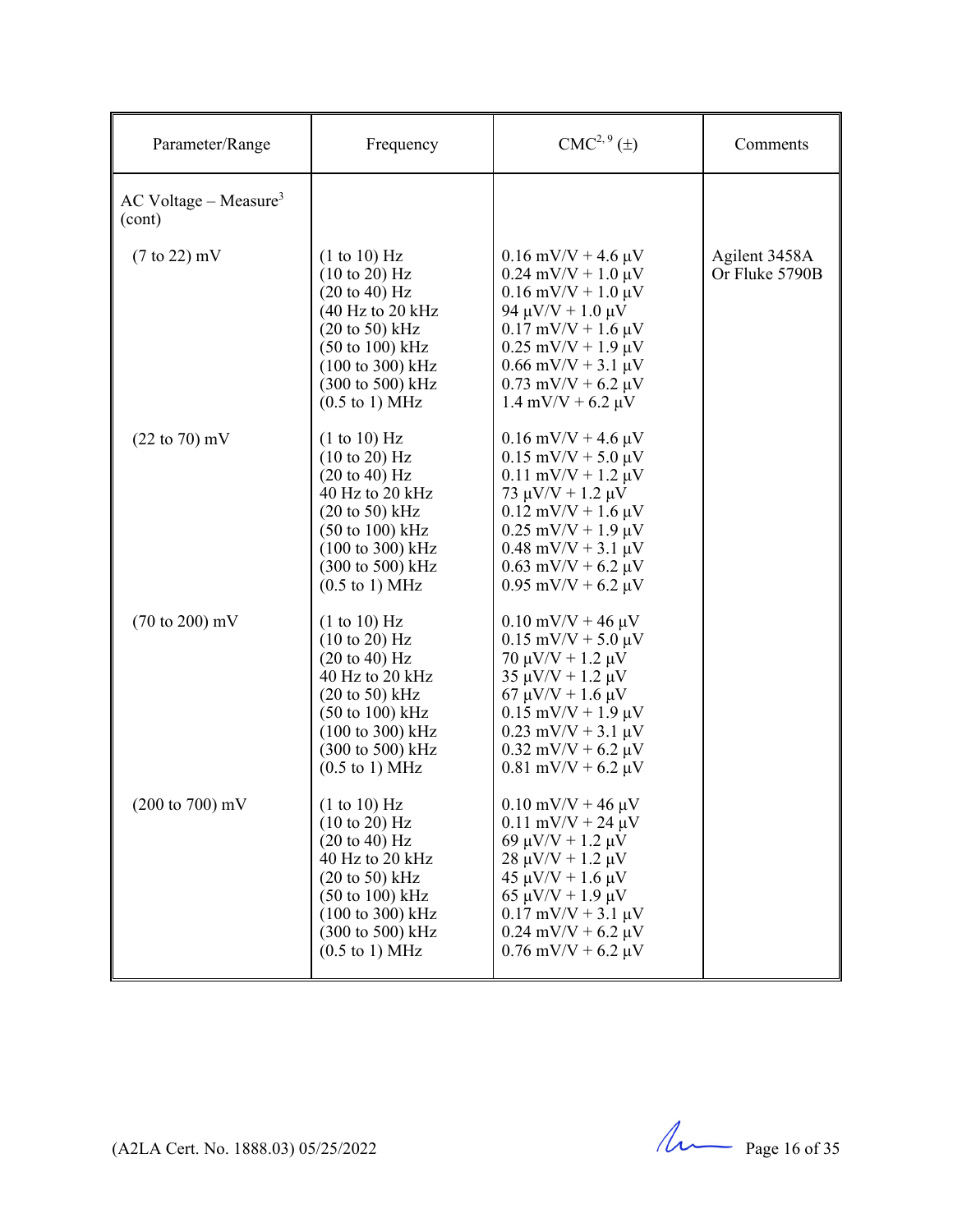| Parameter/Range                               | Frequency                                                                                                                                                                                                                                                                                                                               | $CMC2, 9(\pm)$                                                                                                                                                                                               | Comments                        |
|-----------------------------------------------|-----------------------------------------------------------------------------------------------------------------------------------------------------------------------------------------------------------------------------------------------------------------------------------------------------------------------------------------|--------------------------------------------------------------------------------------------------------------------------------------------------------------------------------------------------------------|---------------------------------|
| $AC$ Voltage – Measure <sup>3</sup><br>(cont) |                                                                                                                                                                                                                                                                                                                                         |                                                                                                                                                                                                              |                                 |
| $(0.7 \text{ to } 1) \text{ V}$               | (1 to 10) Hz<br>$(10 \text{ to } 20)$ Hz<br>$(20 \text{ to } 40) \text{ Hz}$<br>40 Hz to 20 kHz<br>$(20 \text{ to } 50)$ kHz<br>$(50 \text{ to } 100) \text{ kHz}$<br>$(100 \text{ to } 300) \text{ kHz}$<br>(300 to 500) kHz<br>$(0.5 \text{ to } 1) \text{ MHz}$                                                                      | $0.10$ mV/V + 46 $\mu$ V<br>$0.11$ mV/V + 24 $\mu$ V<br>$62 \mu V/V$<br>$22 \mu V/V$<br>$42 \mu V/V$<br>$60 \mu V/V$<br>$0.16$ mV/V<br>$0.22$ mV/V<br>$0.71$ mV/V                                            | Agilent 3458A<br>or Fluke 5790B |
| (1 to 2) V                                    | $(100 \text{ to } 300) \text{ kHz}$<br>(300 to 500) kHz<br>$(0.5 \text{ to } 1) \text{ MHz}$<br>(1 to 10) Hz<br>$(10 \text{ to } 20)$ Hz<br>$(20 \text{ to } 40)$ Hz<br>40 Hz to 20 kHz<br>$(20 \text{ to } 50)$ kHz<br>$(50 \text{ to } 100) \text{ kHz}$<br>(100 to 300) kHz<br>(300 to 500) kHz<br>$(0.5 \text{ to } 1) \text{ MHz}$ | $0.16$ mV/V<br>$0.22$ mV/V<br>$0.71$ mV/V<br>99 $\mu$ V/V + 0.46 mV<br>$0.11$ mV/V + 24 $\mu$ V<br>$62 \mu V/V$<br>$22 \mu V/V$<br>$42 \mu V/V$<br>$60 \mu V/V$<br>$0.16$ mV/V<br>$0.22$ mV/V<br>$0.71$ mV/V |                                 |
| $(2 \text{ to } 7)$ V                         | (1 to 10) Hz<br>$(10 \text{ to } 20)$ Hz<br>$(20 \text{ to } 40) \text{ Hz}$<br>40 Hz to 20 kHz<br>$(20 \text{ to } 50)$ kHz<br>$(50 \text{ to } 100) \text{ kHz}$<br>$(100 \text{ to } 300) \text{ kHz}$<br>(300 to 500) kHz<br>$(0.5 \text{ to } 1) \text{ MHz}$                                                                      | 99 $\mu$ V/V + 0.46 mV<br>$0.13$ mV/V + $0.20$ mV<br>57 V/V<br>$20 \mu V V/V$<br>$43 \mu V V/V$<br>$64 \mu V V/V$<br>$0.17$ mV/V<br>$0.32$ mV/V<br>$0.96$ mV/V                                               |                                 |
| $(7 \text{ to } 10)$ V                        | (1 to 10) Hz<br>$(10 \text{ to } 20)$ Hz<br>$(20 \text{ to } 40)$ Hz<br>40 Hz to 20 kHz<br>$(20 \text{ to } 50)$ kHz<br>$(50 \text{ to } 100) \text{ kHz}$<br>$(100 \text{ to } 300) \text{ kHz}$<br>(300 to 500) kHz<br>$(0.5 \text{ to } 1) \text{ MHz}$                                                                              | 99 $\mu$ V/V + 0.46 mV<br>$0.13$ mV/V + $0.20$ mV<br>57 μV V/V<br>24 μV V/V<br>$39 \mu V/V$<br>$65 \mu V/V$<br>$0.17$ mV/V<br>$0.32$ mV/V<br>$0.96$ mV/V                                                     |                                 |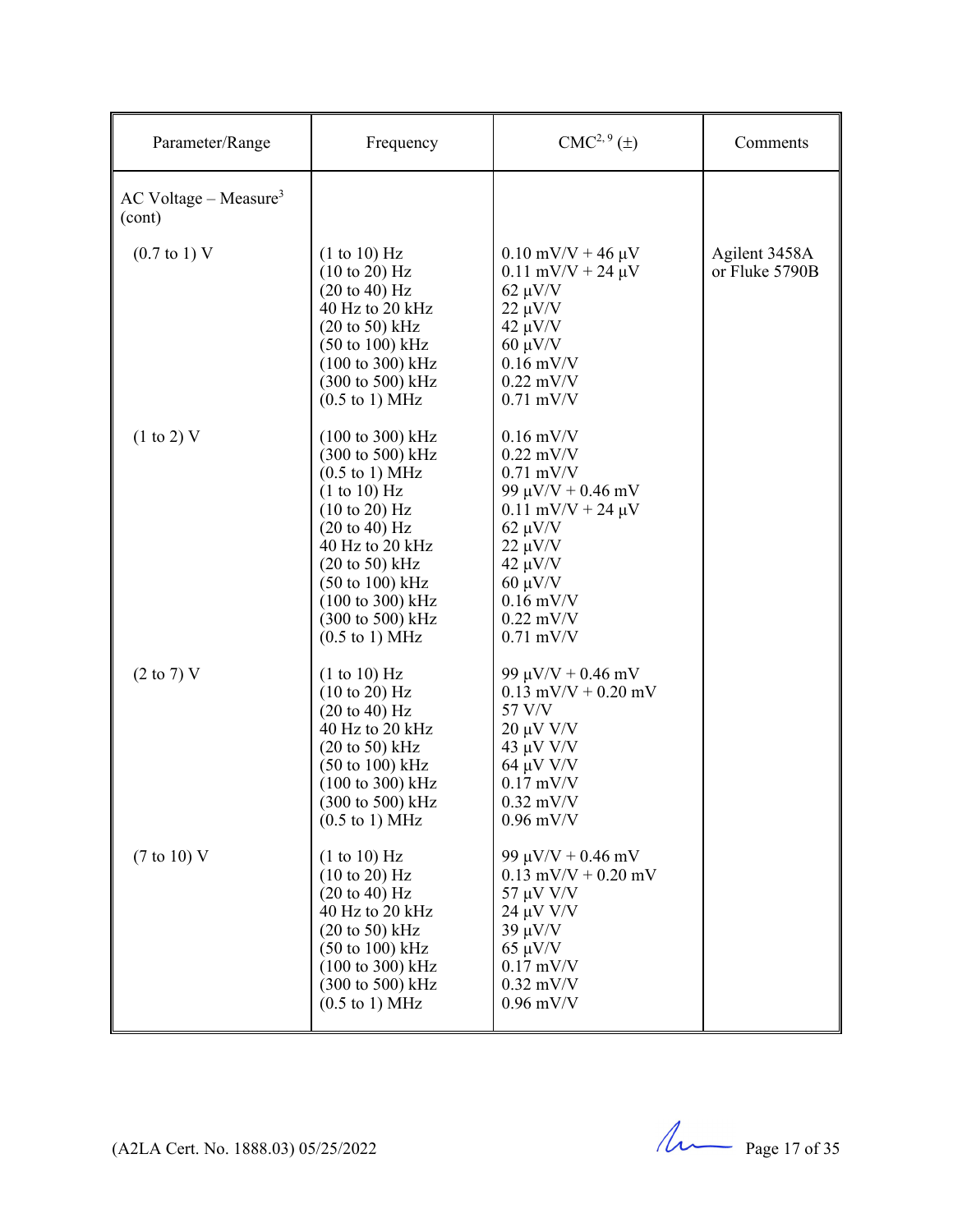| Parameter/Range                               | Frequency                                                                                                                                                                                                                                                          | CMC <sup>2, 9</sup> (±)                                                                                                                                           | Comments                        |
|-----------------------------------------------|--------------------------------------------------------------------------------------------------------------------------------------------------------------------------------------------------------------------------------------------------------------------|-------------------------------------------------------------------------------------------------------------------------------------------------------------------|---------------------------------|
| $AC$ Voltage – Measure <sup>3</sup><br>(cont) |                                                                                                                                                                                                                                                                    |                                                                                                                                                                   |                                 |
| $(10 \text{ to } 20) \text{ V}$               | (1 to 10) Hz<br>$(10 \text{ to } 20)$ Hz<br>$(20 \text{ to } 40) \text{ Hz}$<br>40 Hz to 20 kHz<br>$(20 \text{ to } 50)$ kHz<br>$(50 \text{ to } 100) \text{ kHz}$<br>(100 to 300) kHz<br>(300 to 500) kHz<br>$(0.5 \text{ to } 1) \text{ MHz}$                    | $0.24$ mV/V + 4.6 mV<br>$0.13$ mV/V + $0.20$ mV<br>57 μV V/V<br>$24 \mu V V/V$<br>$39 \mu V/V$<br>$65 \mu V/V$<br>$0.17$ mV/V<br>$0.32$ mV/V<br>$0.96$ mV/V       | Agilent 3458A<br>or Fluke 5790B |
| $(20 \text{ to } 70)$ V                       | (1 to 10) Hz<br>$(10 \text{ to } 20)$ Hz<br>$(20 \text{ to } 40)$ Hz<br>40 Hz to 20 kHz<br>$(20 \text{ to } 50) \text{ kHz}$<br>$(50 \text{ to } 100) \text{ kHz}$<br>(100 to 300) kHz<br>(300 to 500) kHz<br>$(0.5 \text{ to } 1) \text{ MHz}$                    | $0.24$ mV/V + 4.6 mV<br>$0.12$ mV/V + 2.4 mV<br>57 μV V/V<br>$28 \mu V/V$<br>$54 \mu V/V$<br>$75 \mu V/V$<br>$0.17$ mV/V<br>$0.33$ mV/V<br>$0.96$ mV/V            |                                 |
| $(70 \text{ to } 100) \text{ V}$              | (1 to 10) Hz<br>$(10 \text{ to } 20)$ Hz<br>$(20 \text{ to } 40) \text{ Hz}$<br>40 Hz to 20 kHz<br>$(20 \text{ to } 50)$ kHz<br>$(50 \text{ to } 100) \text{ kHz}$<br>$(100 \text{ to } 300) \text{ kHz}$<br>(300 to 500) kHz<br>$(0.5 \text{ to } 1) \text{ MHz}$ | $0.24$ mV/V + 4.6 mV<br>$0.12$ mV/V + 2.4 mV<br>$58 \mu V/V$<br>$28 \mu V/V$<br>$56 \mu V/V$<br>$79 \mu V/V$<br>$0.18$ mV/V<br>$0.40$ mV/V<br>$8.1$ mV/V + 2.4 mV |                                 |
| $(100 \text{ to } 200) \text{ V}$             | (1 to 10) Hz<br>$(10 \text{ to } 20)$ Hz<br>$(20 \text{ to } 40)$ Hz<br>40 Hz to 20 kHz<br>$(20 \text{ to } 50) \text{ kHz}$<br>(50 to 100) kHz<br>(100 to 300) kHz<br>(300 to 500) kHz<br>$(0.5 \text{ to } 1) \text{ MHz}$                                       | $0.47$ mV/V + 46 mV<br>$0.12$ mV/V + 2.4 mV<br>$58 \mu V/V$<br>$28 \mu V/V$<br>$56 \mu V/V$<br>$79 \mu V/V$<br>$0.18$ mV/V<br>$0.40$ mV/V<br>$8.1$ mV/V + 2.4 mV  |                                 |
| $(200 \text{ to } 700) \text{ V}$             | (1 to 10) Hz<br>$(10 \text{ to } 20)$ Hz<br>$(20 \text{ to } 40) \text{ Hz}$<br>40 Hz to 20 kHz<br>$(20 \text{ to } 50)$ kHz<br>$(50 \text{ to } 100) \text{ kHz}$                                                                                                 | $0.16$ mV/V + 80 mV<br>$0.12$ mV/V + 25 mV<br>$80 \mu V/V$<br>$37 \mu V/V$<br>$0.11$ mV/V<br>$0.39$ mV/V                                                          |                                 |

 $(122A$  Cert. No. 1888.03) 05/25/2022 Page 18 of 35

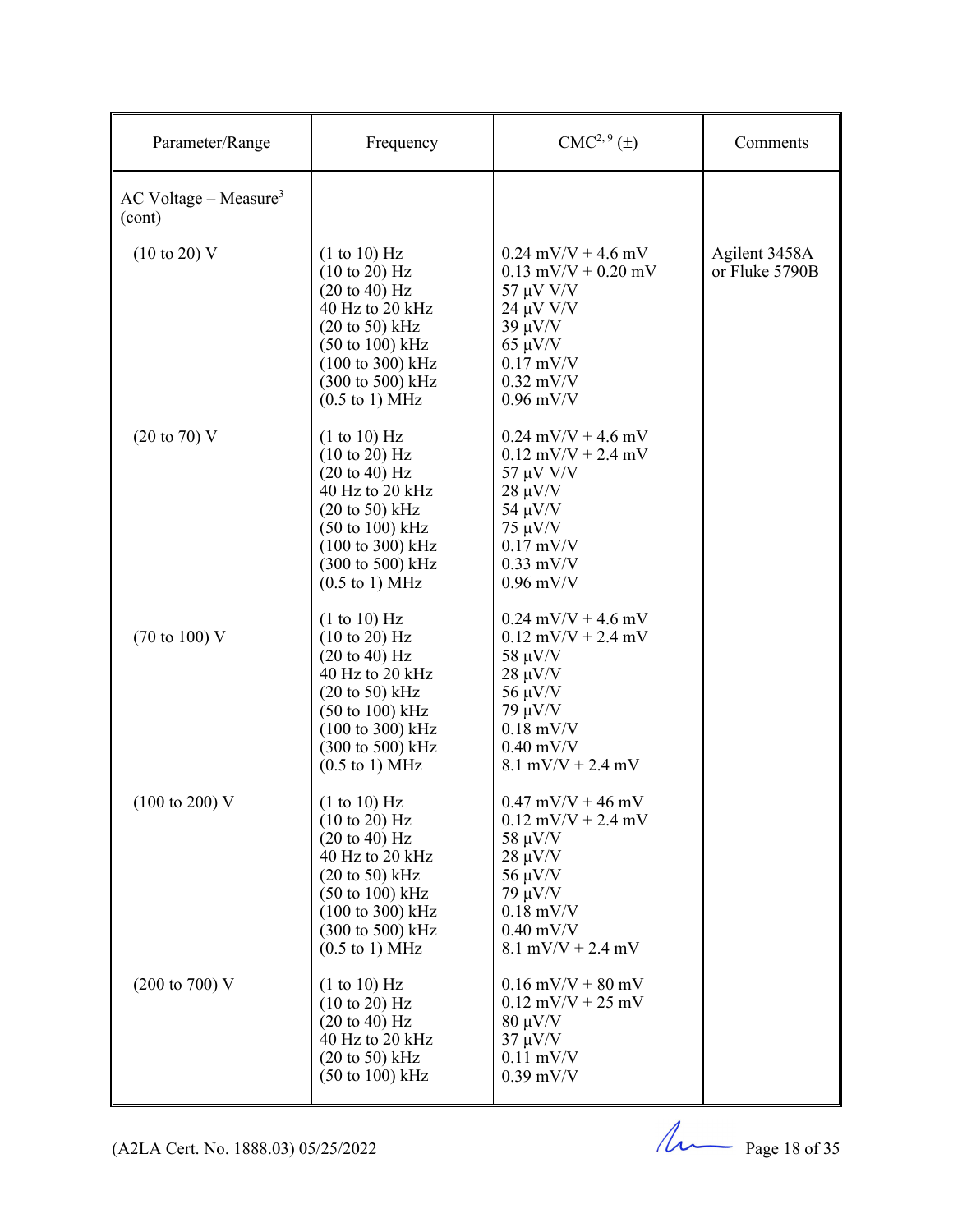| Parameter/Range                               | Frequency                                                                                                                                              | $CMC2, 5, 9(\pm)$                                                                                                       | Comments          |
|-----------------------------------------------|--------------------------------------------------------------------------------------------------------------------------------------------------------|-------------------------------------------------------------------------------------------------------------------------|-------------------|
| $AC$ Voltage – Measure <sup>3</sup><br>(cont) |                                                                                                                                                        |                                                                                                                         |                   |
| (700 to 1000) V                               | (1 to 10) Hz<br>(10 to 20) Hz<br>$(20 \text{ to } 40)$ Hz<br>40 Hz to 20 kHz<br>$(20 \text{ to } 50)$ kHz<br>$(50 \text{ to } 100) \text{ kHz}$        | $0.16$ mV/V + 80 mV<br>$0.12$ mV/V + 25 mV<br>$80 \mu V/V$<br>$39 \mu V/V$<br>$0.11$ mV/V<br>$0.39$ mV/V                | Fluke 5790B       |
| $(1 to 42)$ kV                                | 60 Hz                                                                                                                                                  | $0.58 \%$                                                                                                               | Ross VD60-2       |
| $(42 \text{ to } 170) \text{ kV}$             | 60 Hz                                                                                                                                                  | $0.58 \%$                                                                                                               | Ross VPM 240      |
| $AC$ Current – Generate <sup>3</sup>          |                                                                                                                                                        |                                                                                                                         |                   |
| $(0 \text{ to } 220) \mu A$                   | $(10 \text{ to } 20)$ Hz<br>$(20 \text{ to } 40)$ Hz<br>$(0.40 \text{ to } 1) \text{ kHz}$<br>(1 to 5) kHz<br>$(5 \text{ to } 10) \text{ kHz}$         | $0.08 \% + 30 nA$<br>$0.042 \% + 25 nA$<br>$0.016 \% + 20 nA$<br>$0.07\% + 50 \text{ nA}$<br>$0.18 \% + 100 \text{ nA}$ | <b>Fluke 5700</b> |
| $220 \mu A$ to $2.2 \mu A$                    | $(10 \text{ to } 20)$ Hz<br>$(20 \text{ to } 40) \text{ Hz}$<br>$(0.40 \text{ to } 1) \text{ kHz}$<br>(1 to 5) kHz<br>$(5 \text{ to } 10) \text{ kHz}$ | $0.08 \% + 50 nA$<br>$0.042 \% + 40 nA$<br>$0.016 \% + 40 nA$<br>$0.07\% + 0.5 \mu A$<br>$0.18 \% + 1 \mu A$            |                   |
| $(2.2 \text{ to } 22) \text{ mA}$             | $(10 \text{ to } 20)$ Hz<br>$(20 \text{ to } 40)$ Hz<br>$(0.40 \text{ to } 1) \text{ kHz}$<br>(1 to 5) kHz<br>$(5 \text{ to } 10) \text{ kHz}$         | $0.08\% + 0.5 \mu A$<br>$0.042 \% + 0.4 \mu A$<br>$0.016 \% + 0.4 \mu A$<br>$0.07 \% + 5 \mu A$<br>$0.18 \% + 10 \mu A$ |                   |
| $(22 \text{ to } 220) \text{ mA}$             | $(10 \text{ to } 20)$ Hz<br>$(20 \text{ to } 40)$ Hz<br>$(0.40 \text{ to } 1) \text{ kHz}$<br>(1 to 5) kHz<br>$(5 \text{ to } 10) \text{ kHz}$         | $0.08 \% + 5 \mu A$<br>$0.042 \% + 4 \mu A$<br>$0.018 \% + 4 \mu A$<br>$0.07 \% + 4 \mu A$<br>$0.18 \% + 100 \mu A$     |                   |
| 220 mA to 2.2 A                               | $(40 \text{ to } 1)$ kHz<br>(1 to 5) kHz<br>$(5 \text{ to } 10) \text{ kHz}$                                                                           | $0.075 \% + 40 \mu A$<br>$0.085 \% + 100 \mu A$<br>$1.0\% + 200 \mu A$                                                  |                   |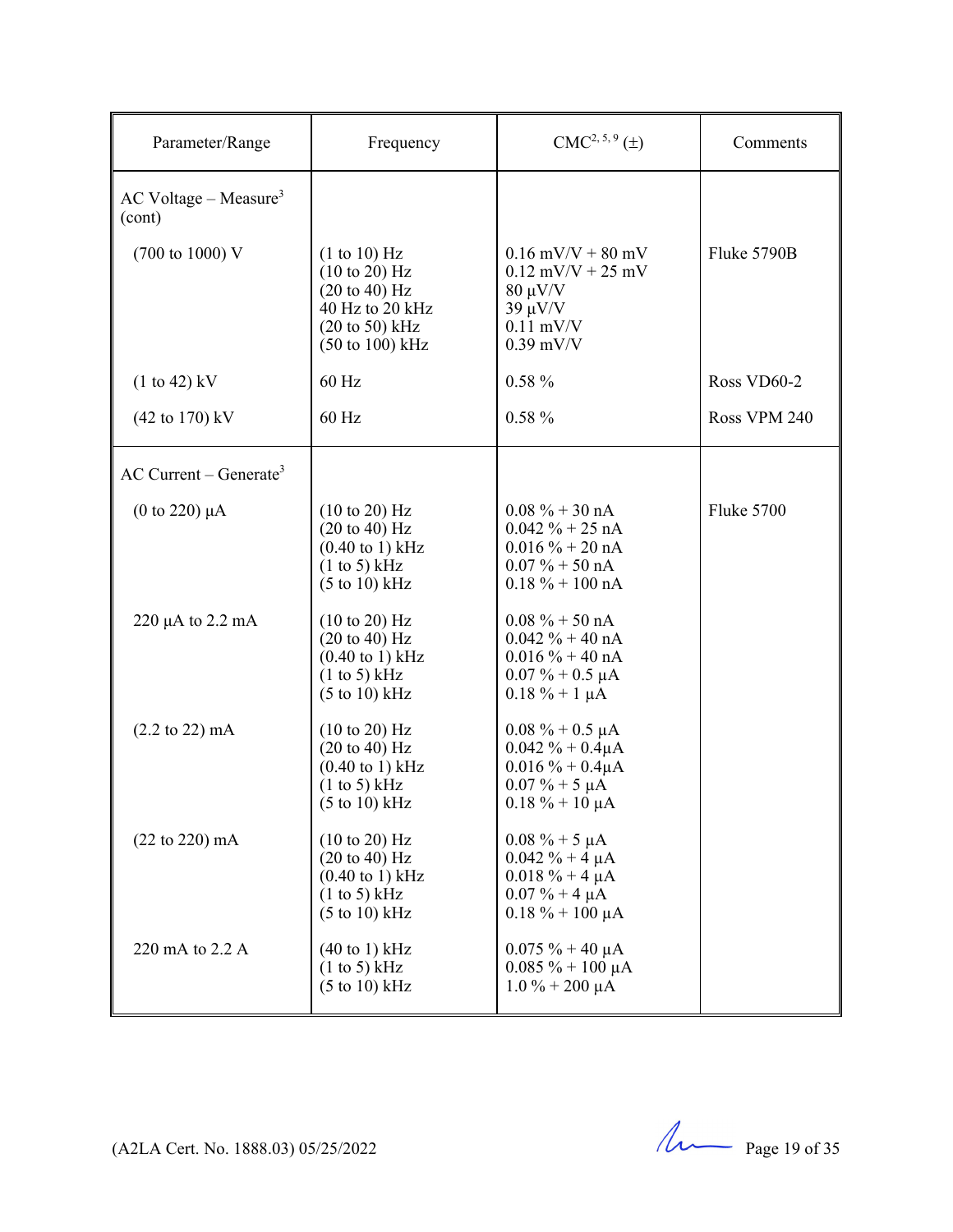| Parameter/Range                                      | Frequency                                                                                                                                                                  | $CMC2, 5, 9(\pm)$                                                                                                                                                    | Comments                               |
|------------------------------------------------------|----------------------------------------------------------------------------------------------------------------------------------------------------------------------------|----------------------------------------------------------------------------------------------------------------------------------------------------------------------|----------------------------------------|
| $AC$ Current – Generate <sup>3</sup><br>(cont)       |                                                                                                                                                                            |                                                                                                                                                                      |                                        |
| $(2.2 \text{ to } 11) \text{ A}$                     | $(40 \text{ to } 1) \text{ kHz}$<br>(1 to 5) kHz<br>(5 to 10) kHz                                                                                                          | $0.046\% + 0.17 \text{ mA}$<br>$0.095 \% + 0.38$ mA<br>$0.36\% + 0.7 \text{ mA}$                                                                                     | <b>Fluke 5700</b>                      |
| $(11 \text{ to } 20.5)$ A                            | $(45 \text{ to } 100) \text{ Hz}$<br>$(0.1 \text{ to } 5)$ kHz                                                                                                             | $1.0\% + 500 \text{ mA}$<br>$2.5\% + 500 \text{ mA}$                                                                                                                 | Fluke 5522A                            |
| $(20.5 \text{ to } 120)$ A                           | $(10 \text{ to } 65) \text{ Hz}$<br>$(65 \text{ to } 300) \text{ Hz}$<br>$(0.3 \text{ to } 1.0) \text{ kHz}$<br>(1 to 3) kHz<br>$(3 \text{ to } 6)$ kHz<br>$(6 to 10)$ kHz | $0.014\% + 19 \text{ mA}$<br>$0.024 \% + 28 \text{ mA}$<br>$0.078 \% + 94 \text{ mA}$<br>$0.23 \% + 230$ mA<br>$0.76\% + 420 \text{ mA}$<br>$3.1\% + 700 \text{ mA}$ | Fluke 52120A                           |
| $(20.5 \text{ to } 3000)$ A                          | $(16 \text{ to } 850) \text{ Hz}$<br>$(0.85 \text{ to } 6) \text{ kHz}$                                                                                                    | $0.7\% + 0.84$ A<br>$0.8\% + 0.84\text{ A}$                                                                                                                          | Fluke $52120A/col$                     |
| Clamp-On Only<br>$(20.5 \text{ to } 1025) \text{ A}$ | $(45 \text{ to } 65) \text{ Hz}$<br>$(65 \text{ to } 440) \text{ Hz}$                                                                                                      | $0.8\%$<br>$0.99\%$                                                                                                                                                  | Fluke 5522A<br>w/Fluke 50-turn<br>coil |

(A2LA Cert. No. 1888.03) 05/25/2022 Page 20 of 35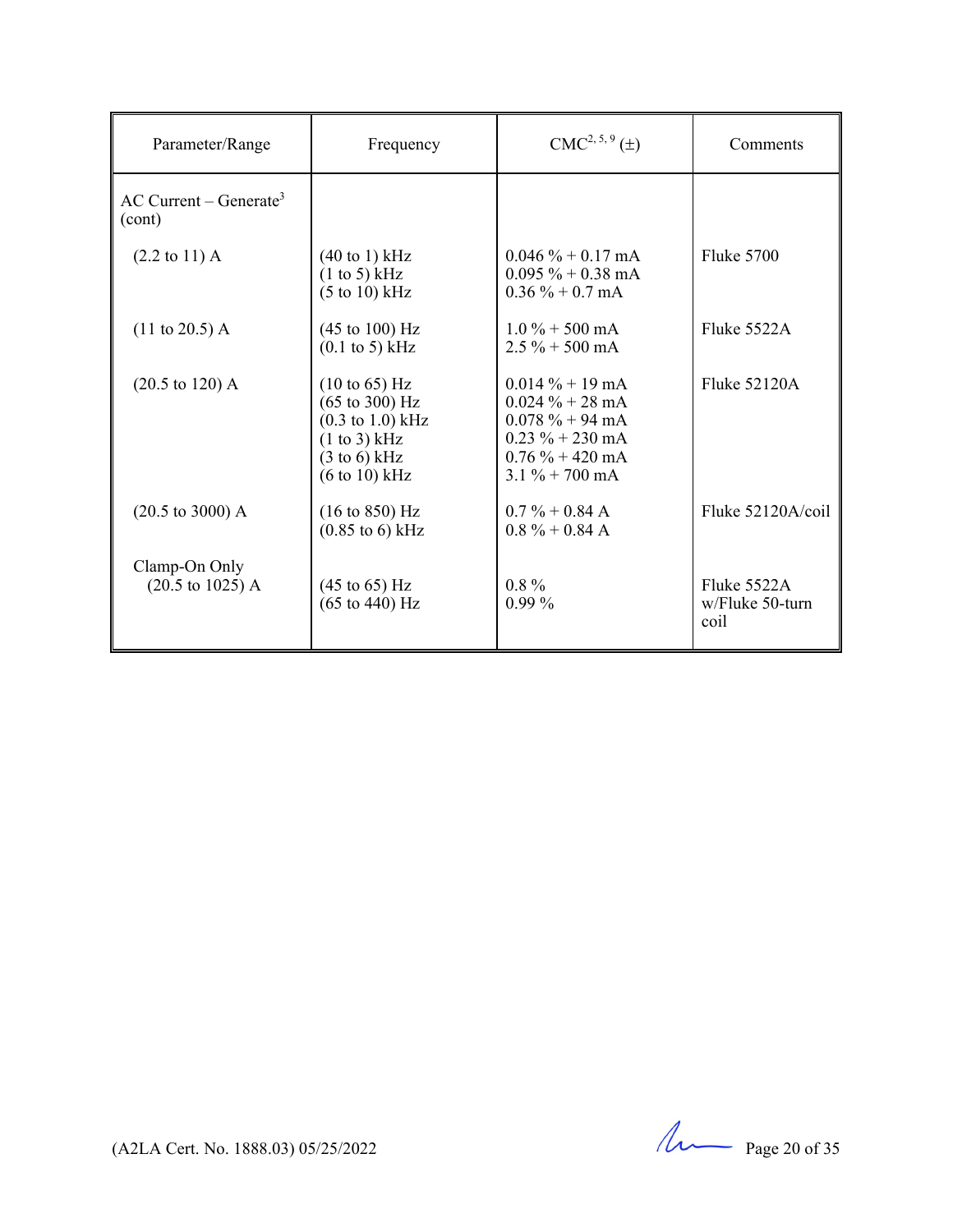| Parameter/Range                                                                                                                                                                      | Frequency                                                                                                                                                                                                           | $CMC2, 5, 9(\pm)$                                                                                                                                                                         | Comments                  |
|--------------------------------------------------------------------------------------------------------------------------------------------------------------------------------------|---------------------------------------------------------------------------------------------------------------------------------------------------------------------------------------------------------------------|-------------------------------------------------------------------------------------------------------------------------------------------------------------------------------------------|---------------------------|
| $AC$ Current – Measure <sup>3</sup>                                                                                                                                                  |                                                                                                                                                                                                                     |                                                                                                                                                                                           |                           |
| $(5 \text{ to } 100) \mu A$                                                                                                                                                          | $(10 \text{ to } 20)$ Hz<br>$(20 \text{ to } 45) \text{ Hz}$<br>45 Hz to 5 kHz                                                                                                                                      | 0.45 % rdg + 0.03 % rng<br>0.18 % rdg + 0.03 % rng<br>0.08 % rdg + 0.04 % rng                                                                                                             | Agilent 3458A             |
| $(1, 10, 100)$ mA                                                                                                                                                                    | $(10 \text{ to } 20)$ Hz<br>$(20 \text{ to } 45) \text{ Hz}$<br>$(45 \text{ to } 100) \text{ Hz}$<br>100 Hz to 5 kHz<br>$(5 \text{ to } 20)$ kHz<br>$(20 \text{ to } 50)$ kHz<br>$(50 \text{ to } 100) \text{ kHz}$ | 0.41 % rdg + 0.02 % rng<br>0.16 % rdg + 0.02 % rng<br>0.07 % rdg + 0.02 % rng<br>0.04 % rdg + 0.02 % rng<br>0.07 % rdg + 0.03 % rng<br>0.42 % rdg + 0.04 % rng<br>0.56 % rdg + 0.16 % rng | Agilent 3458A             |
| 1 A                                                                                                                                                                                  | $(10 \text{ to } 20)$ Hz<br>$(20 \text{ to } 45) \text{ Hz}$<br>$(45 \text{ to } 100) \text{ Hz}$<br>100 Hz to 5 kHz<br>$(5 \text{ to } 20)$ kHz<br>$(20 \text{ to } 50)$ kHz                                       | 0.42 % rdg + 0.02 % rng<br>0.16 % rdg + 0.02 % rng<br>0.10 % rdg + 0.02 % rng<br>0.12 % rdg + 0.02 % rng<br>0.35 % rdg + 0.02 % rng<br>1.12 % rdg + 0.02 % rng                            | Agilent 3458A             |
| 3A                                                                                                                                                                                   | $(3 \text{ to } 5)$ Hz<br>$(5 \text{ to } 10)$ Hz<br>10 Hz to 5 kHz                                                                                                                                                 | 1.2 % rdg + 0.06 % rng<br>0.37 % rdg + 0.06 % rng<br>0.17 % rdg + 0.06 % rng                                                                                                              | HP 34401A                 |
| 3 A to 1 kA                                                                                                                                                                          | 45 Hz to 5 kHz                                                                                                                                                                                                      | $0.8 \%$                                                                                                                                                                                  | AEMC clamp-on<br>meter    |
| (1 to 10) kA                                                                                                                                                                         | 10 Hz to 20 kHz                                                                                                                                                                                                     | $1.0 \% + 3 A$                                                                                                                                                                            | <b>AEMC Flex</b><br>Clamp |
| AC Power – Generate <sup>3</sup><br>$(0.01$ to $0.1)$ W<br>$(0.1$ to 890) W<br>$(0.89 \text{ to } 3) \text{ kW}$<br>$(3 \text{ to } 20.5)$ kW<br>$(20.5 \text{ to } 120) \text{ kW}$ | $(45 \text{ to } 65)$ Hz; PF = 1                                                                                                                                                                                    | $0.23\%$<br>$0.13\%$<br>$0.13\%$<br>$0.13\%$<br>$0.10 \%$                                                                                                                                 | Fluke 5522A               |

 $(122A$  Cert. No. 1888.03) 05/25/2022 Page 21 of 35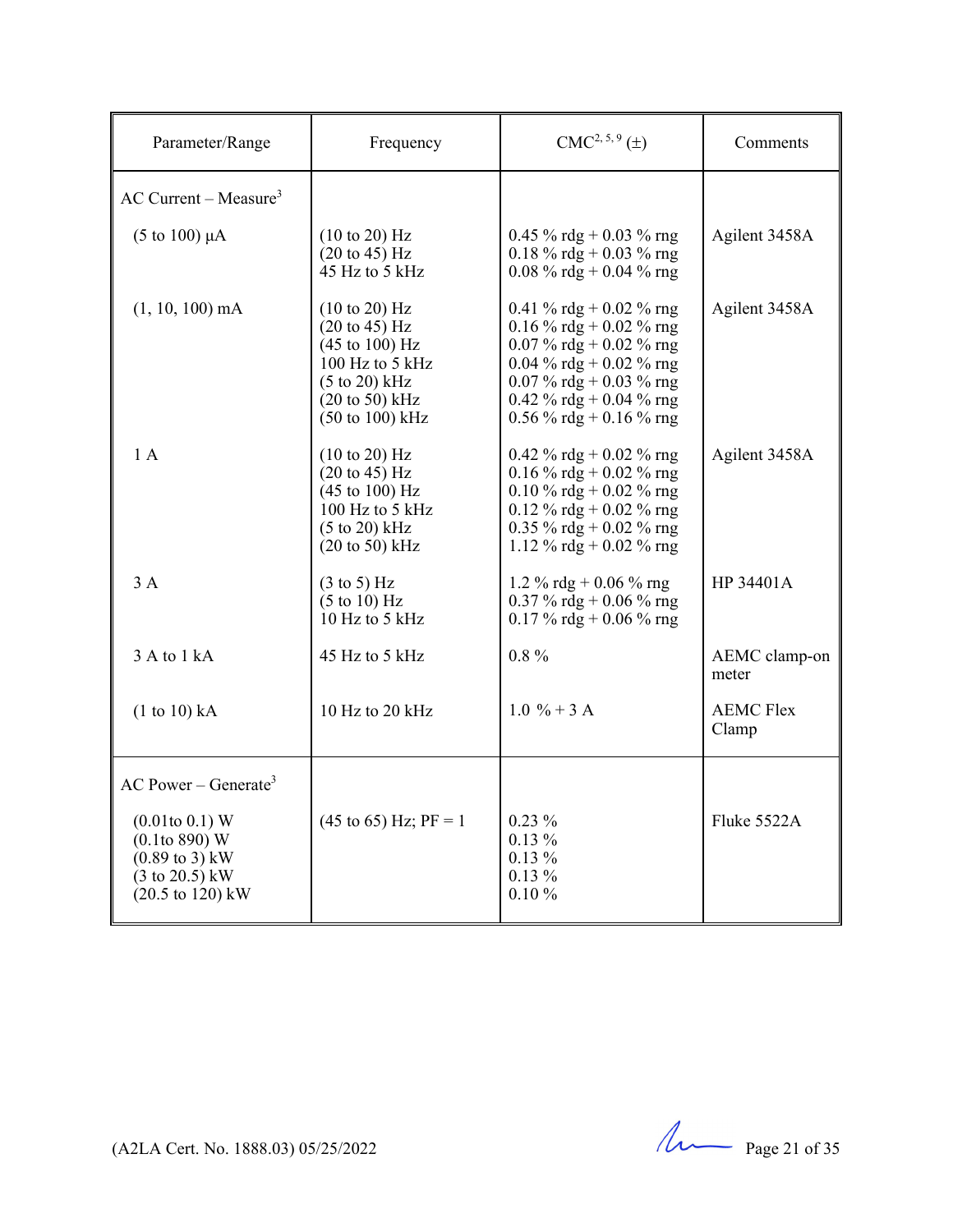| Parameter/Range                   | Frequency                                                                                                   | $CMC2, 9(\pm)$                                                                                                   | Comments                 |
|-----------------------------------|-------------------------------------------------------------------------------------------------------------|------------------------------------------------------------------------------------------------------------------|--------------------------|
| Oscilloscopes <sup>3</sup> –      |                                                                                                             |                                                                                                                  |                          |
| DC                                |                                                                                                             |                                                                                                                  |                          |
| $50 \Omega$<br>$1 M\Omega$        | $(0 \text{ to } +/- 6.6)$ V<br>$(0 to +/- 130)$ V                                                           | $0.26 \% + 40 \mu V$<br>$0.06\% + 40 \mu V$                                                                      | Fluke<br>5522A/SC1100    |
| Square Wave                       |                                                                                                             |                                                                                                                  |                          |
| $50 \Omega$                       | $(0 \text{ to } +/- 6.6)$ V<br>10 Hz to 10 kHz                                                              | $0.26 \% + 40 \mu V$                                                                                             |                          |
| $1 M\Omega$                       | $(0 \text{ to } +/- 130)$ V<br>10 Hz to 10 kHz                                                              | $0.2 \% + 40 \mu V$                                                                                              |                          |
| Level Sine Wave                   |                                                                                                             |                                                                                                                  |                          |
| Amplitude<br>$(50$ kHz Reference) | 50 kHz to 100 MHz<br>$(100 \text{ to } 300) \text{ MHz}$<br>(300 to 600) MHz<br>(600 to 1100) MHz           | $2.0\% + 300 \mu V$<br>$2.5\% + 300 \,\mu\text{V}$<br>$5.0\% + 300 \,\mu\text{V}$<br>$6.0\% + 300 \mu V$         |                          |
| Flatness<br>(50 kHz Reference)    | 50 kHz to 100 MHz<br>$(100 \text{ to } 300) \text{ MHz}$<br>(300 to 600) MHz<br>(600 to 1100) MHz           | $2.0\% + 100 \,\mu\text{V}$<br>$3.0\% + 100 \,\mu\text{V}$<br>$5.0\% + 100 \mu V$<br>$6.0\% + 100 \,\mu\text{V}$ |                          |
| Time Marker                       | $1$ ns to $20$ ms<br>$50 \text{ ms}$ to $5 \text{ s}$                                                       | $3 \mu s/s$<br>$(30 + 1000t)$ µs/s                                                                               | $t =$ time in<br>seconds |
| Phase Angle – Sine Wave           |                                                                                                             |                                                                                                                  |                          |
| $(0 \text{ to } 360)$ °           | 1 Hz to 1 kHz<br>(1 to 6.5) kHz<br>$(6.5 \text{ to } 50) \text{ kHz}$<br>$(50 \text{ to } 100) \text{ kHz}$ | $7.0 \text{ m}^{\circ}$<br>$14 \text{ m}^{\circ}$<br>$30 \text{ m}^{\circ}$<br>59 $m^{\circ}$                    | Clark-Hess 5000          |

 $(122A$  Cert. No. 1888.03) 05/25/2022 Page 22 of 35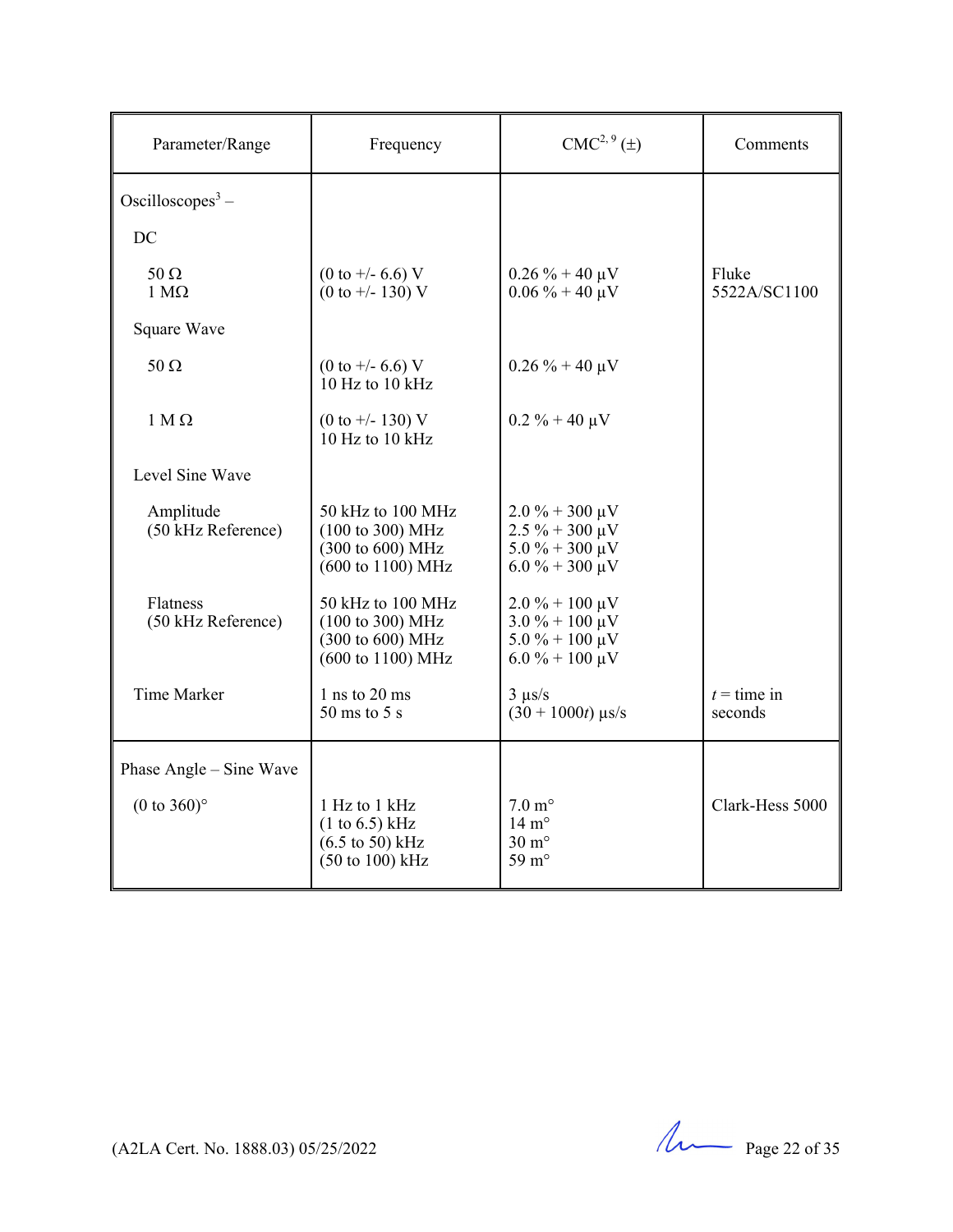#### VI. Electrical – RF/Microwave

| Parameter/Range                                                                                                                                                                                                                                                                                                                                                                                          | Frequency                                                                                                                                                                                                                                        | $CMC2, 5, 9(\pm)$                                                                                                                                            | Comments                          |
|----------------------------------------------------------------------------------------------------------------------------------------------------------------------------------------------------------------------------------------------------------------------------------------------------------------------------------------------------------------------------------------------------------|--------------------------------------------------------------------------------------------------------------------------------------------------------------------------------------------------------------------------------------------------|--------------------------------------------------------------------------------------------------------------------------------------------------------------|-----------------------------------|
| RF Power – Measure <sup>3</sup>                                                                                                                                                                                                                                                                                                                                                                          |                                                                                                                                                                                                                                                  |                                                                                                                                                              |                                   |
| $(-70 \text{ to } -30) \text{ dBm}$                                                                                                                                                                                                                                                                                                                                                                      | $(10 \text{ to } 30) \text{ MHz}$<br>$(0.03 \text{ to } 4) \text{ GHz}$<br>$(4 to 6)$ GHz<br>$(6 to 10)$ GHz<br>$(10 \text{ to } 12) \text{ GHz}$<br>$(12 \text{ to } 14) \text{ GHz}$<br>$(14 \text{ to } 15)$ GHz<br>$(15 \text{ to } 18)$ GHz | $0.8\%$<br>$0.8\%$<br>$0.9\%$<br>$1.0\%$<br>$1.0\%$<br>$1.0\%$<br>$1.0\%$<br>$1.1\%$                                                                         | HP 8484A w/<br>power meter        |
| $(-30 \text{ to } +20) \text{ dBm}$                                                                                                                                                                                                                                                                                                                                                                      | DC to 100 MHz<br>$>$ 100 MHz to 2.4 GHz<br>$(> 2.4 \text{ to } 8) \text{ GHz}$<br>$(> 8 \text{ to } 12.4) \text{ GHz}$<br>$(> 12.4 \text{ to } 18) \text{ GHz}$<br>$(>18 \text{ to } 26.5) \text{ GHz}$                                          | 0.069 dBm<br>$0.069$ dBm<br>$0.092$ dBm<br>$0.11$ dBm<br>$0.14$ dBm<br>$0.15$ dBm                                                                            | Fluke<br>96270A/LL/FF<br>w/NRP4OT |
| RF Attenuation <sup>3</sup> –<br>Measure<br>$(0 to 10)$ dB<br>$(10 \text{ to } 20)$ dB<br>(20 to 30) dB<br>$(30 \text{ to } 40) \text{ dB}$<br>$(40 \text{ to } 50)$ dB<br>$(50 \text{ to } 60)$ dB<br>$(60 \text{ to } 70)$ dB<br>$(70 \text{ to } 80)$ dB<br>$(80 \text{ to } 90)$ dB<br>$(90 \text{ to } 100) \text{ dB}$<br>$(100 \text{ to } 110) \text{ dB}$<br>$(110 \text{ to } 120) \text{ dB}$ | 10 MHz to 1.3 GHz                                                                                                                                                                                                                                | $0.064$ dB<br>$0.067$ dB<br>$0.069$ dB<br>$0.082$ dB<br>$0.10$ dB<br>$0.10$ dB<br>$0.11$ dB<br>$0.11$ dB<br>$0.14$ dB<br>$0.14$ dB<br>$0.15$ dB<br>$0.22$ dB | HP 8902A w/<br>11722A             |

 $(42LA$  Cert. No. 1888.03) 05/25/2022 Page 23 of 35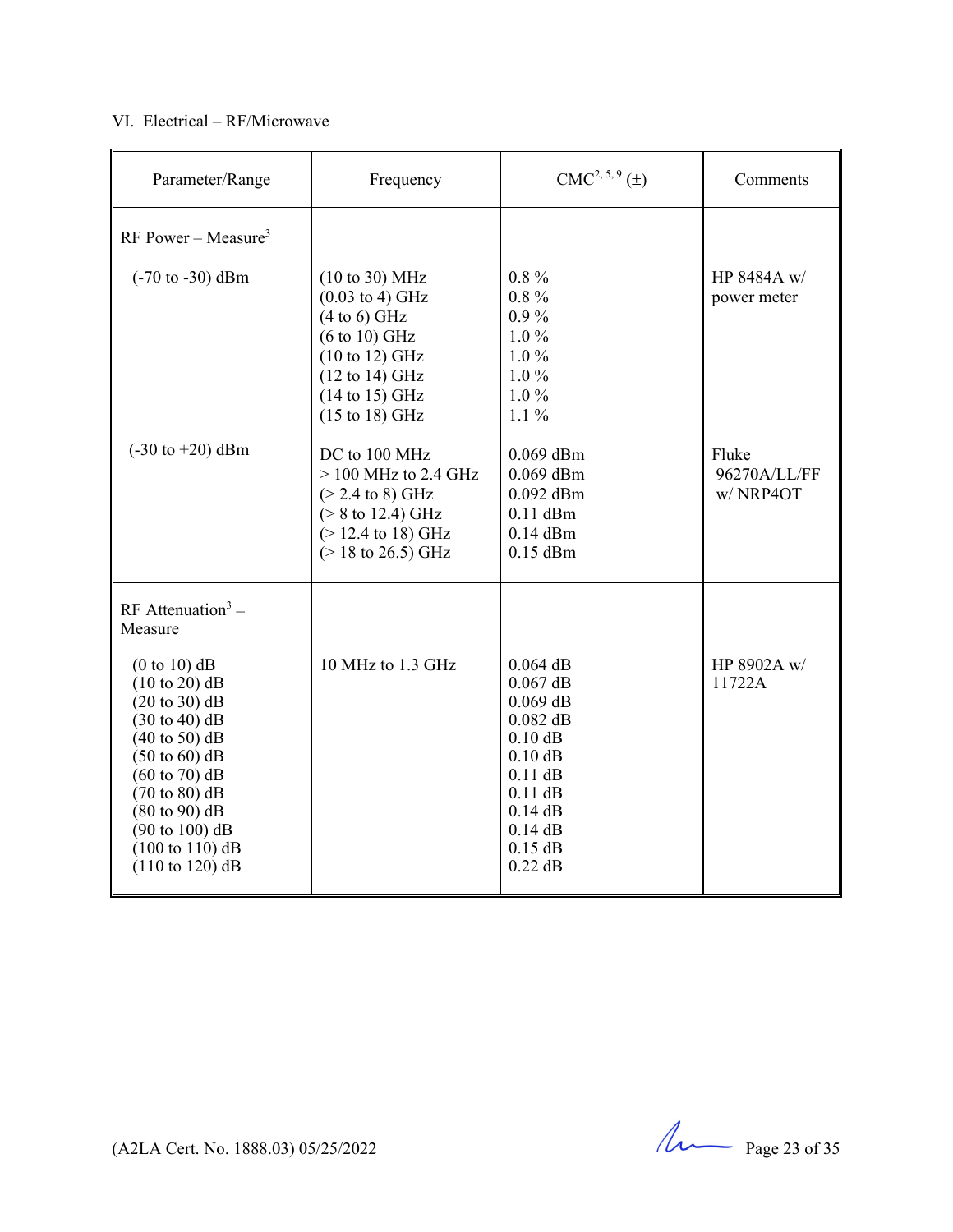| Parameter/Range                                    | Frequency                                                  | $CMC2, 5, 9(\pm)$ | Comments |
|----------------------------------------------------|------------------------------------------------------------|-------------------|----------|
| Amplitude Modulation -<br>Measure <sup>3</sup>     |                                                            |                   |          |
| Rate: 50 Hz to 10 kHz<br>Depth: (5 to 99) %        | $(0.15 \text{ to } 10) \text{ MHz}$                        | 2.4 %             | HP 8902A |
| Rate: 20 Hz to 10 kHz<br>Depth: (5 to 99) %        | $(0.15 \text{ to } 10) \text{ MHz}$                        | $3.5\%$           |          |
| Rate: 20 Hz to 100 kHz<br>Depth: (5 to 99) %       | $(1.3 \text{ to } 1.6) \text{ GHz}$                        | $3.5\%$           |          |
| Rate: 50 Hz to 50 kHz<br>Depth: (5 to 99) %        | $(1.3 \text{ to } 26.5) \text{ GHz}$                       | $3.5\%$           |          |
| Rate: 20 Hz to 100 kHz<br>Depth: (5 to 99) %       | $(1.3 \text{ to } 26.5) \text{ GHz}$                       | $3.5\%$           |          |
| Frequency Modulation -<br>Measure <sup>3</sup>     |                                                            |                   |          |
| Rate: 20 Hz to 10 kHz<br>Dev: $\leq 40$ kHz peak   | $(0.15 \text{ to } 10) \text{ MHz}$                        | $2.6\%$           | HP8902A  |
| Rate: 50 Hz to 100 kHz<br>Dev: $\leq 400$ kHz peak | $(0.01 \text{ to } 1.3) \text{ GHz}$                       | $1.3\%$           |          |
| Rate: 20 Hz to 200 kHz<br>Dev: $\leq$ 4.0 kHz peak | $(0.01 \text{ to } 1.3) \text{ GHz}$                       | 5.9%              |          |
| Rate: 50 Hz to 100 kHz<br>Dev: $\leq 400$ kHz peak | $(1.3 \text{ to } 26.5) \text{ GHz}$                       | 3.7%              |          |
| Rate: 20 Hz to 200 kHz<br>Dev: $\leq 400$ kHz peak | $(1.3 \text{ to } 26.5) \text{ GHz}$                       | $3.7\%$           |          |
| Phase Modulation -<br>Measure <sup>3</sup>         |                                                            |                   |          |
| Rate: $(0.1$ to 20) kHz<br>Rate: (0.1 to 20) kHz   | 150 kHz to 1.3 GHz<br>$(1.3 \text{ to } 26.5) \text{ GHz}$ | $3.7\%$<br>3.7%   | HP8902A  |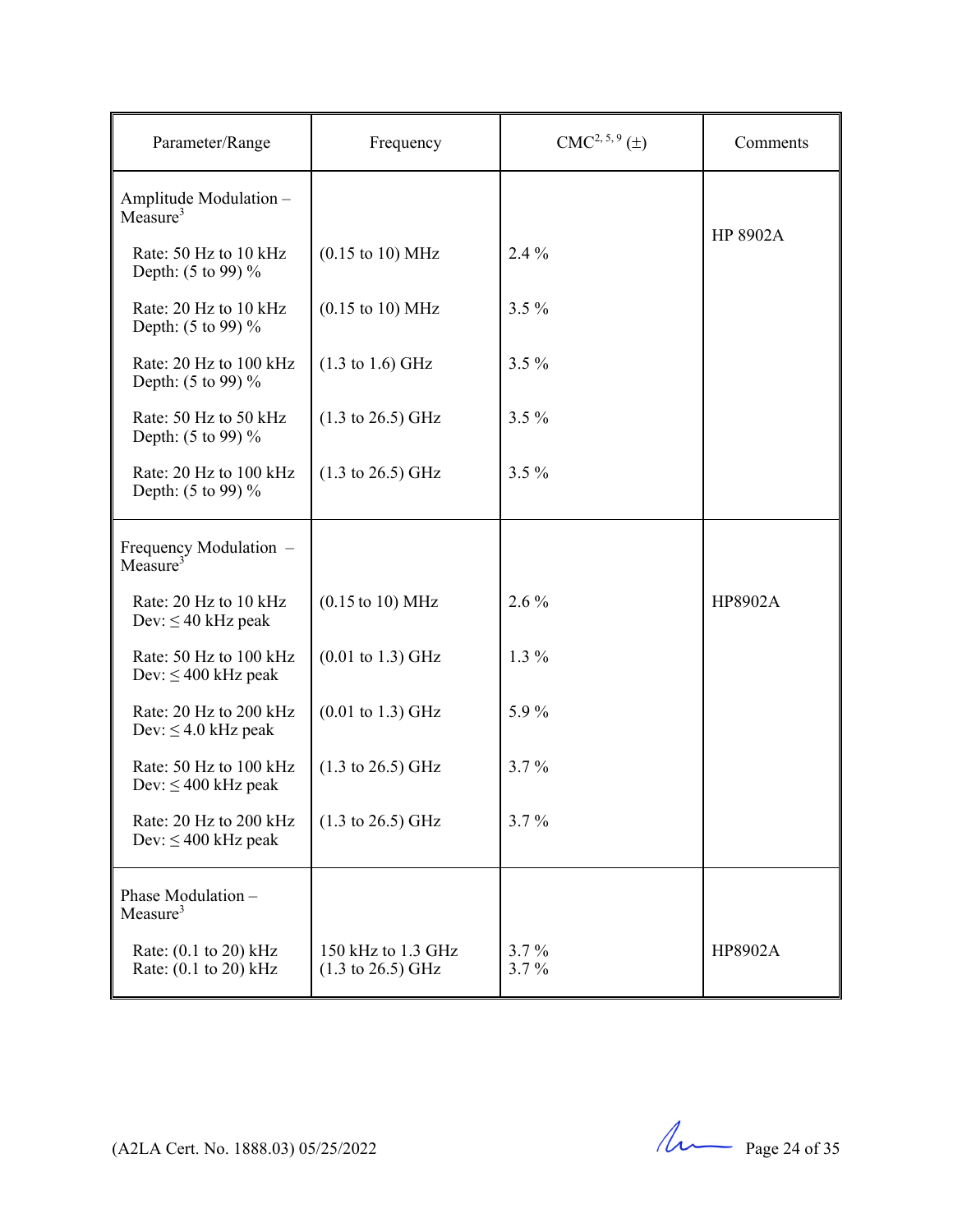| Parameter/Range                                                                                                                                                                                                                                                                                                                                                                                                   | Frequency                            | $CMC2, 9(\pm)$                                                                                                                                                           | Comments                                  |
|-------------------------------------------------------------------------------------------------------------------------------------------------------------------------------------------------------------------------------------------------------------------------------------------------------------------------------------------------------------------------------------------------------------------|--------------------------------------|--------------------------------------------------------------------------------------------------------------------------------------------------------------------------|-------------------------------------------|
| RF Power – Generate <sup>3</sup><br>$(20 \text{ to } 24)$ dBm<br>$(14 \text{ to } 20)$ dBm<br>$(-17 \text{ to } +14) \text{ dBm}$<br>$(-48 \text{ to } -17) \text{ dBm}$<br>$(-74 \text{ to } -48) \text{ dBm}$<br>$(-84 \text{ to } -74) \text{ dBm}$<br>$(-94 \text{ to } -84) \text{ dBm}$                                                                                                                     | $(0.01 \text{ to } 100) \text{ kHz}$ | $0.039$ dBm<br>$0.039$ dBm<br>$0.039$ dBm<br>$0.039$ dBm<br>$0.039$ dBm<br>$0.21$ dBm<br>$0.51$ dBm                                                                      | Fluke<br>96270A/LL/FF<br>w/ leveling head |
| $(20 \text{ to } 24)$ dBm<br>$(14 \text{ to } 20)$ dBm<br>$(-17 to + 14)$ dBm<br>$(-48 \text{ to } -17) \text{ dBm}$<br>$(-74 \text{ to } -48) \text{ dBm}$<br>$(-84 \text{ to } -74) \text{ dBm}$<br>$(-94$ to $-84)$ dBm                                                                                                                                                                                        | $(0.10 \text{ to } 10) \text{ MHz}$  | $0.065$ dBm<br>$0.065$ dBm<br>$0.065$ dBm<br>$0.065$ dBm<br>$0.21$ dBm<br>$0.51$ dBm<br>$0.51$ dBm                                                                       |                                           |
| $(20 \text{ to } 24)$ dBm<br>$(0 to 20)$ dBm<br>$(-48 \text{ to } 0)$ dBm<br>$(-54 \text{ to } -48) \text{ dBm}$<br>$(-64 \text{ to } -54) \text{ dBm}$<br>$(-74 \text{ to } -64) \text{ dBm}$<br>$(-84 \text{ to } -74) \text{ dBm}$<br>$(-94 \text{ to } -84) \text{ dBm}$<br>$(-104 \text{ to } -94) \text{ dBm}$<br>$(-114$ to $-104)$ dBm<br>$(-119 \text{ to } -114) \text{ dBm}$<br>$(-129$ to $-119)$ dBm | (10 to 128) MHz                      | $0.068$ dBm<br>$0.068$ dBm<br>$0.068$ dBm<br>$0.068$ dBm<br>$0.14$ dBm<br>$0.14$ dBm<br>$0.38$ dBm<br>$0.60$ dBm<br>$0.84$ dBm<br>$0.84$ dBm<br>$0.84$ dBm<br>$0.84$ dBm |                                           |
| $(14 \text{ to } 20)$ dBm<br>$(+ 4 to + 14)$ dBm<br>$(-48 \text{ to } + 4) \text{ dBm}$<br>$(-54 \text{ to } -48) \text{ dBm}$<br>$(-74 \text{ to } -54) \text{ dBm}$<br>$(-84 \text{ to } -74) \text{ dBm}$<br>$(-94 \text{ to } -84) \text{ dBm}$<br>$(-119$ to -94) dBm<br>$(-129 \text{ to } -119) \text{ dBm}$                                                                                               | $(128 \text{ to } 300) \text{ MHz}$  | 0.089 dBm<br>$0.089$ dBm<br>0.089 dBm<br>$0.14$ dBm<br>$0.14$ dBm<br>$0.38$ dBm<br>$0.60$ dBm<br>$1.5$ dBm<br>$1.5$ dBm                                                  |                                           |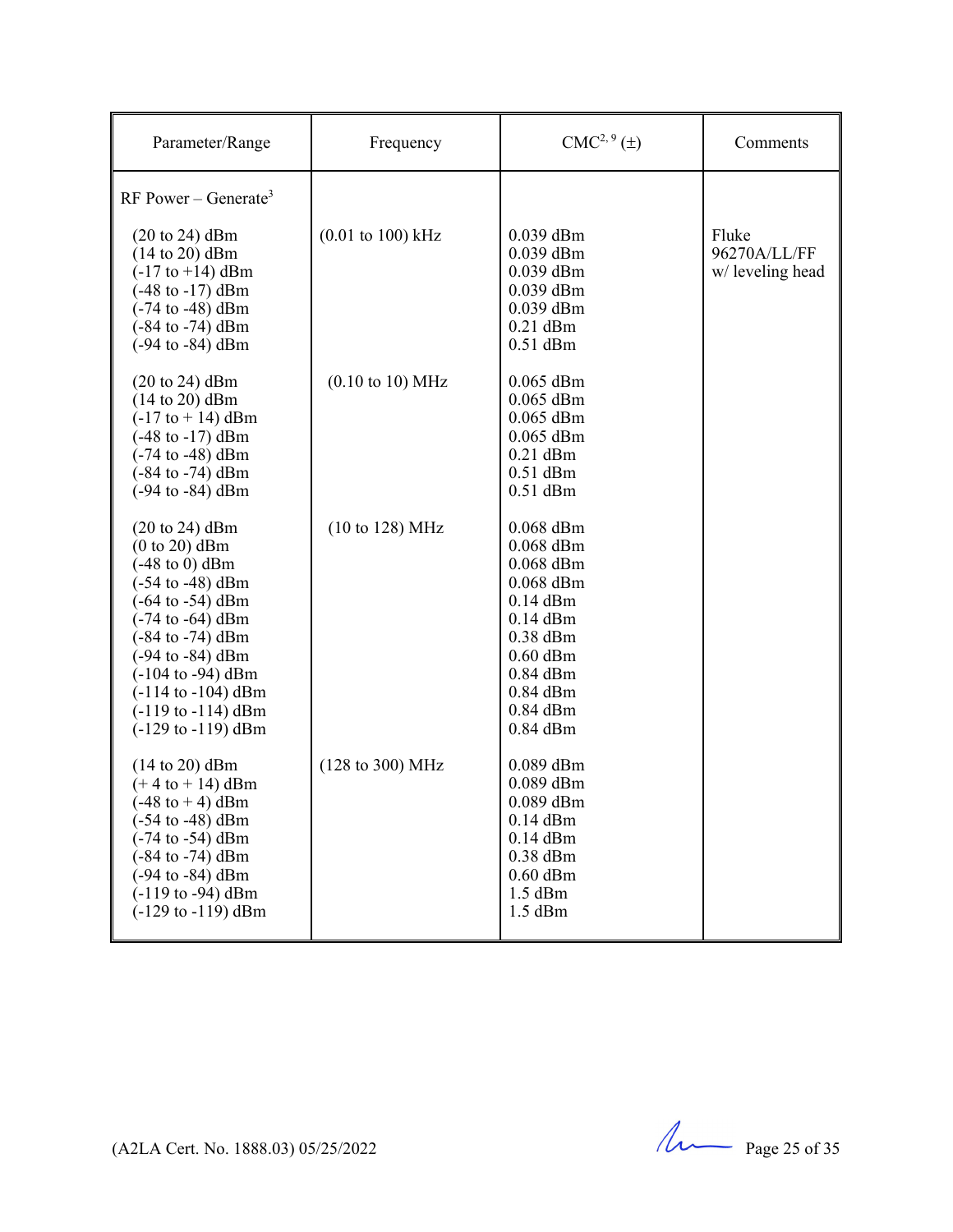| Parameter/Range                                                                                                                                                                                                                                                               | Frequency                                                                                                                                                                                                             | $CMC2, 9(\pm)$                                                                                    | Comments                                 |
|-------------------------------------------------------------------------------------------------------------------------------------------------------------------------------------------------------------------------------------------------------------------------------|-----------------------------------------------------------------------------------------------------------------------------------------------------------------------------------------------------------------------|---------------------------------------------------------------------------------------------------|------------------------------------------|
| RF Power – Generate <sup>3</sup><br>(cont)                                                                                                                                                                                                                                    |                                                                                                                                                                                                                       |                                                                                                   |                                          |
| $(-48 \text{ to } 20) \text{ dBm}$<br>$(-74 \text{ to } -48) \text{ dBm}$<br>$(-84 \text{ to } -74) \text{ dBm}$<br>$(-94$ to $-84)$ dBm<br>$(-104$ to $-94)$ dBm<br>$(-114$ to $-104)$ dBm<br>$(-119$ to $-114)$ dBm<br>$(-129$ to $-119)$ dBm                               | $(0.3 \text{ to } 1.4) \text{ GHz}$                                                                                                                                                                                   | $0.25$ dB<br>$0.50$ dB<br>$0.60$ dB<br>1.2 dB<br>$1.5$ dBm<br>$1.5$ dBm<br>$1.5$ dBm<br>$1.5$ dBm | Fluke<br>96270A/LL/FF<br>w/leveling head |
| $(-48 \text{ to } + 14) \text{ dBm}$<br>$(-64 \text{ to } -48) \text{ dBm}$<br>$(-74 \text{ to } -64) \text{ dBm}$<br>$(-94 \text{ to } -74) \text{ dBm}$                                                                                                                     | $(1.4 \text{ to } 3)$ GHz                                                                                                                                                                                             | $0.37$ dBm<br>$0.50$ dBm<br>$0.64$ dBm<br>$1.1$ dBm                                               |                                          |
| $(-17 \text{ to } +14) \text{ dBm}$<br>$(-48 \text{ to } -17) \text{ dBm}$<br>$(-64 \text{ to } -48) \text{ dBm}$<br>$(-74 \text{ to } -64) \text{ dBm}$<br>$(-84 \text{ to } -74) \text{ dBm}$<br>$(-94 \text{ to } -84) \text{ dBm}$                                        | $(3 \text{ to } 4)$ GHz                                                                                                                                                                                               | $0.37$ dBm<br>$0.37$ dBm<br>$0.50$ dBm<br>$0.64$ dBm<br>$1.1$ dBm<br>$1.1$ dBm                    |                                          |
| $(-35 \text{ to } +20) \text{ dBm}$<br>$(-35 \text{ to } +20) \text{ dBm}$<br>$(-35 \text{ to } +20) \text{ dBm}$<br>$(-35 \text{ to } +20) \text{ dBm}$<br>$(-35 \text{ to } +20) \text{ dBm}$<br>$(-35 \text{ to } +20) \text{ dBm}$<br>$(-35 \text{ to } +20) \text{ dBm}$ | DC to 100 MHz<br>$>$ 100 MHz to 2.4 GHz<br>$(>2.4 \text{ to } 8.0) \text{ GHz}$<br>$($ >8.0 to 12.4) GHz<br>$(>12.4$ to 18.0) GHz<br>$(>18.0 \text{ to } 26.5) \text{ GHz}$<br>$(>26.5 \text{ to } 40.0) \text{ GHz}$ | $0.041$ dB<br>$0.048$ dB<br>$0.053$ dB<br>$0.061$ dB<br>$0.085$ dB<br>$0.10$ dB<br>$0.13$ dB      | Fluke<br>96270A/LL/FF<br>w/NRP4OT        |
| RF Level Linearity <sup>3</sup>                                                                                                                                                                                                                                               |                                                                                                                                                                                                                       |                                                                                                   |                                          |
| $(-3 \text{ to } +21) \text{ dBm}$                                                                                                                                                                                                                                            | 50 MHz<br>Ref Level 0 dBm                                                                                                                                                                                             | $0.02$ dBm                                                                                        | Fluke<br>96270A/LL/FF<br>w/NRP4OT        |

 $(122A$  Cert. No. 1888.03) 05/25/2022 Page 26 of 35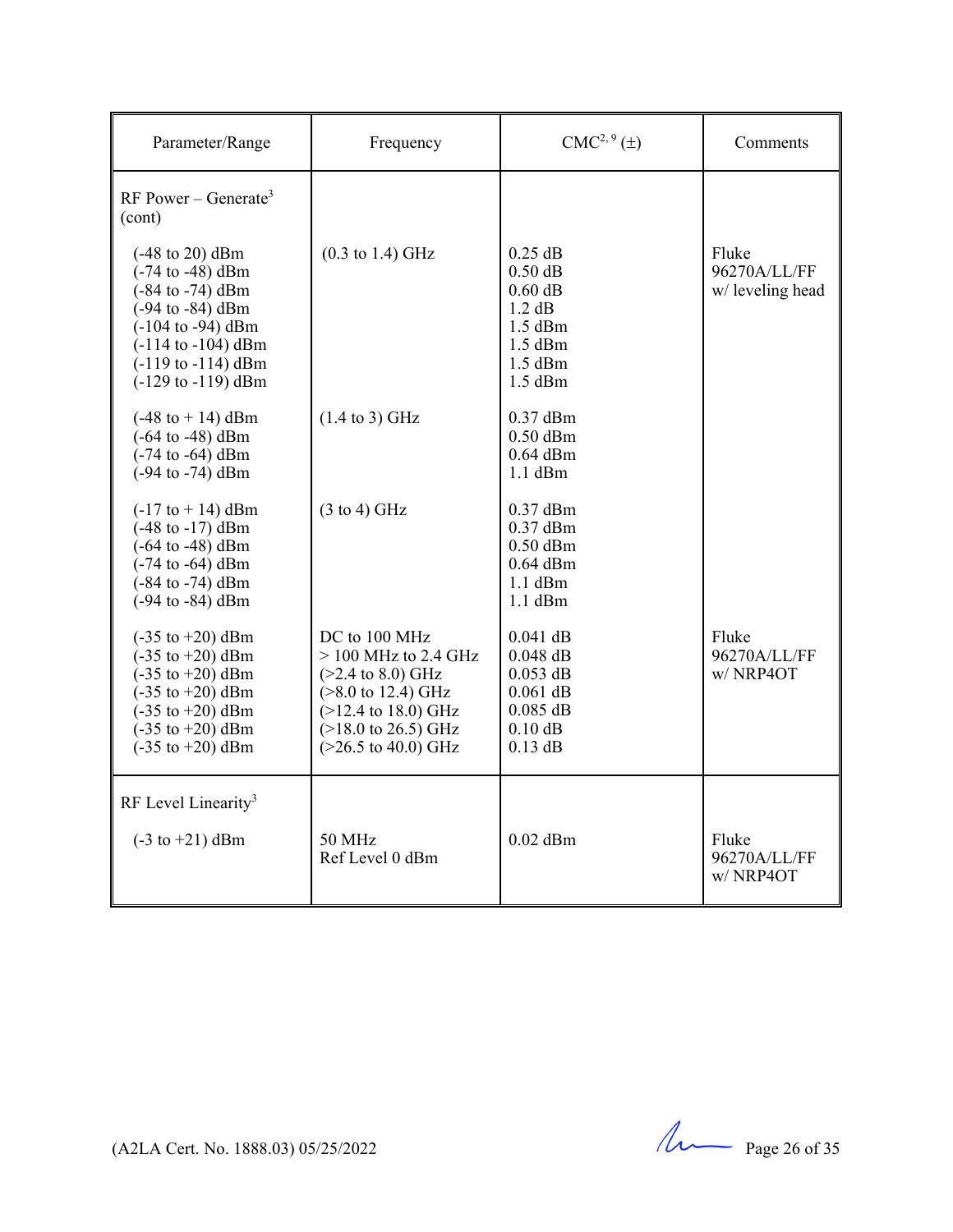### VII. Fluid Quantities

| Parameter/Equipment                                                                                | Range                                                                                                                                                                        | $CMC2(\pm)$                                                                                                   | Comments                            |
|----------------------------------------------------------------------------------------------------|------------------------------------------------------------------------------------------------------------------------------------------------------------------------------|---------------------------------------------------------------------------------------------------------------|-------------------------------------|
| Gas Flow – Nitrogen Gas                                                                            | $(5 \text{ to } 100)$ sccm<br>$(50 \text{ to } 1000) \text{ secm}$<br>$(3 \text{ to } 50)$ slm<br>$(10 \text{ to } 120) \text{ s}$ lm<br>$(45 \text{ to } 600) \text{ s}$ lm | 0.2% rdg + 0.005 sccm<br>$0.2 \%$ rdg + 0.05 sccm<br>$0.2 \%$ rdg + 0.002 slm<br>$0.2 \%$ rdg<br>$0.2 \%$ rdg | Molbox1, Druck<br>DP1740            |
| Air Velocity <sup>3</sup> –<br>Anemometers, Vane,<br>Thermal, Pitot, Style &<br>Similar Equipment. | $(0.5 \text{ to } 5) \text{ m/sec}$<br>$(5 \text{ to } 40) \text{ m/sec}$                                                                                                    | $(1\% + 0.008)$ m/sec<br>$(1\% + 0.008)$ m/sec                                                                | Wind tunnel                         |
| Liquid Flow Meters <sup>3</sup>                                                                    | $(0.2 \text{ to } 600)$ gpm                                                                                                                                                  | $2\%$ gpm                                                                                                     | Comparison to<br>master flow meters |

# VIII. Magnetic Quantities

| Parameter/Equipment                                    | Range                                                                                                                                                                       | $CMC2, 9(\pm)$                                                                                                                                                                                                                | Comments          |
|--------------------------------------------------------|-----------------------------------------------------------------------------------------------------------------------------------------------------------------------------|-------------------------------------------------------------------------------------------------------------------------------------------------------------------------------------------------------------------------------|-------------------|
| Magnetic Flux Density $-$<br>Fixed Points <sup>3</sup> | $-2.0$ G<br>2.0 <sub>G</sub><br>$-5.0G$<br>5.0 <sub>G</sub><br>$-10G$<br>10 <sub>G</sub><br>20G<br>$-20$ G<br>50G<br>$100 \text{ G}$<br>500 G<br>$1000 \text{ G}$<br>5000 G | $0.087$ G<br>$0.087$ G<br>$0.12\text{ G}$<br>$0.12\text{ G}$<br>0.37 <sub>G</sub><br>0.37 <sub>G</sub><br>0.54 <sub>G</sub><br>0.54 <sub>G</sub><br>$0.56$ G<br>$1.2 \text{ G}$<br>6.1 <sub>G</sub><br>8 G<br>36 <sub>G</sub> | Reference magnets |

 $(122A$  Cert. No. 1888.03) 05/25/2022 Page 27 of 35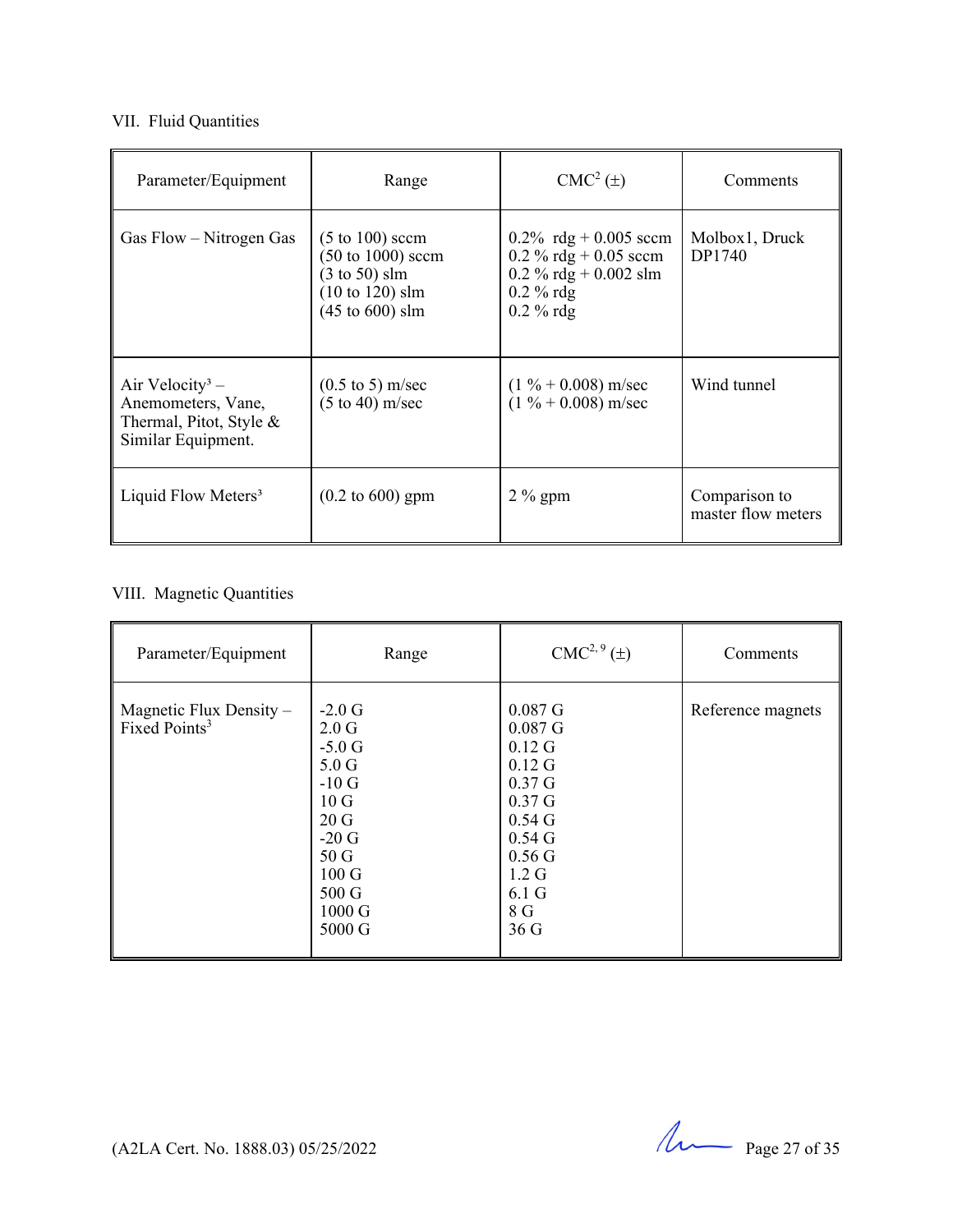#### IX. Mechanical

| Parameter/Equipment                                                                                                                 | Range                                                                                                                                                                                       | $CMC2, 4, 5(\pm)$                                                                   | Comments                                                                                                     |
|-------------------------------------------------------------------------------------------------------------------------------------|---------------------------------------------------------------------------------------------------------------------------------------------------------------------------------------------|-------------------------------------------------------------------------------------|--------------------------------------------------------------------------------------------------------------|
| Accelerometers                                                                                                                      | $(5 \text{ to } 9)$ Hz<br>$(10 \text{ to } 99)$ Hz<br>100 Hz<br>(101 to 920) Hz<br>(921 to 5000) Hz<br>(5000 to 10 000) Hz<br>(10000 to 15000) Hz<br>$(15000 \text{ to } 20000) \text{ Hz}$ | $1.9\%$<br>$1.5\%$<br>$0.93\%$<br>$1.1\%$<br>$1.5\%$<br>$2.0\%$<br>$2.3\%$<br>2.9%  | Secondary std.<br>reference and air<br>bearing shaker table                                                  |
| <b>Universal Testing</b><br>Machines, Compression<br><b>Testing Machines and</b><br><b>Tension Testing</b><br>Machines <sup>3</sup> | $(0.2 \text{ to } 600)$ lbf<br>Up to 600 000) lbf                                                                                                                                           | $0.04\% + 0.58R$<br>$0.4\% + 0.58R$                                                 | Deadweights<br>load cells; The range<br>for testing machines<br>in tension is only to<br>60 000 lbf. ASTM E4 |
| Extensometers $3$                                                                                                                   | Up to $2$ in                                                                                                                                                                                | $0.00014$ in                                                                        | <b>ASTM E83</b>                                                                                              |
| <b>COD</b> Gages                                                                                                                    | Up to $2$ in                                                                                                                                                                                | $0.00014$ in                                                                        | ASTM E399, E1820                                                                                             |
| Calibration of Force<br>Gages, Load Cells,<br>Dynamometers & Cable<br>Tensiometers $3$                                              | Up to 600 lbf<br>$(0 to 500)$ lbf<br>$(0 to 1 000)$ lbf<br>$(0 to 10 000)$ lbf<br>$(0 to 30 000)$ lbf<br>$(0 to 100 000)$ lbf                                                               | $0.02 \% + 0.58R$<br>$0.3$ lbf<br>$4$ lbf<br>13 <sub>1</sub><br>$5$ lbf<br>$40$ lbf | Comparison to Class<br>F weights<br>Master load cells                                                        |
| Vacuum Gages and<br>Transducers <sup>3</sup>                                                                                        | Up to $28$ in Hg                                                                                                                                                                            | $0.02 \% + 0.58R$                                                                   | <b>DH</b> Instruments<br>$PC2+$ ; gage pressure<br>only, not absolute                                        |

(A2LA Cert. No. 1888.03) 05/25/2022 Page 28 of 35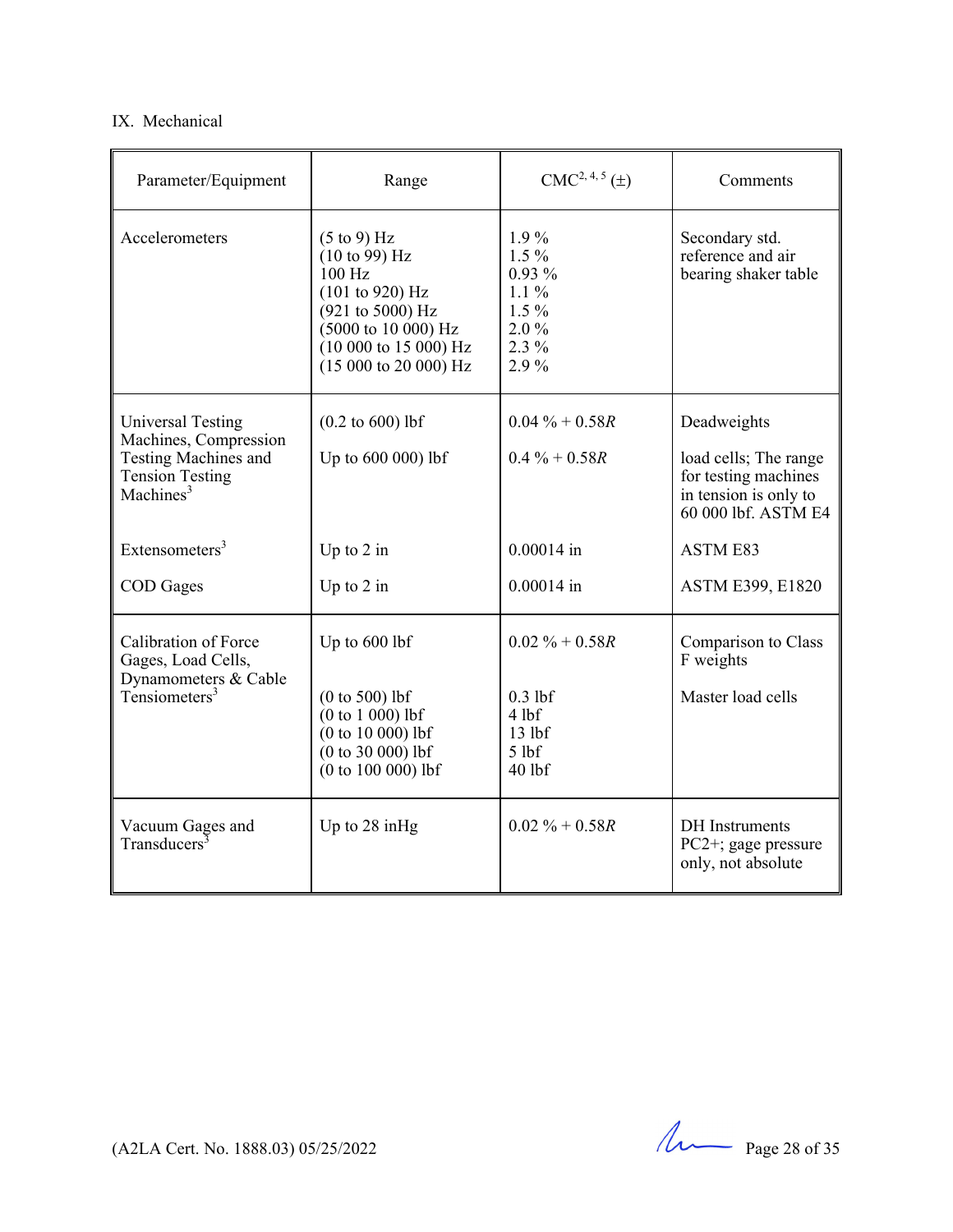| Parameter/Equipment                                           | Range                                                                                                                                                                                                                                         | $CMC2, 4, 5, 12 (\pm)$                                                                                                                                                                                        | Comments                           |
|---------------------------------------------------------------|-----------------------------------------------------------------------------------------------------------------------------------------------------------------------------------------------------------------------------------------------|---------------------------------------------------------------------------------------------------------------------------------------------------------------------------------------------------------------|------------------------------------|
| Pressure Gages and<br>Transducers <sup><math>3</math></sup> – |                                                                                                                                                                                                                                               |                                                                                                                                                                                                               |                                    |
| Hydraulic <sup>3</sup>                                        | Up to $15000$ psi                                                                                                                                                                                                                             | $0.15 \% + 0.58R$                                                                                                                                                                                             | Ametek DMT150<br>deadweight tester |
| Hydraulic                                                     | Up to 40 000 psi                                                                                                                                                                                                                              | $0.05 \% + 0.58R$                                                                                                                                                                                             | Ruska 580EHX                       |
| Pneumatic <sup>3</sup>                                        | Up to 1000 psia                                                                                                                                                                                                                               | $0.025 \% + 0.58R$                                                                                                                                                                                            | <b>DH</b> Instruments<br>$PPC2+$   |
| Pneumatic <sup>3</sup>                                        | Up to 30 psia                                                                                                                                                                                                                                 | $0.01 \% + 0.58R$                                                                                                                                                                                             | DH Instruments PPC3                |
| Pneumatic <sup>3</sup>                                        | Up to 3000 psi                                                                                                                                                                                                                                | $0.70 \text{ psi} + 0.58R$                                                                                                                                                                                    | Fluke PM200-G250M<br>Transducer    |
| Torque $3-$                                                   |                                                                                                                                                                                                                                               |                                                                                                                                                                                                               |                                    |
| Wrenches                                                      | 20 ozf $\cdot$ in to 2000 lbf $\cdot$ ft                                                                                                                                                                                                      | $0.8\%$                                                                                                                                                                                                       | CDI Datatest 950-DT                |
| Guns, Drivers,<br>Screwdrivers                                | (0 to 250) Nm                                                                                                                                                                                                                                 | $0.40 \% + 0.58R$                                                                                                                                                                                             | <b>Standard transducers</b>        |
| Analyzers                                                     | (0 to 24 000) lbf·in                                                                                                                                                                                                                          | $0.10 \% + 0.58R$                                                                                                                                                                                             | Torque arm/wheel w/<br>deadweights |
| $RPM3 - Measure$                                              | (0 to 4999.9) RPM<br>(5000 to 7999.9) RPM<br>(8000 to 9999.9) RPM<br>(10 000 to 35 000) RPM                                                                                                                                                   | $0.02 \% + 0.1$ RPM<br>$0.02 \% + 0.2$ RPM<br>$0.02 \% + 0.5$ RPM<br>$0.02 \% + 1.0$ RPM                                                                                                                      | Frequency counter,<br><b>LED</b>   |
| Calibration of Mass                                           | $(1, 2, 5, 10, 20)$ mg<br>$(50, 100, 200, 500)$ mg<br>$(1, 2, 5, 10, 20)$ g<br>$(50, 100, 200)$ g<br>500 g<br>$1 \text{ kg}$<br>2 kg<br>$(5, 10)$ kg<br>$20 \text{ kg}$<br>$(1, 2)$ lb<br>5 <sub>1b</sub><br>$(10, 20)$ lb<br>50 lb<br>100 lb | $8 \mu g$<br>$8 \mu g$<br>$8 \mu g$<br>$0.18$ mg<br>$0.29$ mg<br>$0.52$ mg<br>$1.0 \text{ mg}$<br>$8.0$ mg<br>$12 \text{ mg}$<br>$0.35$ mg<br>$1.0 \text{ mg}$<br>8 <sub>mg</sub><br>11 mg<br>$19 \text{ mg}$ | Comparison to Class 1<br>weights   |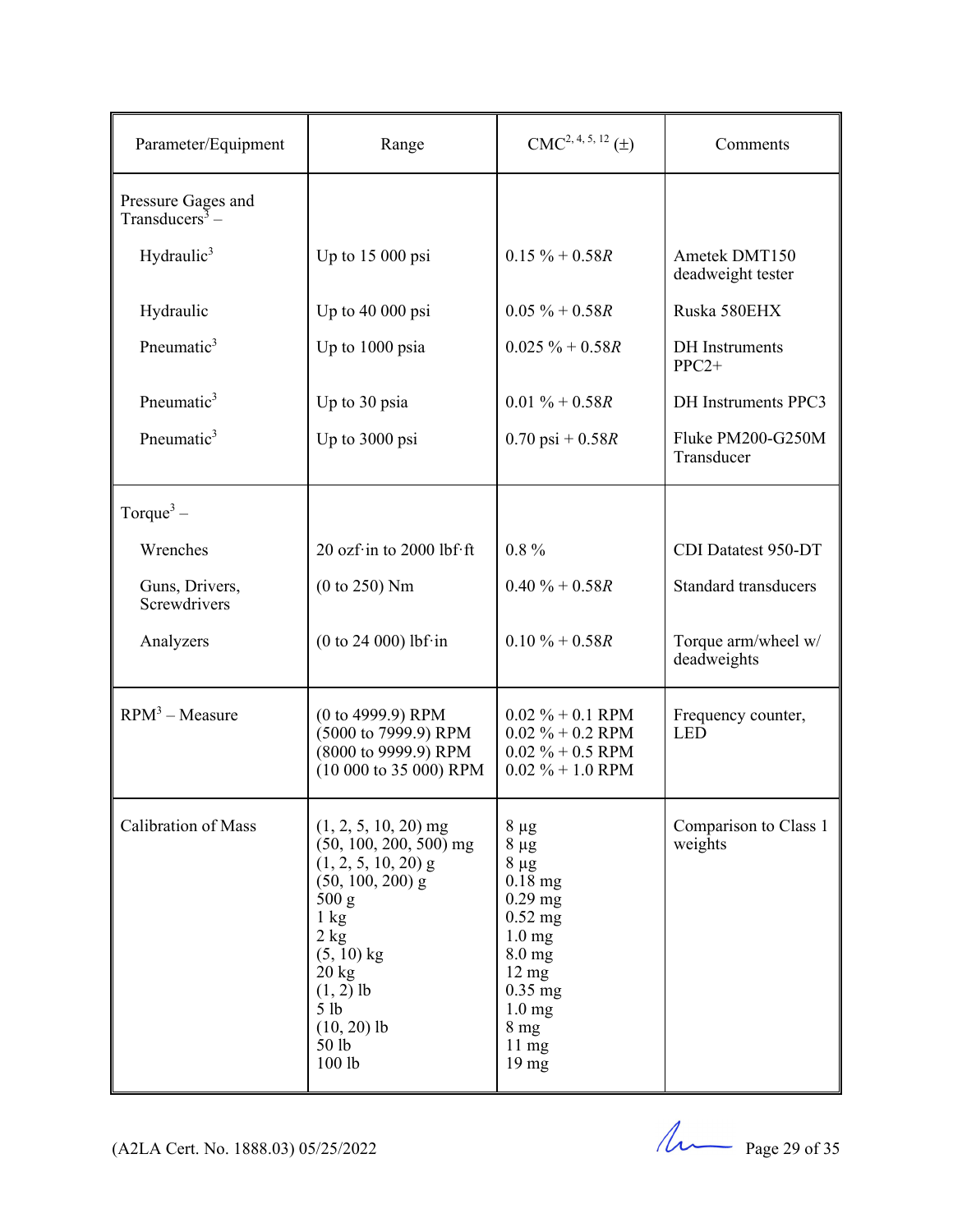| Parameter/Equipment                                            | Range                                                                                                                  | CMC <sup>2, 4</sup> (±)                                                                                                             | Comments                            |
|----------------------------------------------------------------|------------------------------------------------------------------------------------------------------------------------|-------------------------------------------------------------------------------------------------------------------------------------|-------------------------------------|
| Calibration of Scales and<br>Balances <sup>3</sup>             | $(1, 2, 5, 10, 20)$ mg<br>$(50, 100, 200, 500)$ mg<br>$(1, 2, 5)$ g<br>$(10, 20)$ g<br>50 g to 10 kg<br>$(1 to 20)$ lb | $30 \mu g + 0.58R$<br>$30 \mu g + 0.58 R$<br>$50 \mu g + 0.58R$<br>$0.001 \% + 0.58R$<br>$0.0005 \% + 0.58R$<br>$0.0002 \% + 0.58R$ | Comparison to Class<br>1 weights    |
|                                                                | $(1 to 1200)$ lb                                                                                                       | $0.012 \% + 0.58R$                                                                                                                  | Comparison to Class<br>F weights    |
| Durometer Calibration:<br>(A, B, C, D, DO, E, M, O,<br>00,000) |                                                                                                                        |                                                                                                                                     | ASTM D2240                          |
| Indentor Extension and<br>$Shape -$                            |                                                                                                                        |                                                                                                                                     |                                     |
| Extension                                                      | Up to $0.2$ in                                                                                                         | 340 µin                                                                                                                             | Optical inspection                  |
| Diameter                                                       | Diameter of the base of<br>the frustrum: $0.5$ in                                                                      | $340 \mu$ in                                                                                                                        | under magnification                 |
|                                                                | Diameter of the top of the<br>frustrum: 0.5 in                                                                         | 340 µin                                                                                                                             |                                     |
|                                                                | Diameter of the base of<br>the cone: 0.5 in                                                                            | $340 \mu$ in                                                                                                                        |                                     |
| Angle                                                          |                                                                                                                        |                                                                                                                                     |                                     |
| 35° Right Circular<br>Conical Frustrum                         | Cone angle                                                                                                             | $0.012^{\circ}$                                                                                                                     |                                     |
| 30° cone                                                       | Cone angle                                                                                                             | $0.012^{\circ}$                                                                                                                     |                                     |
| Radius                                                         | Tip radius: 0.25 in                                                                                                    | $340 \mu$ in                                                                                                                        |                                     |
| <b>Indentor Display</b>                                        | Indenter thickness<br>Indenter radius                                                                                  | $240 \mu$ in<br>$240 \mu$ in                                                                                                        |                                     |
| Spring Calibration - Force                                     | $(0 to 100)$ duro units<br>$(0 to 5000)$ gf                                                                            | 0.089 duro units<br>$0.6$ gf                                                                                                        | Balance or<br>electronic force cell |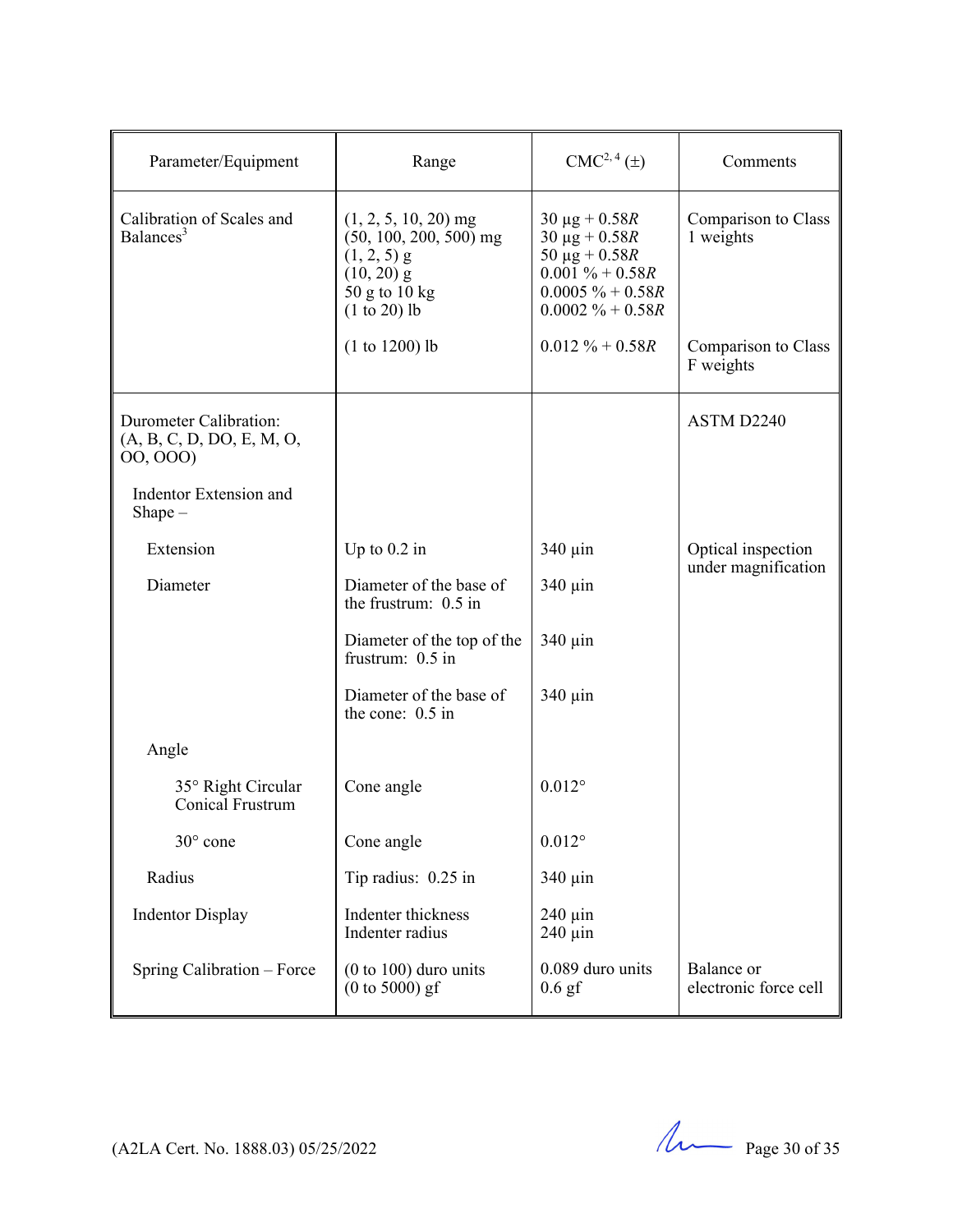| Parameter/Equipment                                                                                       | Range                                  | $CMC2(\pm)$                               | Comments                                        |
|-----------------------------------------------------------------------------------------------------------|----------------------------------------|-------------------------------------------|-------------------------------------------------|
| Indirect Verification of<br>Rockwell Hardness and<br>Rockwell Superficial<br>Hardness Tester <sup>3</sup> | HRA:<br>Low<br>Medium<br>High          | 0.22 HRA<br>0.30 HRA<br>0.19 HRA          | Indirect<br>Verification per<br><b>ASTM E18</b> |
|                                                                                                           | HRBW:<br>Low<br>Medium<br>High         | 0.47 HRBW<br>0.46 HRBW<br>0.34 HRBW       |                                                 |
|                                                                                                           | HRC:<br>Low<br>Medium<br>High          | 0.33 HRC<br>0.37 HRC<br>0.25 HRC          |                                                 |
|                                                                                                           | HRE:<br>Low<br>Medium<br>High          | 0.17 HRE<br>0.13 HRE<br>0.14 HRE          |                                                 |
|                                                                                                           | <b>HR15N:</b><br>Low<br>Medium<br>High | 0.32 HR15N<br>0.12 HR15N<br>0.17 HR15N    |                                                 |
|                                                                                                           | HR15TW:<br>Low<br>Medium<br>High       | 0.49 HR15TW<br>0.25 HR15TW<br>0.43 HR15TW |                                                 |
|                                                                                                           | HR15YW:<br>Low<br>High                 | 0.75 HR15YW<br>0.70 HR15YW                |                                                 |
|                                                                                                           | <b>HR30N:</b><br>Low<br>Medium<br>High | 0.26 HR30N<br>0.27 HR30N<br>0.17 HR30N    |                                                 |
|                                                                                                           | HR30TW:<br>Low<br>Medium<br>High       | 0.49 HR30TW<br>0.46 HR30TW<br>0.46 HR30TW |                                                 |
|                                                                                                           | HR30YW:<br>Low<br>High                 | 0.94 HR30YW<br>0.78 HR30YW                |                                                 |

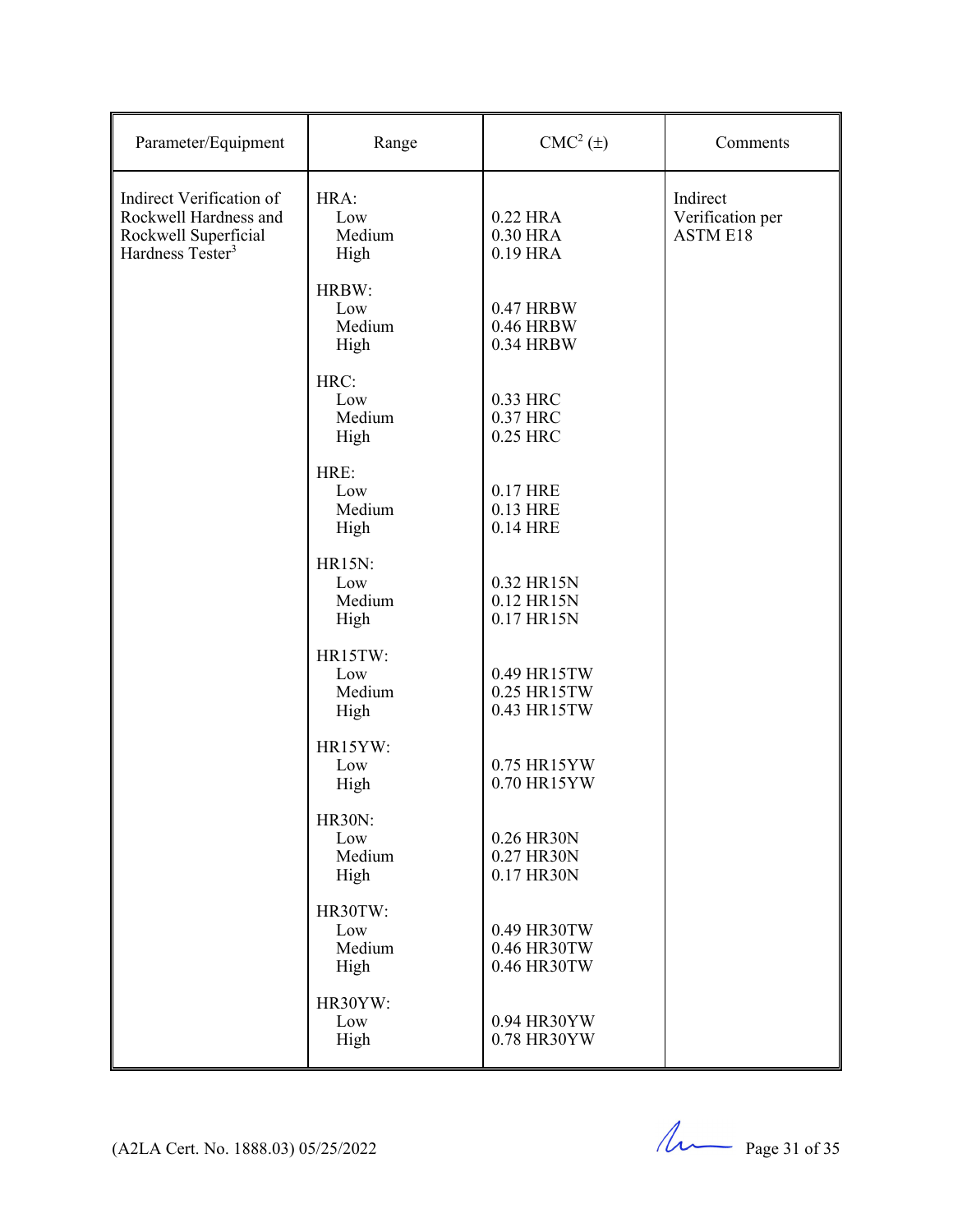| Parameter/Equipment                                                                                         | Range                                                                                               | CMC <sup>2</sup> (±)                      | Comments                                        |
|-------------------------------------------------------------------------------------------------------------|-----------------------------------------------------------------------------------------------------|-------------------------------------------|-------------------------------------------------|
| Indirect Verification of<br>Rockwell Hardness and<br>Rockwell Superficial<br>Hardness Tester <sup>3</sup>   | <b>HR45N:</b><br>Low<br>Medium<br>High                                                              | 0.24 HR45N<br>0.31 HR45N<br>0.20 HR45N    | Indirect<br>Verification per<br><b>ASTM E18</b> |
|                                                                                                             | HR45TW:<br>Low<br>Medium<br>High                                                                    | 0.35 HR45TW<br>0.49 HR45TW<br>0.35 HR45TW |                                                 |
|                                                                                                             | HR45YW:<br>Low<br>High                                                                              | 0.77 HR45YW<br>0.68 HR45YW                |                                                 |
| Indirect Verification of<br>Microindentation<br><b>Hardness Testers</b><br>(Knoop and Vickers) <sup>3</sup> | $(100 \text{ to } 250)$ HK<br>$(250 \text{ to } 650)$ HK<br>$>650$ HK<br>$(100 \text{ to } 900)$ HV | 9.2 HK<br>9.3 HK<br>24 HK<br>7.6 HV       | Indirect verification<br>method per ASTM<br>E92 |
| Indirect Verification of<br><b>Brinell Hardness Testers</b><br>at Test Conditions <sup>3</sup> –            |                                                                                                     |                                           |                                                 |
| 10/3000/15<br>10/1500/15<br>10/500/15                                                                       | (100 to 199) HBW<br>(200 to 399) HBW<br>(400 to 600) HBW                                            | 1.7 HBW<br>3.3 HBW<br>5.2 HBW             | Indirect verification<br>method per ASTM<br>E10 |

 $(122A$  Cert. No. 1888.03) 05/25/2022 Page 32 of 35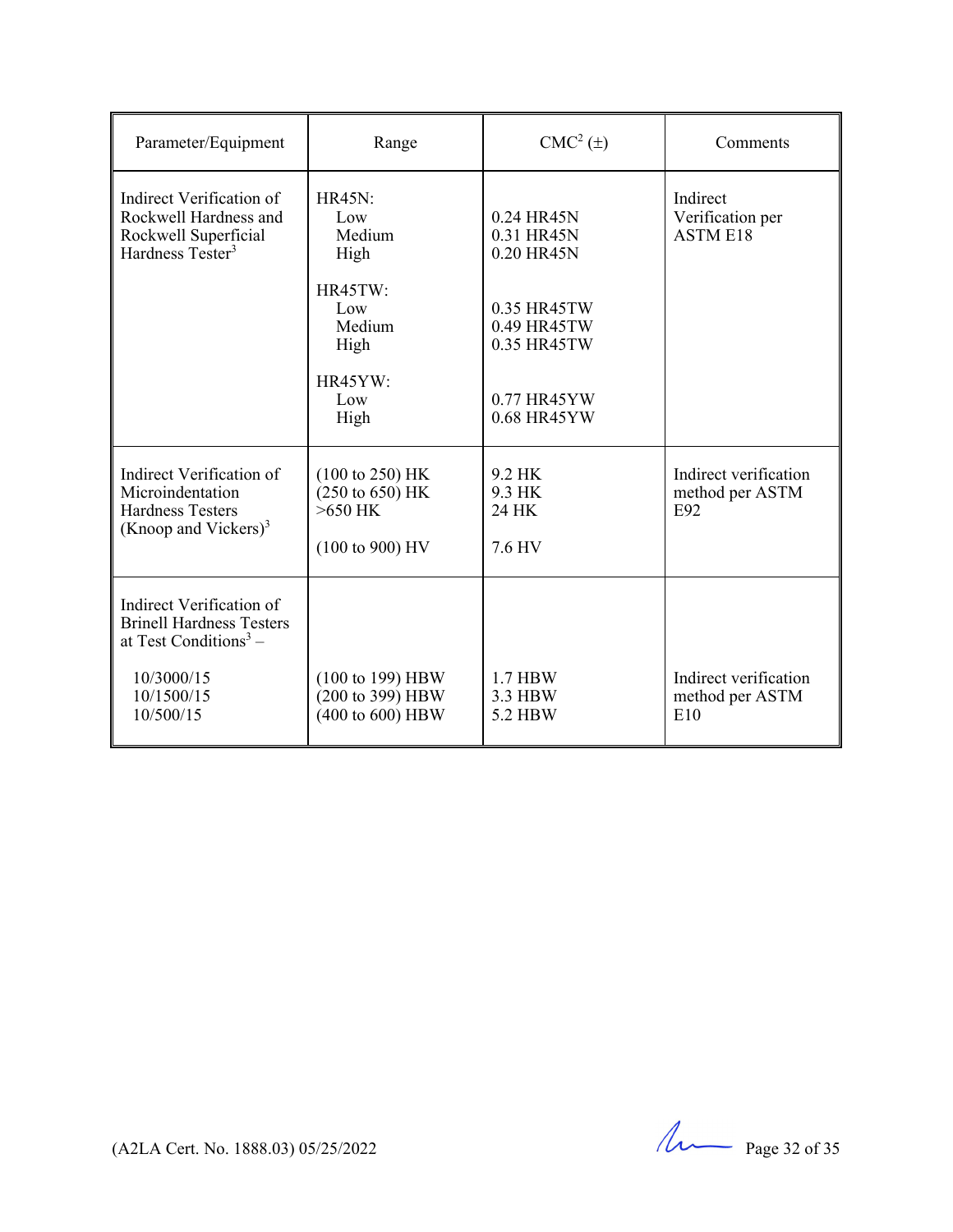# X. Optical Quantities

| Parameter/Equipment       | Range                                                      | $CMC2, 4, 5(\pm)$         | Comments             |
|---------------------------|------------------------------------------------------------|---------------------------|----------------------|
| Gloss Meters <sup>3</sup> | Up to 100 GU                                               | $0.74 \text{ GU} + 0.58R$ | Gloss standards      |
| $Light-Measure$<br>White  | $(0 to 3000)$ FC<br>$(0 to 42 000)$ lux                    | $2.9\%$<br>$2.9\%$        | Radiometer standards |
| Black @ 365 nm            | $(0 to 100 000)$ La<br>(0 to 3000) $\mu$ W/cm <sup>2</sup> | $2.9\%$<br>$4.5\%$        |                      |

# XI. Thermodynamics

| Parameter/Equipment                                                                                                                      | Range                       | $CMC2, 4, 12 (\pm)$          | Comments                                                     |
|------------------------------------------------------------------------------------------------------------------------------------------|-----------------------------|------------------------------|--------------------------------------------------------------|
| <b>Temperature Measuring</b><br>Equipment <sup>3</sup> , Liquid in<br>Glass Thermometers Dial,<br>Surface, RTDs, PRT's,<br>Thermocouples | $(-196 \text{ to } 650)$ °C | $0.025 °C + 0.58R$           | Master PRT display<br>with probe, temperature<br><b>bath</b> |
|                                                                                                                                          | $(650 \text{ to } 1200)$ °C | $0.5 °C + 0.58R$             | Block calibrations with<br>master TC                         |
|                                                                                                                                          | $0.010$ °C<br>29.7646 °C    | $0.00033$ °C<br>$0.00033$ °C | Fixed Point Cell: TPW<br>Fixed Point Cell: MPGa              |
| Temperature – Measure <sup>3</sup>                                                                                                       | $-196$ °C to 650 °C         | $0.025$ °C                   | Master PRT display<br>with probe                             |
|                                                                                                                                          | 650 °C to 1200 °C           | 0.5 °C                       | Type R thermocouple<br>probe with display                    |
| Relative Humidity -<br>Measure <sup>3</sup>                                                                                              | $(10 \text{ to } 95)$ % RH  | 1.4 % RH                     | Vaisala HMP Series                                           |
| Relative Humidity -<br>Measuring Equipment                                                                                               | $(10 \text{ to } 95)$ % RH  | $0.6\%$ RH                   | Thunder Scientific 2500                                      |

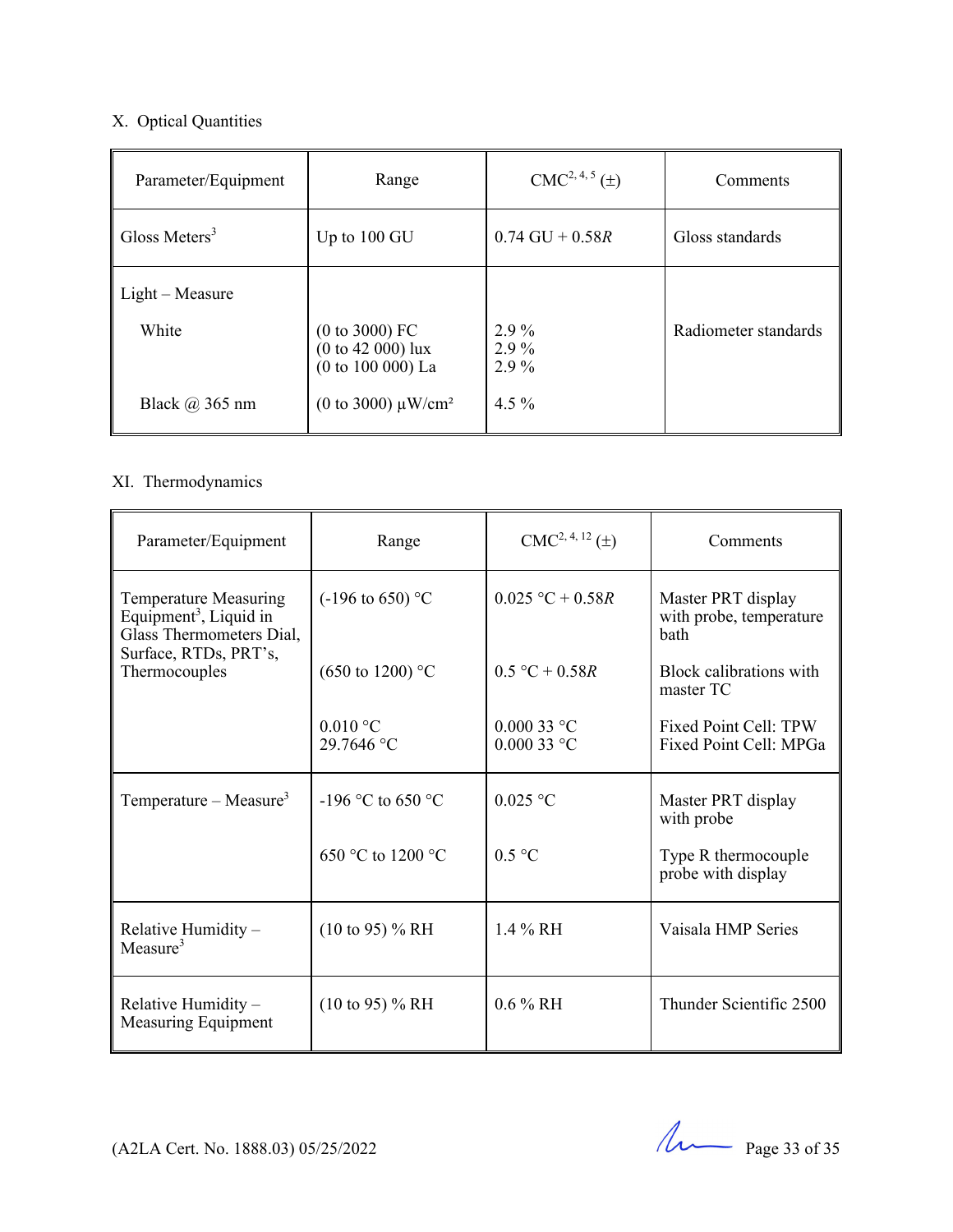| Parameter/Equipment                                   | Range                                                                                                                                                                          | $CMC2, 4, 12(\pm)$                                                                      | Comments                                 |
|-------------------------------------------------------|--------------------------------------------------------------------------------------------------------------------------------------------------------------------------------|-----------------------------------------------------------------------------------------|------------------------------------------|
| Ovens, Chambers,<br>Freezers, Furnaces <sup>3,8</sup> | $(-196 \text{ to } 400)$ °C<br>$(>400 \text{ to } 1200)$ °C                                                                                                                    | $0.14\text{ °C}$<br>$1.1 \text{ }^{\circ}C$                                             | Fluke 1523 with RTD<br>Fluke 753 with TC |
| $IR - Measuring$<br>Equipment <sup>3</sup>            | $(-30 \text{ to } 35)$ °C<br>$(35 \text{ to } 100)$ °C<br>$(100 \text{ to } 200)$ °C<br>$(200 \text{ to } 300)$ °C<br>$(300 \text{ to } 400)$ °C<br>$(400 \text{ to } 500)$ °C | $0.6\degree C$<br>0.6 °C<br>$0.73$ °C<br>$0.97$ °C<br>1.6 °C<br>$2.1 \text{ }^{\circ}C$ | Hart 9133<br><b>Fluke 4181</b>           |

#### XII. Time & Frequency

| Parameter/Equipment                             | Range                                   | CMC <sup>2, 12</sup> (±)   | Comments                                              |
|-------------------------------------------------|-----------------------------------------|----------------------------|-------------------------------------------------------|
| Frequency – Measure <sup>3</sup>                | $10 \text{ MHz}$<br>10 Hz to $26.5$ GHz | $7.1$ pHz/Hz<br>7.1 pHz/Hz | GPS receiver,<br>HP 5334B w/GPS,<br>HP 5351A $w/GPS$  |
| Frequency – Measuring<br>Equipment <sup>3</sup> | 10 Hz to 26.5 GHz                       | $7.1$ pHz/Hz               | GPS receiver,<br>HP 5334B, w/GPS,<br>HP $5351B$ w/GPS |
| Tachometer – Optical <sup>3</sup>               | $(0 to 200 000)$ RPM                    | 0.001 RPM                  | Tektronix AFG3051C                                    |
| Stopwatches and Timers <sup>3</sup>             | $(0.1 \text{ to } 86\,400) \text{ s}$   | $0.03$ s/day               | <b>Helmut Timometer</b>                               |

<sup>&</sup>lt;sup>1</sup> This laboratory offers commercial calibration service, field calibration service, and dimensional testing service.

(A2LA Cert. No. 1888.03) 05/25/2022 Page 34 of 35

<sup>&</sup>lt;sup>2</sup> Calibration and Measurement Capability Uncertainty (CMC) is the smallest uncertainty of measurement that a laboratory can achieve within its scope of accreditation when performing more or less routine calibrations of nearly ideal measurement standards or nearly ideal measuring equipment. CMCs represent expanded uncertainties expressed at approximately the 95 % level of confidence, usually using a coverage factor of  $k = 2$ . The actual measurement uncertainty of a specific calibration performed by the laboratory may be greater than the CMC due to the behavior of the customer's device and to influences from the circumstances of the specific calibration.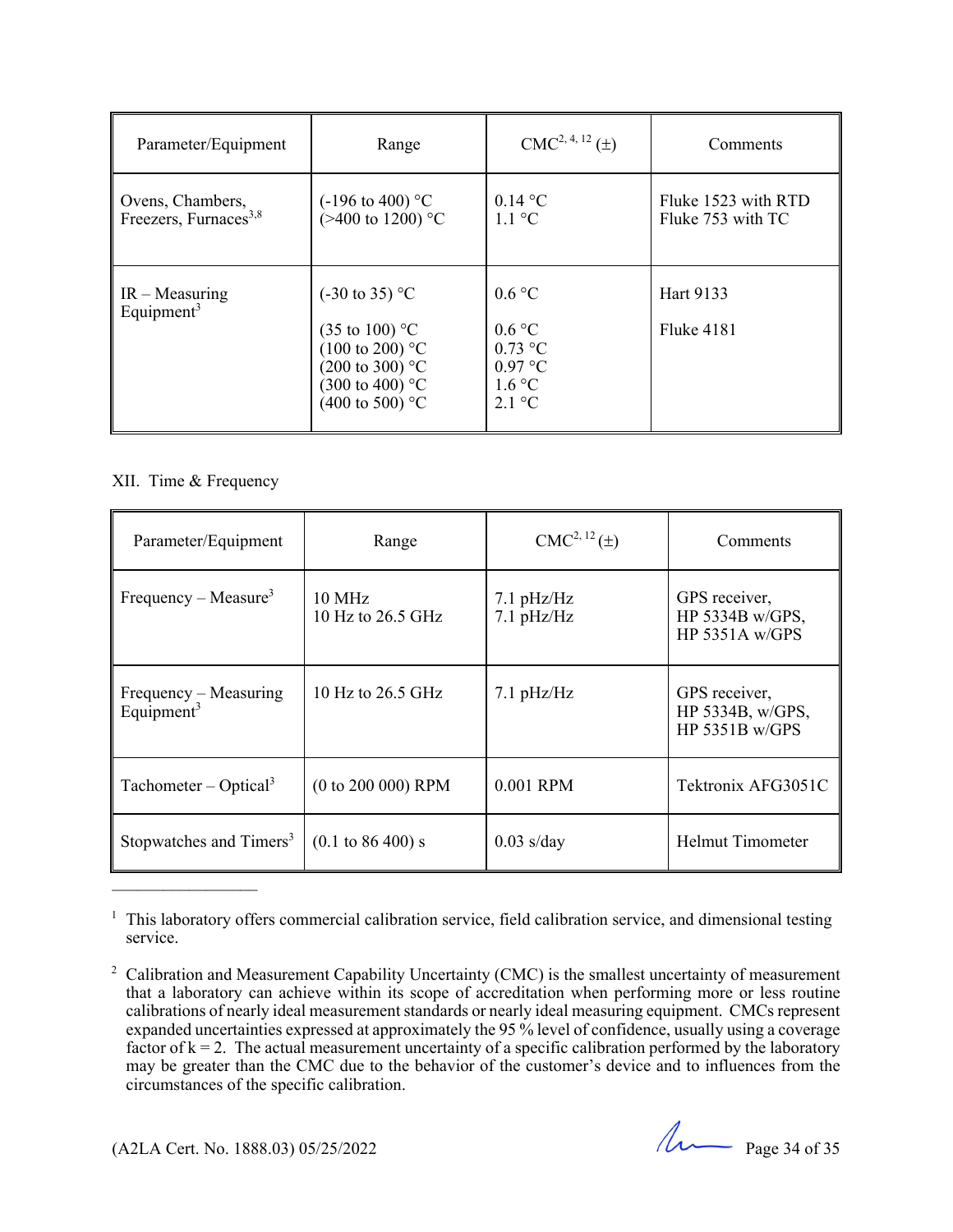- 3 Field calibration service is available for this calibration. Please note the actual measurement uncertainties achievable on a customer's site can normally be expected to be larger than the CMC found on the A2LA Scope. Allowance must be made for aspects such as the environment at the place of calibration and for other possible adverse effects such as those caused by transportation of the calibration equipment. The usual allowance for the actual uncertainty introduced by the item being calibrated, (e.g. resolution) must also be considered and this, on its own, could result in the actual measurement uncertainty achievable on a customer's site being larger than the CMC.
- 4 In the statement of CMC, *L* is the length of the unit under test in inches; and *R* is the resolution of the device under test.
- $<sup>5</sup>$  In the statement of CMC, the first percentage given is the percentage of the reading, unless otherwise</sup> noted; the second percentage or fraction given is a percentage or fraction of the range.
- $6$  This test is not equivalent to that of a calibration.
- $7$  This laboratory meets R205 Specific Requirements: Calibration Laboratory Accreditation Program for the types of dimensional tests listed above and is considered equivalent to that of a calibration.
- <sup>8</sup> The CMC does not include the influence of the unit under test.
- 9 The stated measured values are determined using the indicated instrument (see Comments). This capability is suitable for the calibration of the devices intended to measure or generate the measured value in the ranges indicated. CMC's are expressed as either a specific value that covers the full range or as a percent or fraction of the reading plus a fixed floor specification.
- $10$  Calibrations in the field limited to a range of 10 inches.
- 11 This scope meets A2LA's *P112 Flexible Scope Policy*.
- $12$  The type of instrument or material being calibrated is defined by the parameter. This indicates the laboratory is capable of calibrating instruments that measure or generate the values in the ranges indicated for the listed measurement parameter.

(A2LA Cert. No. 1888.03) 05/25/2022 Page 35 of 35